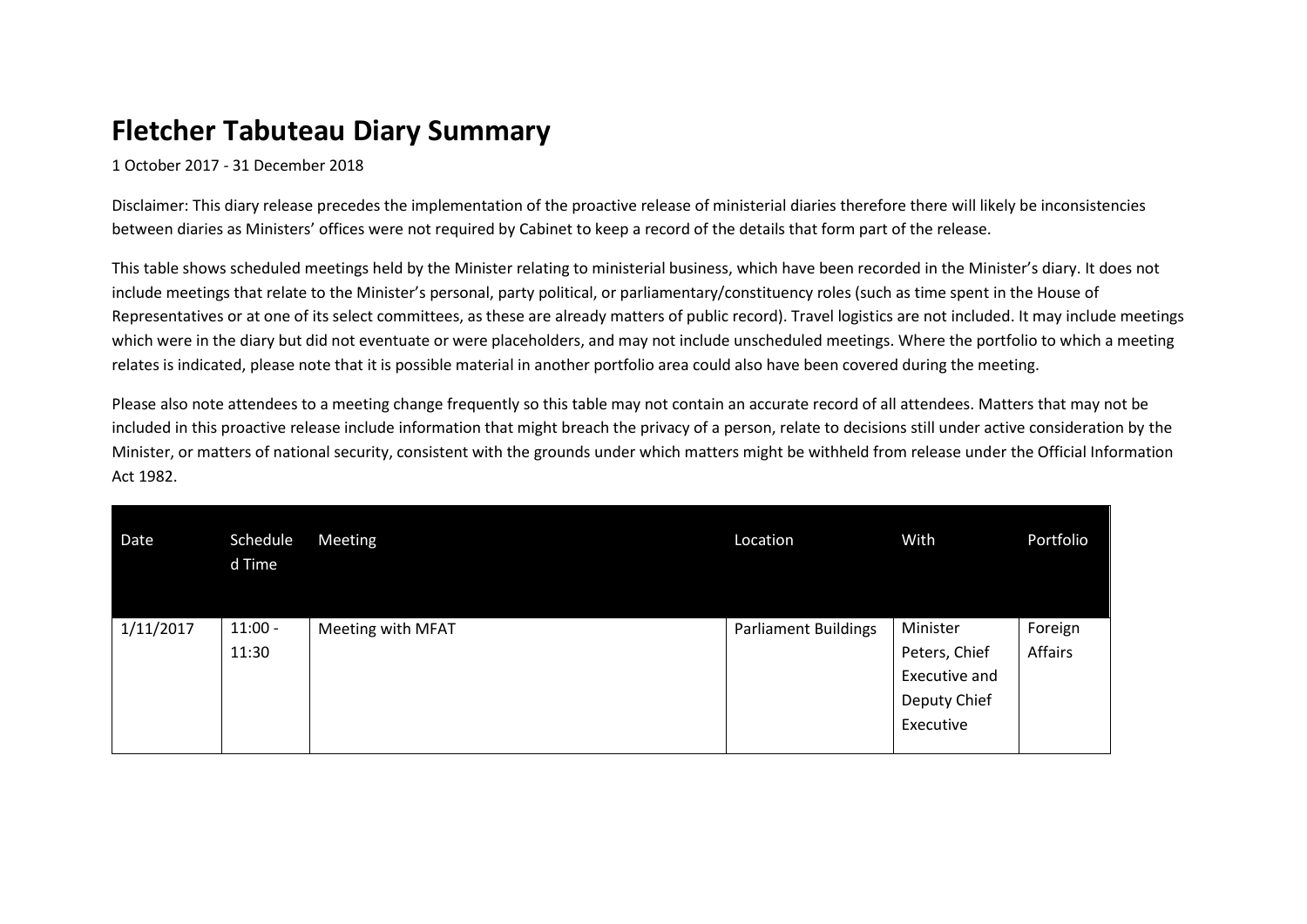| 1/11/2017 | $16:30 -$<br>17:00 | Regional Economic Development (RED) Officials Meeting | <b>Parliament Buildings</b> | Minister Jones,<br><b>MBIE Officials</b><br>and MBIE                | Regional<br>Economic<br>Developm        |
|-----------|--------------------|-------------------------------------------------------|-----------------------------|---------------------------------------------------------------------|-----------------------------------------|
|           |                    |                                                       |                             | <b>Private Sec</b>                                                  | ent                                     |
| 2/11/2017 | $10:30 -$<br>11:00 | Ministry of Foreign Affairs Officials Briefing        | <b>Parliament Buildings</b> | <b>MFAT Officials</b><br>and MFAT<br>Private Sec                    | Foreign<br>Affairs                      |
| 2/11/2017 | $14:00 -$<br>15:00 | Regional Economic Development (RED) Officials Meeting | <b>Parliament Buildings</b> | <b>MBIE Officials</b><br>and MBIE<br><b>Private Sec</b>             | Regional<br>Economic<br>Developm<br>ent |
| 6/11/2017 | $10:00 -$<br>11:00 | Ministry of Foreign Affairs Officials Briefing        | <b>Parliament Buildings</b> | <b>MFAT Private</b><br>Sec                                          | Foreign<br>Affairs                      |
| 7/11/2017 | $15.00 -$<br>1600  | Regional Economic Development (RED) Officials Meeting | <b>Parliament Buildings</b> | Minister Jones,<br><b>MBIE Officials</b><br>and MBIE<br>Private Sec | Regional<br>Economic<br>Developm<br>ent |
| 8/11/2017 | $09:00 -$<br>09:30 | Ministry of Foreign Affairs Officials Briefing        | <b>Parliament Buildings</b> | <b>MFAT Private</b><br>Sec                                          | Foreign<br>Affairs                      |
| 8/11/2017 | $09:30 -$<br>10:00 | Regional Economic Development (RED) Officials Meeting | <b>Parliament Buildings</b> | <b>MBIE Private</b><br>Sec                                          | Regional<br>Economic<br>Developm<br>ent |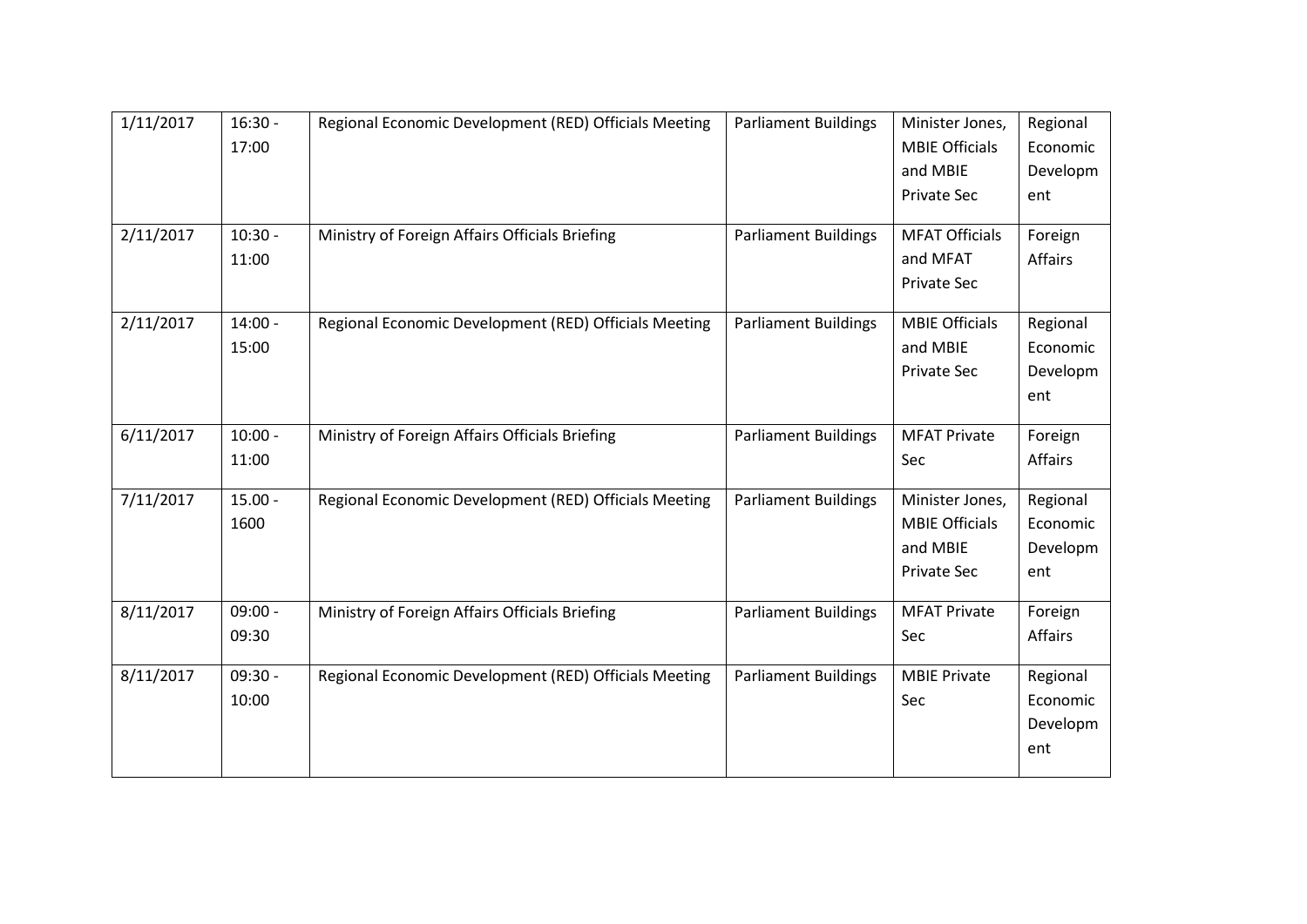| 9/11/2017  | $10:00 -$ | Ministry of Foreign Affairs Officials Briefing        | <b>Parliament Buildings</b> | <b>MFAT Private</b>   | Foreign  |
|------------|-----------|-------------------------------------------------------|-----------------------------|-----------------------|----------|
|            | 10:30     |                                                       |                             | Sec                   | Affairs  |
| 13/11/2017 | $09:45 -$ | Ministry of Foreign Affairs Officials Briefing        | <b>Parliament Buildings</b> | <b>MFAT Private</b>   | Foreign  |
|            | 10:15     |                                                       |                             | Sec                   | Affairs  |
| 13/11/2017 | $14:00 -$ | Ministry of Foreign Affairs Officials Briefing        | <b>Parliament Buildings</b> | <b>MFAT Private</b>   | Foreign  |
|            | 14:30     |                                                       |                             | Sec                   | Affairs  |
| 13/11/2017 | $15:00 -$ | Ministry of Foreign Affairs Officials Briefing        | <b>Parliament Buildings</b> | <b>MFAT Officials</b> | Foreign  |
|            | 15:30     |                                                       |                             | and MFAT              | Affairs  |
|            |           |                                                       |                             | <b>Private Sec</b>    |          |
| 14/11/2017 | $08:30 -$ | Regional Economic Development (RED) Officials Meeting | <b>Parliament Buildings</b> | <b>MBIE Private</b>   | Regional |
|            | 09:00     |                                                       |                             | Sec                   | Economic |
|            |           |                                                       |                             |                       | Developm |
|            |           |                                                       |                             |                       | ent      |
| 15/11/2017 | $10:15 -$ | Ministry of Foreign Affairs Officials Briefing        | <b>Parliament Buildings</b> | <b>MFAT Private</b>   | Foreign  |
|            | 11:15     |                                                       |                             | Sec                   | Affairs  |
| 15/11/2017 | 1530 -    | Regional Economic Development (RED) Officials Meeting | <b>Parliament Buildings</b> | Minister Jones,       | Regional |
|            | 1630      |                                                       |                             | <b>MBIE Officials</b> | Economic |
|            |           |                                                       |                             | and MBIE              | Developm |
|            |           |                                                       |                             | Private Sec           | ent      |
| 16/11/2017 | $09:00 -$ | <b>Ministerial Meeting</b>                            | <b>Parliament Buildings</b> | Minister Jones        | Regional |
|            | 09:30     |                                                       |                             | and Minister          | Economic |
|            |           |                                                       |                             | Mahuta, MBIE          | Developm |
|            |           |                                                       |                             | and Te Puni           | ent      |
|            |           |                                                       |                             | Kokiri Officials      |          |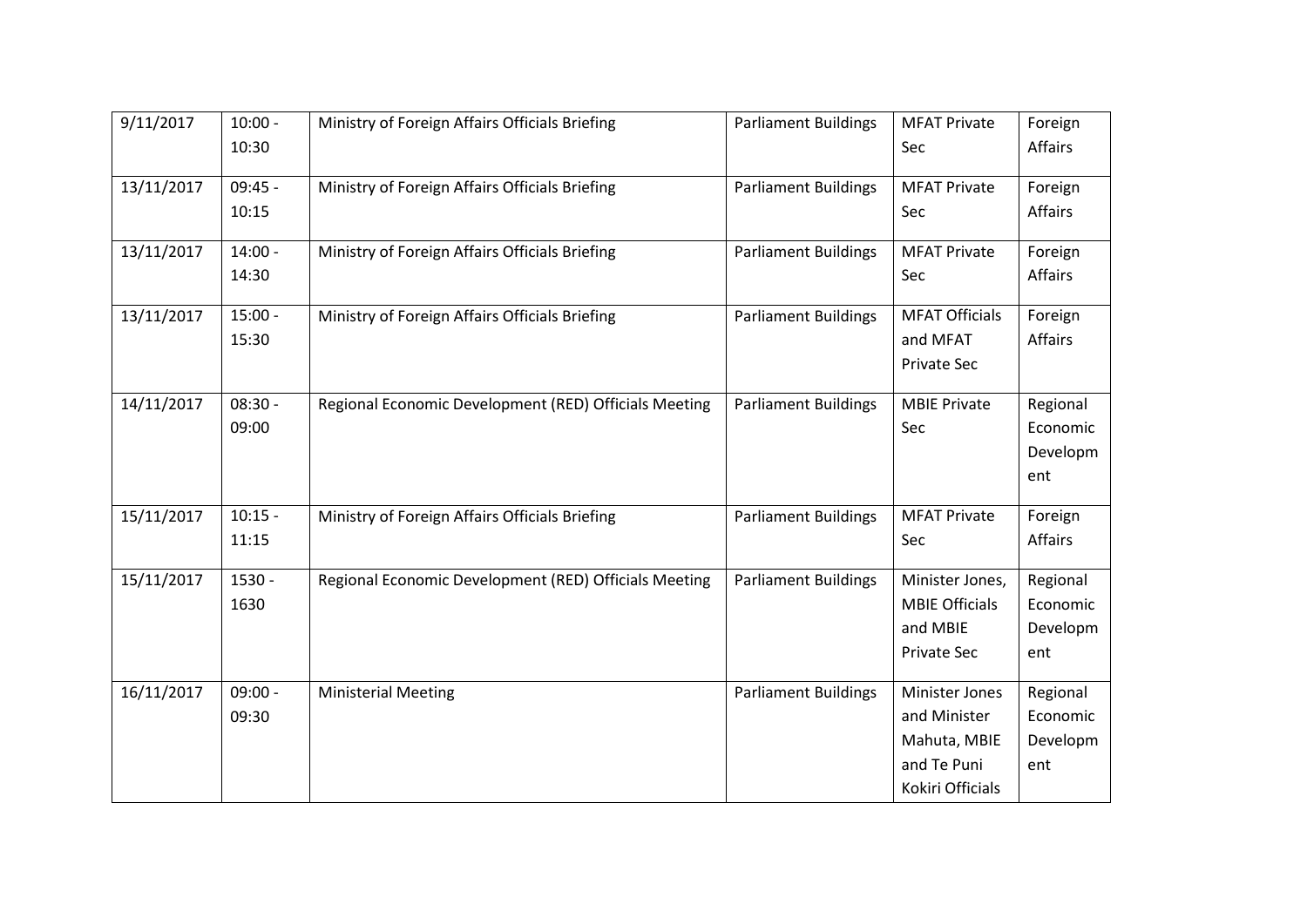|                            |                    |                                                       |                                      | and MBIE<br><b>Private Sec</b>                                   |                                         |
|----------------------------|--------------------|-------------------------------------------------------|--------------------------------------|------------------------------------------------------------------|-----------------------------------------|
| 16/11/2017                 | $16:00 -$<br>16:30 | Ministry of Foreign Affairs Officials Briefing        | <b>Parliament Buildings</b>          | <b>MFAT Private</b><br>Sec                                       | Foreign<br>Affairs                      |
| 19/11/2017 -<br>23/11/2017 | $00:00 -$<br>23:59 | Travel to Myanmar                                     | Myanmar                              | <b>MFAT Private</b><br>Sec                                       | Foreign<br><b>Affairs</b>               |
| 23/11/2017                 | $12:30 -$<br>13:15 | Ministry of Foreign Affairs Officials Briefing        | Novotel Hotel Lobby                  | <b>MFAT</b> official<br>and MFAT<br><b>Private Sec</b>           | Foreign<br>Affairs                      |
| 28/11/2017                 | $10:00 -$<br>10:30 | Meeting with MFAT Chief Executive                     | <b>Parliament Buildings</b>          | <b>MFAT Private</b><br>Sec                                       | Foreign<br>Affairs                      |
| 27/11/2017                 | $1800 -$<br>2000   | <b>Reception with Diplomatic Corps</b>                | <b>MFAT Buildings,</b><br>Wellington | <b>MFAT Chief</b><br>Executive and<br><b>MFAT Private</b><br>Sec | Foreign<br>Affairs                      |
| 28/11/2017                 | $12:30 -$<br>13:30 | Regional Economic Development (RED) Officials Meeting | <b>Parliament Buildings</b>          | Minister Jones,<br>MBIE Officials,<br><b>MFAT Private</b><br>Sec | Regional<br>Economic<br>Developm<br>ent |
| 29/11/2017                 | $16:00 -$<br>17:00 | Meeting with MFAT Officials                           | <b>Parliament Buildings</b>          | Minister<br>Peters, MFAT<br>Officials and                        | Foreign<br><b>Affairs</b>               |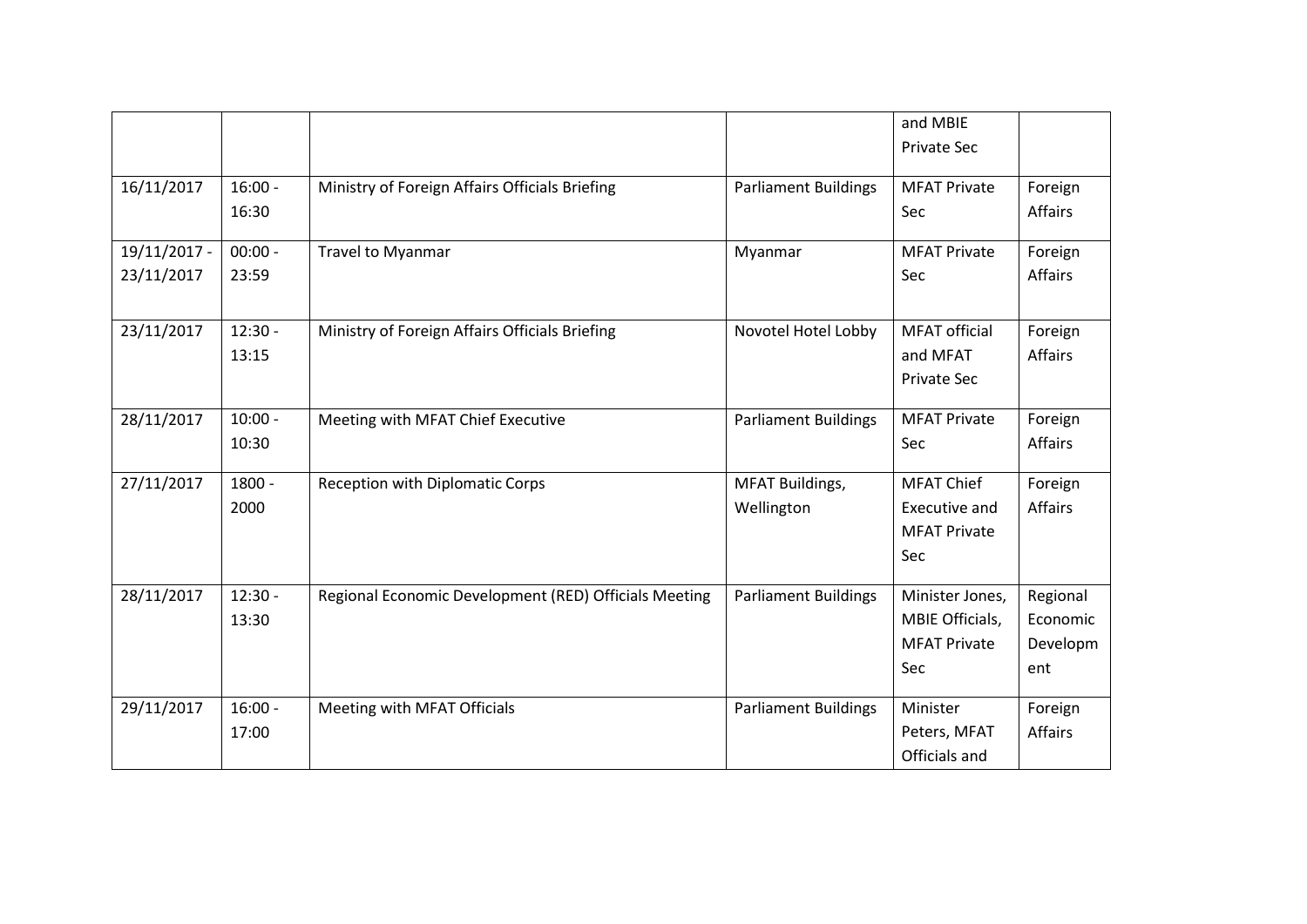|           |                    |                                                                  |                             | <b>MFAT Private</b>                                                                                      |                                                   |
|-----------|--------------------|------------------------------------------------------------------|-----------------------------|----------------------------------------------------------------------------------------------------------|---------------------------------------------------|
|           |                    |                                                                  |                             | Sec                                                                                                      |                                                   |
| 4/12/2017 | $10:00 -$<br>11:00 | The opening ceremony of the New Zealand - China<br>Mayoral Forum | Te Papa, Wellington         | <b>MFAT Private</b><br>Sec                                                                               | Foreign<br>Affairs                                |
| 4/12/2017 | $15:00 -$<br>15:30 | Withheld under S.6 (a) of the OIA                                | <b>Parliament Buildings</b> | Withheld under<br>$S.6$ (a) of the<br><b>OIA</b>                                                         | Withheld<br>under S.6<br>(a) of the<br><b>OIA</b> |
| 4/12/2017 | $16:30 -$<br>17:00 | <b>Ministerial Meeting</b>                                       | <b>Parliament Buildings</b> | <b>Minister Peters</b><br>and Minister<br>Mark, and<br>Defence<br>Officials and<br><b>MFAT Officials</b> | Foreign<br>Affairs                                |
| 4/12/2017 | $17:30 -$<br>18:00 | Meeting with Tokelau Council                                     | <b>Parliament Buildings</b> | Tokelau<br>Council<br>members,<br><b>MFAT Officials</b><br>and MFAT<br><b>Private Sec</b>                | Foreign<br>Affairs                                |
| 4/12/2017 | $18:00 -$<br>18:30 | MEETING: French Polynesian Minister of Primary<br>resources      | <b>Parliament Buildings</b> | French<br>Polynesian<br>Minister of<br>Primary                                                           | Foreign<br>Affairs                                |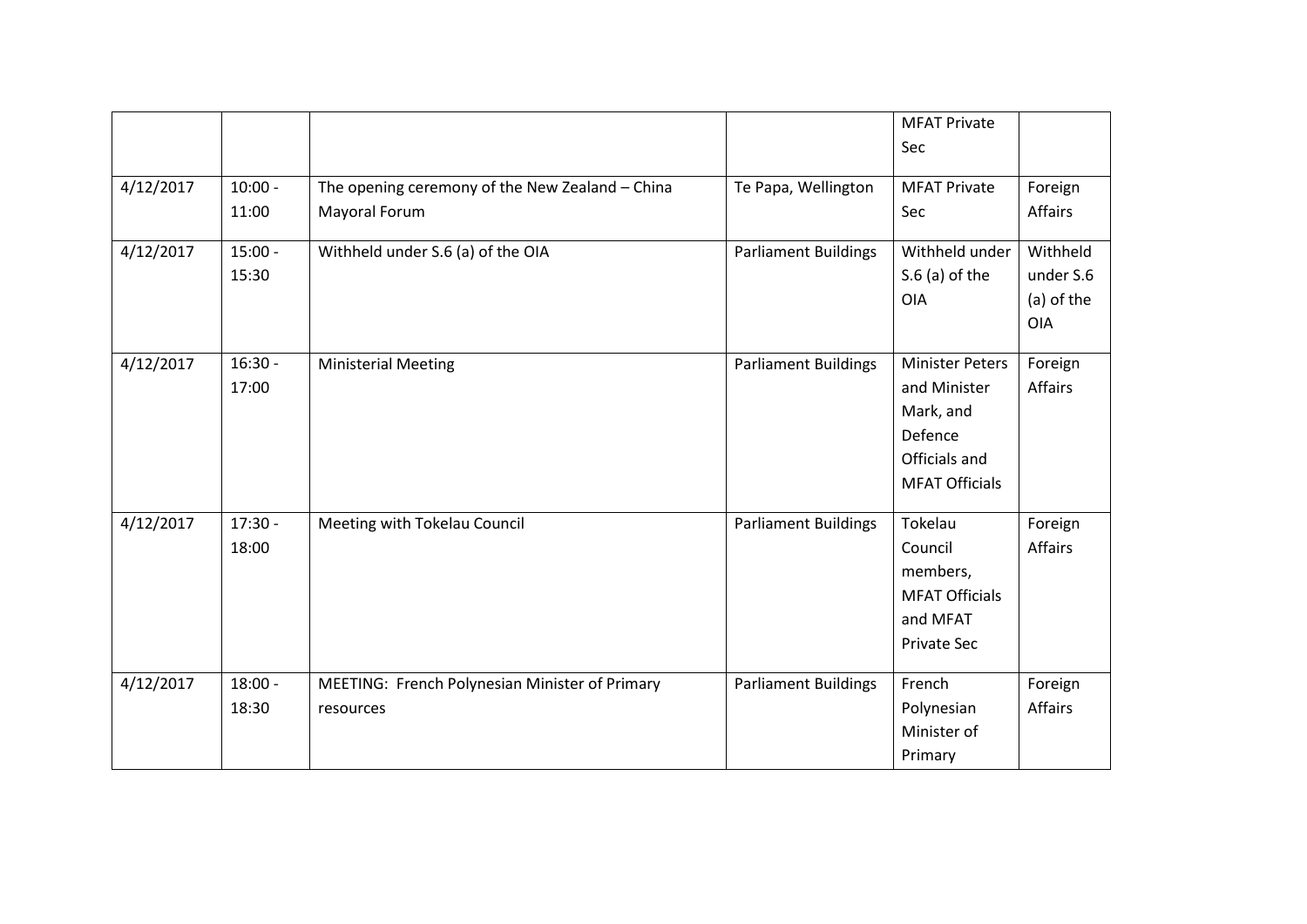|           |           |                                                       |                             | resources and<br><b>Minister Peters</b> |                |
|-----------|-----------|-------------------------------------------------------|-----------------------------|-----------------------------------------|----------------|
|           |           |                                                       |                             |                                         |                |
| 5/12/2017 | $12:30 -$ | <b>Ministerial Meeting</b>                            | Minister Sio's Office -     | <b>Minister Sio</b>                     | Foreign        |
|           | 13:00     |                                                       | Level 11, BH                | <b>MFAT Private</b>                     | <b>Affairs</b> |
|           |           |                                                       |                             | Sec and Pacific                         |                |
|           |           |                                                       |                             | Peoples                                 |                |
|           |           |                                                       |                             | <b>Officials</b>                        |                |
| 5/12/2017 | $17:00 -$ | Withheld under S.6 (a) of the OIA                     | <b>Parliament Buildings</b> | Withheld under                          | Withheld       |
|           | 17:30     |                                                       |                             | $S.6$ (a) of the                        | under S.6      |
|           |           |                                                       |                             | OIA                                     | (a) of the     |
|           |           |                                                       |                             |                                         | <b>OIA</b>     |
| 5/12/2017 | $17:45 -$ | Withheld under S.6 (a) of the OIA                     | <b>Parliament Buildings</b> | Withheld under                          | Withheld       |
|           | 18:45     |                                                       |                             | $S.6$ (a) of the                        | under S.6      |
|           |           |                                                       |                             | OIA                                     | (a) of the     |
|           |           |                                                       |                             |                                         | <b>OIA</b>     |
|           |           |                                                       |                             |                                         |                |
| 6/12/2017 | $09:00 -$ | Meeting with MFAT Officials                           | <b>Parliament Buildings</b> | <b>MFAT officials</b>                   | Foreign        |
|           | 10:00     |                                                       |                             | and MFAT                                | Affairs        |
|           |           |                                                       |                             | Private Sec                             |                |
| 6/12/2017 | $10:00 -$ | Regional Economic Development (RED) Officials Meeting | <b>Parliament Buildings</b> | Minister Jones,                         | Regional       |
|           | 10:30     |                                                       |                             | <b>MBIE Officials</b>                   | Economic       |
|           |           |                                                       |                             | and MBIE                                | Developm       |
|           |           |                                                       |                             | Private Sec                             | ent            |
|           |           |                                                       |                             |                                         |                |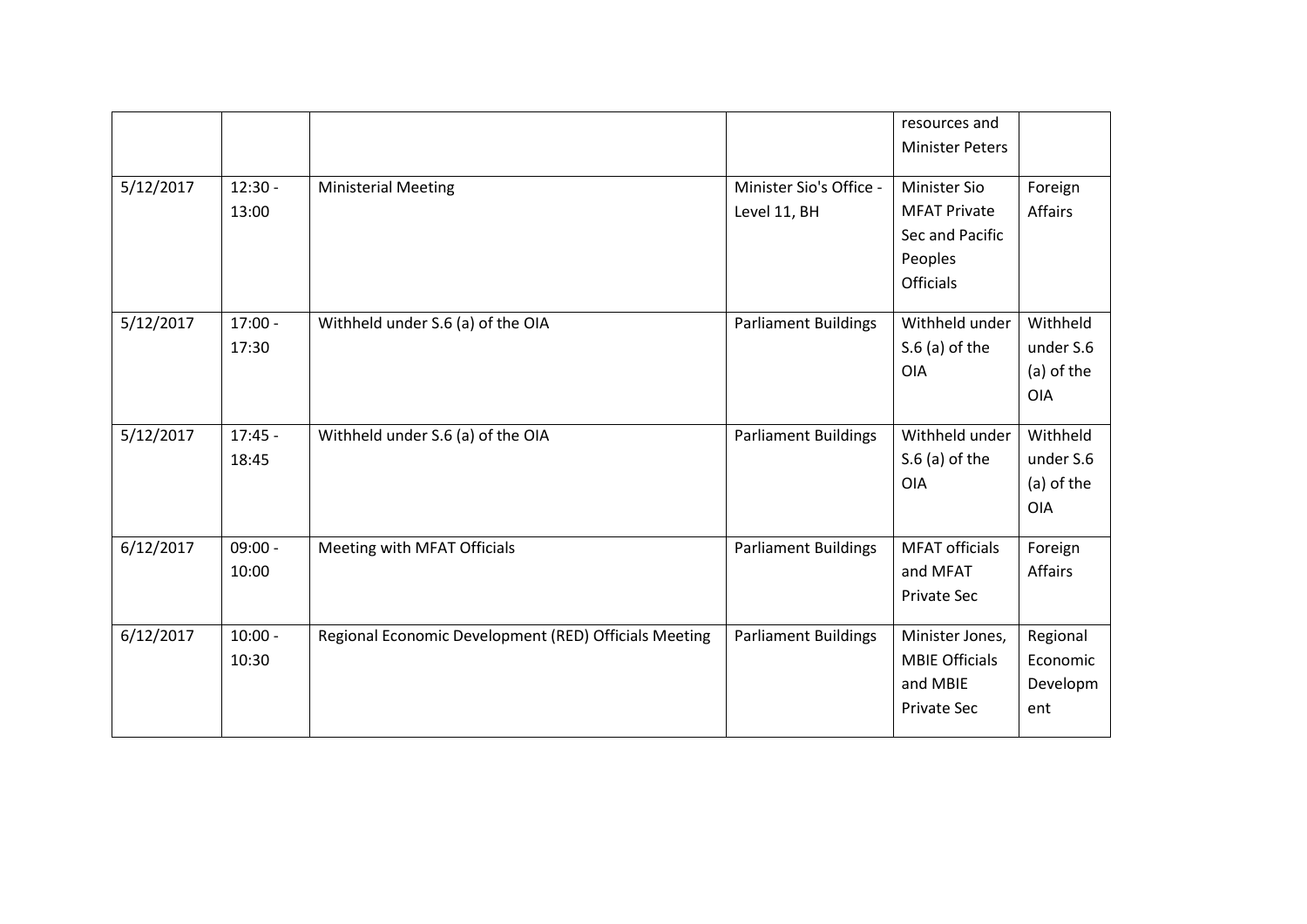| 6/12/2017 | $13:30 -$ | Withheld under S.6 (a) of the OIA                     | <b>Parliament Buildings</b> | Withheld under        | Withheld   |
|-----------|-----------|-------------------------------------------------------|-----------------------------|-----------------------|------------|
|           | 14:00     |                                                       |                             | $S.6$ (a) of the      | under S.6  |
|           |           |                                                       |                             | <b>OIA</b>            | (a) of the |
|           |           |                                                       |                             |                       | <b>OIA</b> |
|           |           |                                                       |                             |                       |            |
| 6/12/2017 | $16:00 -$ | Regional Economic Development (RED) Officials Meeting | <b>Parliament Buildings</b> | Minister Jones,       | Regional   |
|           | 17:00     |                                                       |                             | <b>MBIE Officials</b> | Economic   |
|           |           |                                                       |                             | and MBIE              | Developm   |
|           |           |                                                       |                             | <b>Private Sec</b>    | ent        |
| 6/12/2017 | $17:15 -$ | Withheld under S.6 (a) of the OIA                     | Parliament Buildings        | Withheld under        | Withheld   |
|           | 17:45     |                                                       |                             | $S.6$ (a) of the      | under S.6  |
|           |           |                                                       |                             | OIA                   | (a) of the |
|           |           |                                                       |                             |                       | <b>OIA</b> |
|           |           |                                                       |                             |                       |            |
| 6/12/2017 | $17:30 -$ | Attend Young Enterprise Awards                        | TSB Arena,                  | Attendees and         | Foreign    |
|           | 20:00     |                                                       | Wellington                  | <b>MFAT Private</b>   | Affairs    |
|           |           |                                                       |                             | Sec                   |            |
| 7/12/2017 | $15:15 -$ | <b>MFAT Officials Meeting</b>                         | <b>Parliament Buildings</b> | <b>MFAT officials</b> | Foreign    |
|           | 15:45     |                                                       |                             | and MFAT              | Affairs    |
|           |           |                                                       |                             | Private Sec           |            |
| 8/12/2017 | $00:00 -$ | Fletcher accompanying Minister Jones on Rotorua visit | Rotorua                     | Regional              | Regional   |
|           | 23:59     |                                                       |                             | groups and            | Economic   |
|           |           |                                                       |                             | stakeholders          | Developm   |
|           |           |                                                       |                             |                       | ent        |
|           |           |                                                       |                             |                       |            |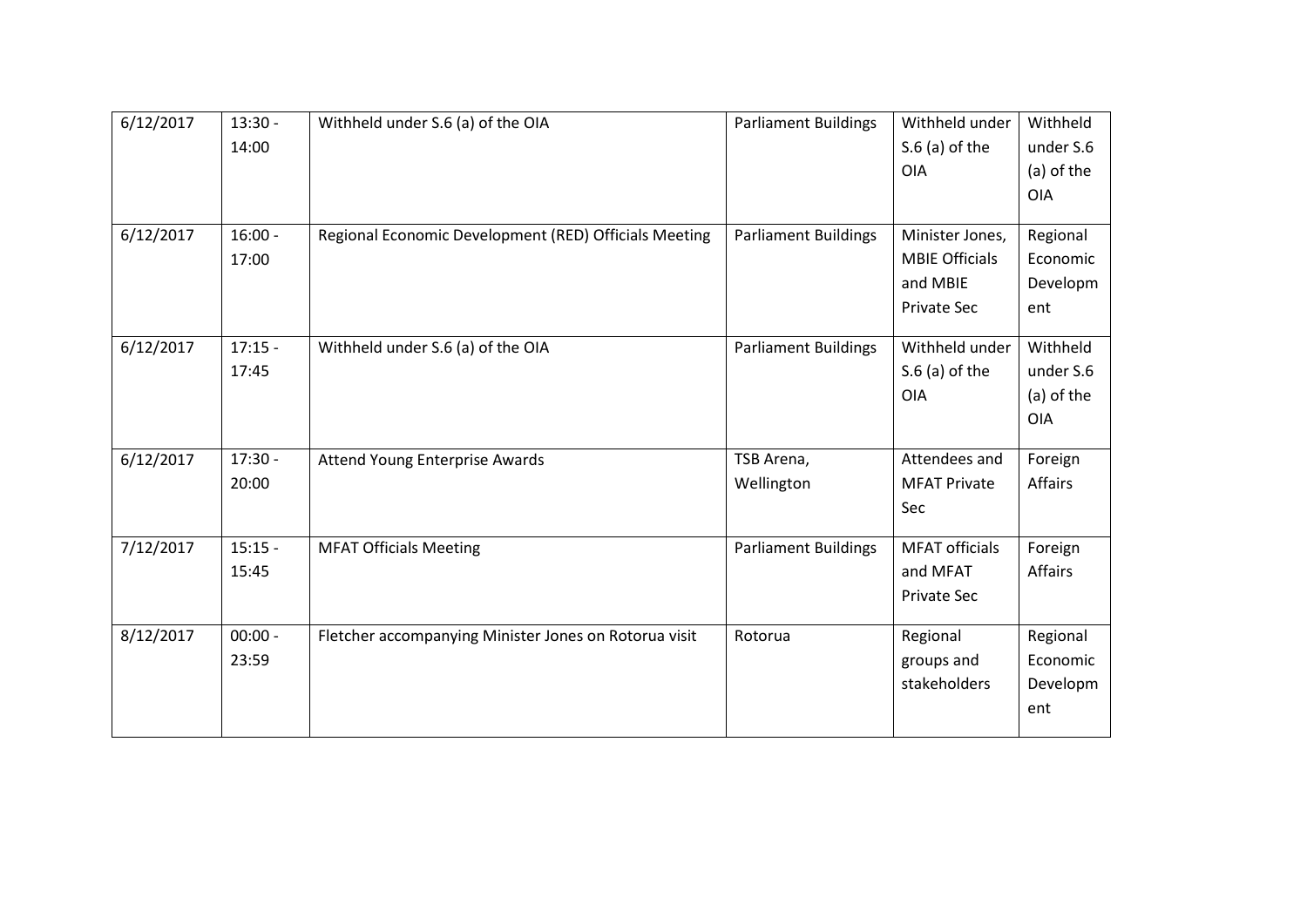| 11/12/2017 | $16:30 -$ | <b>Meeting visiting Fijian MPs</b>                       | <b>Parliament Buildings</b> | <b>MFAT Officials</b> | Foreign        |
|------------|-----------|----------------------------------------------------------|-----------------------------|-----------------------|----------------|
|            | 17:00     |                                                          |                             | and MFAT              | <b>Affairs</b> |
|            |           |                                                          |                             | Private Sec           |                |
|            |           |                                                          |                             |                       |                |
| 12/12/2017 | $15:30 -$ | Meeting with the Council of International Development    | <b>Parliament Buildings</b> | Minister              | Foreign        |
|            | 16:00     | (CID)                                                    |                             | Peters, CID           | Affairs        |
|            |           |                                                          |                             | members and           |                |
|            |           |                                                          |                             | <b>MFAT Private</b>   |                |
|            |           |                                                          |                             | Sec                   |                |
|            |           |                                                          |                             |                       |                |
| 12/12/2017 | $16:30 -$ | Meeting between the Minister of Foreign Affairs and the  | <b>Parliament Buildings</b> | <b>MFAT Officials</b> | Foreign        |
|            | 17:00     | head of Volunteer Service Abroad                         |                             | and MFAT              | Affairs        |
|            |           |                                                          |                             | <b>Private Sec</b>    |                |
| 12/12/2017 | $17:30 -$ | Meeting with Council for International Development       | <b>Parliament Buildings</b> | Head of CID           | Foreign        |
|            | 18:00     | (CID)                                                    |                             | and MFAT              | <b>Affairs</b> |
|            |           |                                                          |                             | Private Sec           |                |
|            |           |                                                          |                             |                       |                |
| 12/12/2017 | $18:30 -$ | Celebration of the 45th Anniversary of the Establishment | TSB Bank Arena,             | Guests and            | Foreign        |
|            | 20:00     | of Diplomatic Ties between China and NZ                  | Queens Wharf,               | <b>MFAT Private</b>   | <b>Affairs</b> |
|            |           |                                                          |                             | Sec                   |                |
|            | $09:00 -$ |                                                          |                             | <b>MFAT Officials</b> |                |
| 13/12/2017 |           | Meeting with Assistant Secretary Pacific Branch MFAT     | <b>Parliament Buildings</b> |                       | Foreign        |
|            | 10:00     |                                                          |                             | and MFAT              | Affairs        |
|            |           |                                                          |                             | Private Sec           |                |
| 13/12/2017 | $15:30 -$ | Regional Economic Development (RED) Officials Meeting    | <b>Parliament Buildings</b> | Minister Jones,       | Regional       |
|            | 16:30     |                                                          |                             | <b>MBIE Officials</b> | Economic       |
|            |           |                                                          |                             | and MBIE              | Developm       |
|            |           |                                                          |                             | Private Sec           | ent            |
|            |           |                                                          |                             |                       |                |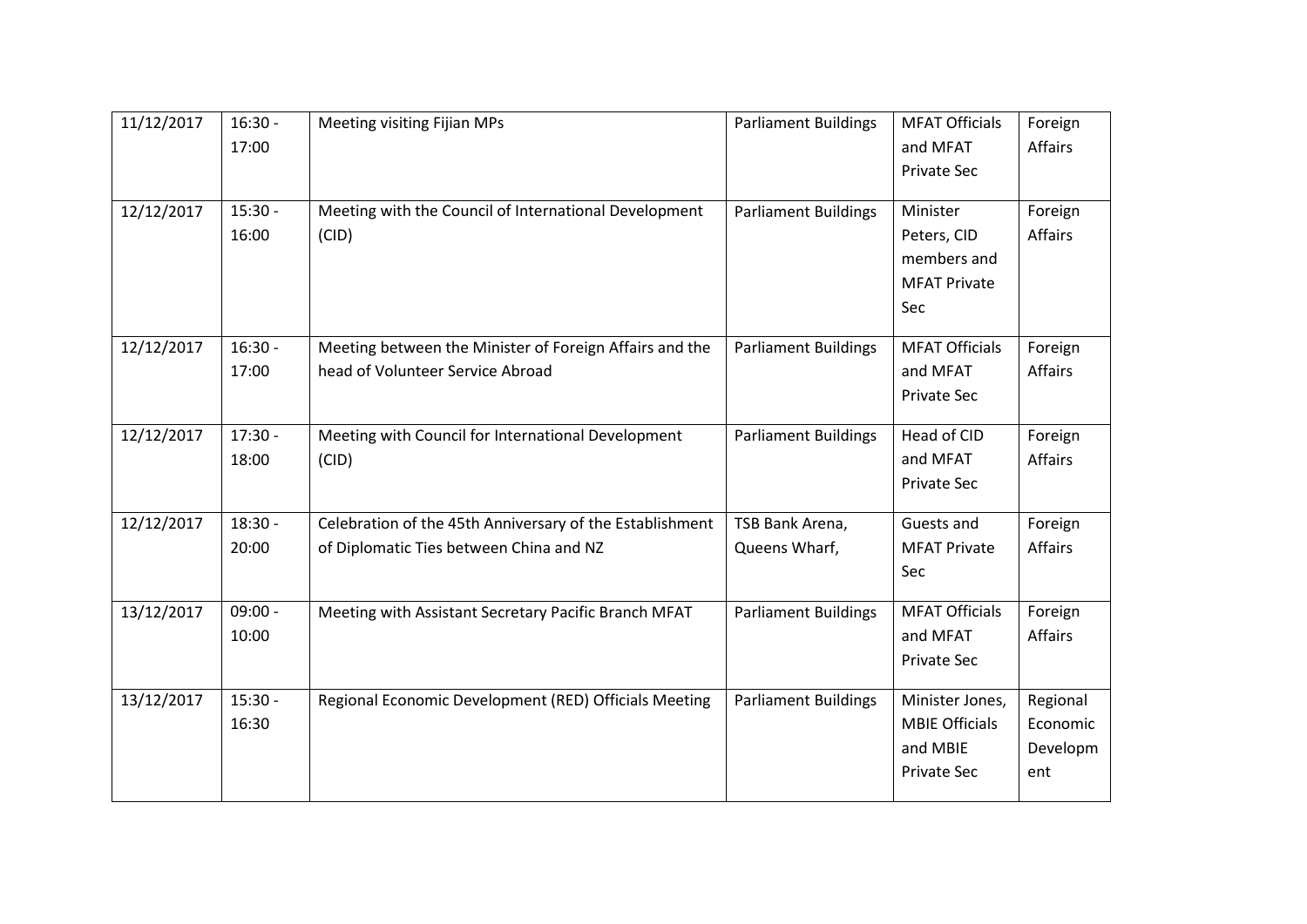| 13/12/2017   | $17:00 -$ | Meeting with Timaru Holdings              | <b>Parliament Buildings</b> | Minister Jones,     | Regional |
|--------------|-----------|-------------------------------------------|-----------------------------|---------------------|----------|
|              | 17:30     |                                           |                             | <b>MBIE Private</b> | Economic |
|              |           |                                           |                             | Sec                 | Developm |
|              |           |                                           |                             |                     | ent      |
|              |           |                                           |                             |                     |          |
| 13/12/2017   | 19:00 -   | <b>Ministerial Meeting</b>                | <b>Parliament Buildings</b> | Ministers Jones     | Regional |
|              | 20:00     |                                           |                             | and Minister        | Economic |
|              |           |                                           |                             | Davis MBIE and      | Developm |
|              |           |                                           |                             | Tourism             | ent      |
|              |           |                                           |                             | Officials, and      |          |
|              |           |                                           |                             | advisors            |          |
| 15/12/2017 - | $18:30 -$ | <b>MFAT Christmas Party</b>               | Dockside, 3 Queens          | <b>MFAT Staff</b>   | Foreign  |
| 16/12/2017   | 00:00     |                                           | Wharf, Wellington           |                     | Affairs  |
|              |           |                                           |                             |                     |          |
| 19/12/2017   | $16:00 -$ | Diplomatic meeting                        | <b>Parliament Buildings</b> | Former NZ           | Foreign  |
|              | 16:30     |                                           |                             | Ambassador to       | Affairs  |
|              |           |                                           |                             | Japan, MFAT         |          |
|              |           |                                           |                             | Officials and       |          |
|              |           |                                           |                             | Private Sec         |          |
| 20/12/2017   | $15:00 -$ | Parliamentary Secretary Regional Economic | <b>Parliament Buildings</b> | MBIE Officials,     | Regional |
|              | 15:30     | <b>Development Officials Meeting</b>      |                             | and MBIE            | Economic |
|              |           |                                           |                             | Private se          | Developm |
|              |           |                                           |                             |                     | ent      |
|              |           |                                           |                             |                     |          |
| 20/12/2017   | $15:45 -$ | Meeting to discuss RED support            | <b>Parliament Buildings</b> | <b>MBIE Private</b> | Regional |
|              | 16:15     |                                           |                             | Secs                | Economic |
|              |           |                                           |                             |                     | Developm |
|              |           |                                           |                             |                     | ent      |
|              |           |                                           |                             |                     |          |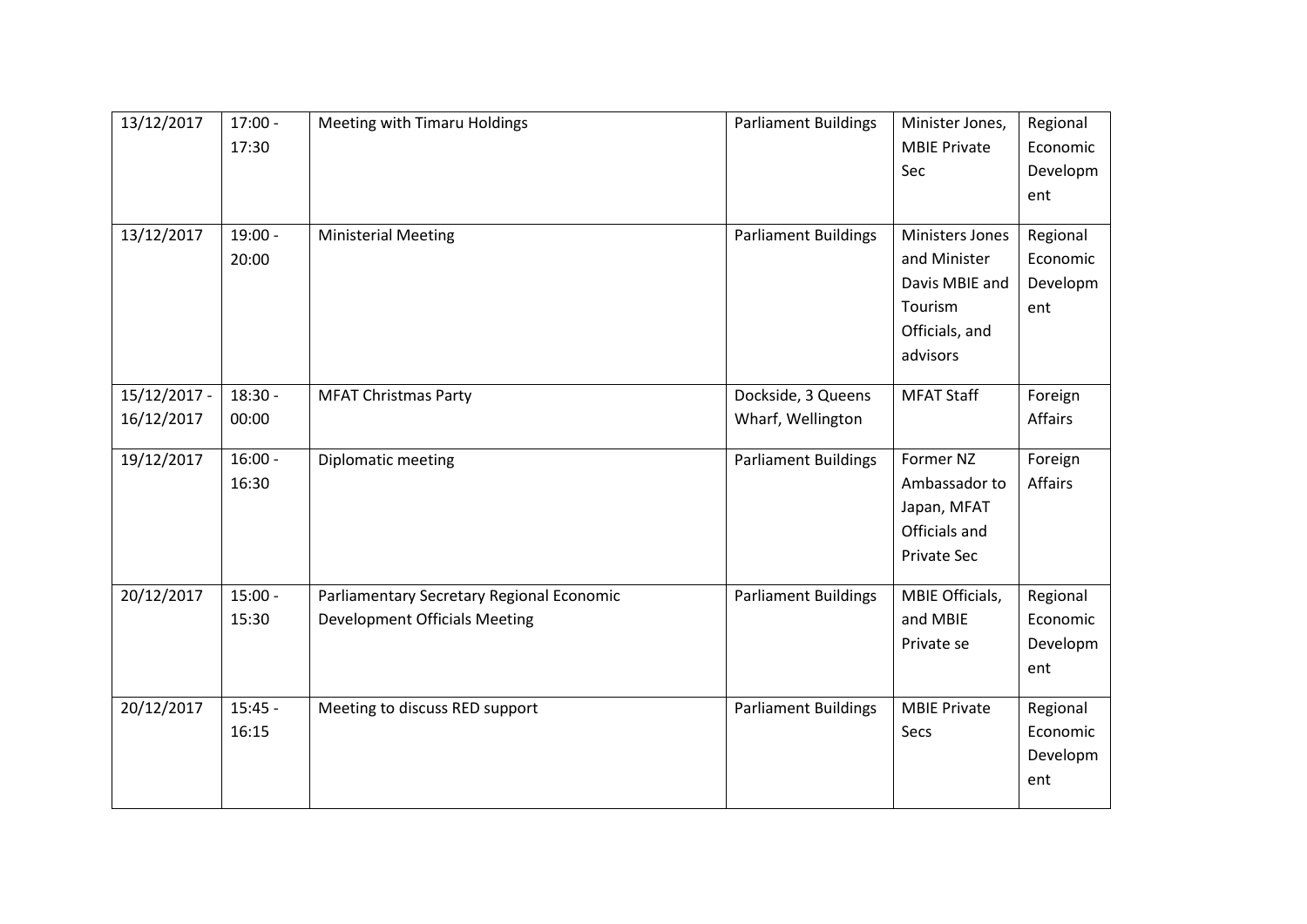| 21/12/2017 | $09:30 -$ | Meeting with Local Government NZ                      | <b>Parliament Buildings</b> | Minister Jones,       | Regional   |
|------------|-----------|-------------------------------------------------------|-----------------------------|-----------------------|------------|
|            | 10:00     |                                                       |                             | Local Govt NZ         | Economic   |
|            |           |                                                       |                             | representatives       | Developm   |
|            |           |                                                       |                             | , MBIE Private        | ent        |
|            |           |                                                       |                             | Secs                  |            |
|            |           |                                                       |                             |                       |            |
| 21/12/2017 | 1030 -    | Walk through Ministry of Business and Innovation -    | <b>MBIE Buildings</b>       | Under                 | Regional   |
|            | 1200      | <b>Provincial Growth Fund Unit</b>                    | Wellington                  | Secretary staff       | Economic   |
|            |           |                                                       |                             | and meeting           | Developm   |
|            |           |                                                       |                             | MBIE staff            | ent        |
| 23/01/2018 | $10:30 -$ | Diplomatic meeting                                    | <b>Parliament Buildings</b> | Incoming              | Foreign    |
|            | 11:00     |                                                       |                             | Ambassador to         | Affairs    |
|            |           |                                                       |                             |                       |            |
|            |           |                                                       |                             | Bogota, MFAT          |            |
|            |           |                                                       |                             | Officials and         |            |
|            |           |                                                       |                             | <b>MFAT Private</b>   |            |
|            |           |                                                       |                             | Sec                   |            |
| 29/01/2018 | Withheld  | Withheld under s.6 of OIA                             | Withheld under S.6          | Withheld under        | Withheld   |
|            | under     |                                                       | (a) of the OIA              | $S.6$ (a) of the      | under S.6  |
|            | s.6(a)    |                                                       |                             | <b>OIA</b>            | (a) of the |
|            |           |                                                       |                             |                       | <b>OIA</b> |
|            |           |                                                       |                             |                       |            |
| 31/01/2018 | 1530 -    | Regional Economic Development (RED) Officials Meeting | <b>Parliament Buildings</b> | Minister Jones,       | Regional   |
|            | 1630      |                                                       |                             | <b>MBIE Officials</b> | Economic   |
|            |           |                                                       |                             | and MBIE              | Developm   |
|            |           |                                                       |                             | <b>Private Sec</b>    | ent        |
|            |           |                                                       |                             |                       |            |
| 1/02/2018  | $09:00 -$ | <b>MFAT Briefing</b>                                  | <b>Parliament Buildings</b> | The Director of       | Foreign    |
|            | 09:30     |                                                       |                             | the                   | Affairs    |
|            |           |                                                       |                             |                       |            |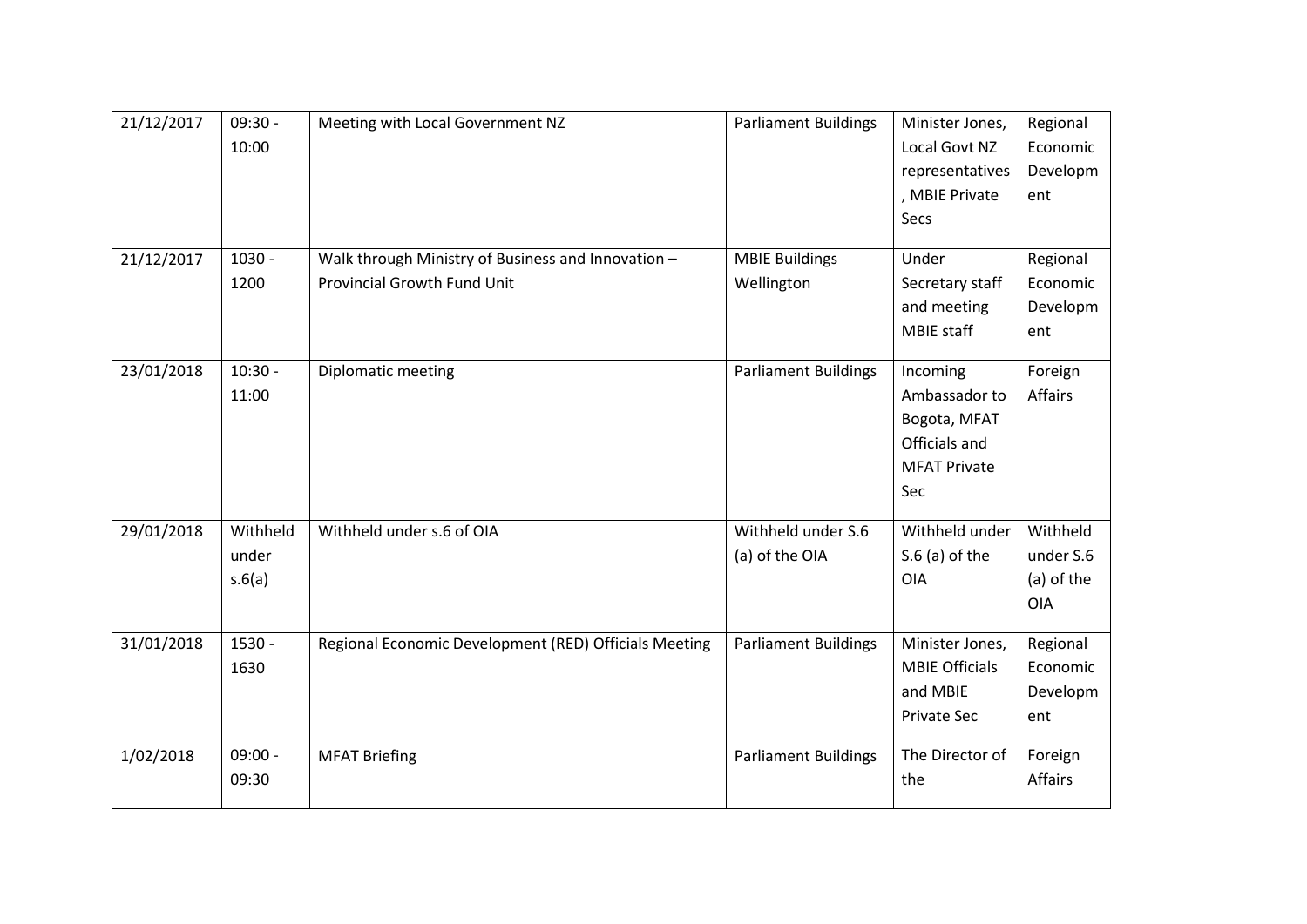|                            |                    |                                                                                     |                                     | Environment<br>Division, MFAT<br>and MFAT<br><b>Private Sec</b> |                                                   |
|----------------------------|--------------------|-------------------------------------------------------------------------------------|-------------------------------------|-----------------------------------------------------------------|---------------------------------------------------|
| 1/02/2018                  | $15:30 -$<br>16:00 | Withheld under S.6 (a) of the OIA                                                   | <b>Parliament Buildings</b>         | Withheld under<br>$S.6$ (a) of the<br><b>OIA</b>                | Withheld<br>under S.6<br>(a) of the<br><b>OIA</b> |
| 2/02/2018                  | $13:00 -$<br>13:30 | <b>MFAT Briefing</b>                                                                | <b>Parliament Buildings</b>         | <b>MFAT Officials</b><br>and MFAT<br><b>Private Sec</b>         | Foreign<br>Affairs                                |
| 3/02/2018                  | $18:00 -$<br>20:00 | APEC Business Advisory Council gala dinner                                          | <b>Auckland Museum</b>              | Attendees and<br><b>MFAT Private</b><br>Sec                     | Foreign<br>Affairs                                |
| $4/02/2018 -$<br>8/02/2018 | $13:00 -$<br>13:30 | Trip to Antarctica                                                                  | Antarctica                          | <b>Minister Sage</b>                                            | Foreign<br>Affairs                                |
| 12/02/2018                 | $11:00 -$<br>12:00 | Withheld under S.6 (a) of the OIA                                                   | <b>Parliament Buildings</b>         | Withheld under<br>$S.6$ (a) of the<br><b>OIA</b>                | Withheld<br>under S.6<br>(a) of the<br><b>OIA</b> |
| 12/12/2018                 | 1830 -<br>2030     | Pacific Reception and Pacific Conference on Conventional<br><b>Weapons Treaties</b> | Harbourside<br>Restaurant, Auckland | Attendees and<br><b>MFAT Private</b><br>Sec                     | Disarmam<br>ent and                               |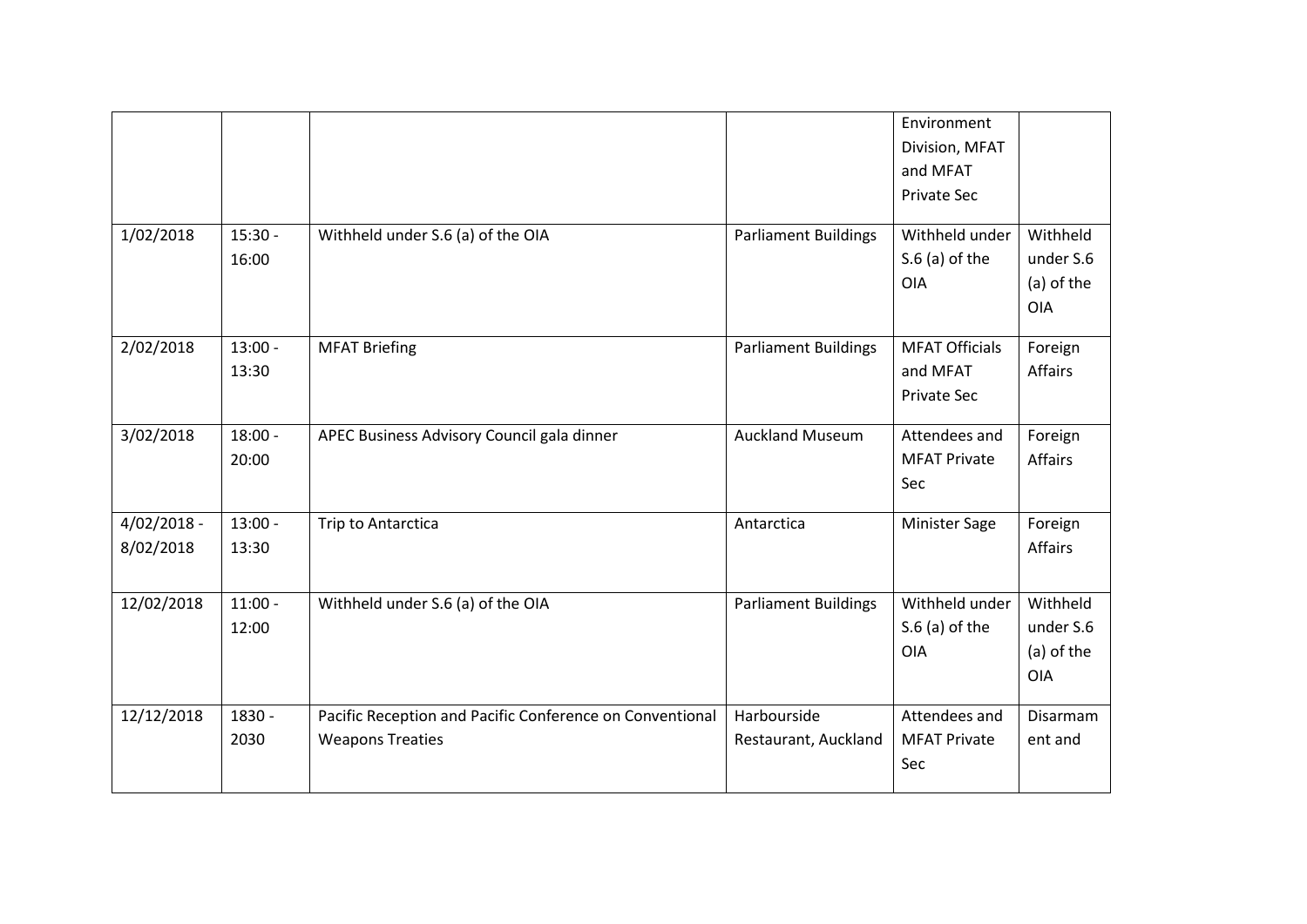|            |                    |                                                       |                             |                                                                                    | Arms<br>Control                                   |
|------------|--------------------|-------------------------------------------------------|-----------------------------|------------------------------------------------------------------------------------|---------------------------------------------------|
| 13/02/2018 | $10:00 -$<br>10:30 | Withheld under S.6 (a) of the OIA                     | <b>Parliament Buildings</b> | Withheld under<br>$S.6$ (a) of the<br><b>OIA</b>                                   | Withheld<br>under S.6<br>(a) of the<br><b>OIA</b> |
| 13/02/2018 | $12:30 -$<br>13:40 | Withheld under S.6 (a) of the OIA                     | <b>Parliament Buildings</b> | Withheld under<br>$S.6$ (a) of the<br><b>OIA</b>                                   | Withheld<br>under S.6<br>(a) of the<br><b>OIA</b> |
| 13/02/2018 | $16:45 -$<br>17:15 | Withheld under S.6 (a) of the OIA                     | <b>Parliament Buildings</b> | Withheld under<br>$S.6$ (a) of the<br><b>OIA</b>                                   | Withheld<br>under S.6<br>(a) of the<br><b>OIA</b> |
| 15/02/2018 | $09:00 -$<br>10:00 | Regional Economic Development (RED) Officials Meeting | <b>Parliament Buildings</b> | Minister Jones,<br><b>MBIE Officials</b><br>and MBIE<br><b>Private Sec</b>         | Regional<br>Economic<br>Developm<br>ent           |
| 15/02/2018 | $11:00 -$<br>11:30 | Meeting with Employer Manufacturer Association (EMA)  | <b>Parliament Buildings</b> | <b>EMA Policy</b><br>Director, MBIE<br>Officials and<br><b>MBIE Private</b><br>Sec | Regional<br>Economic<br>Developm<br>ent           |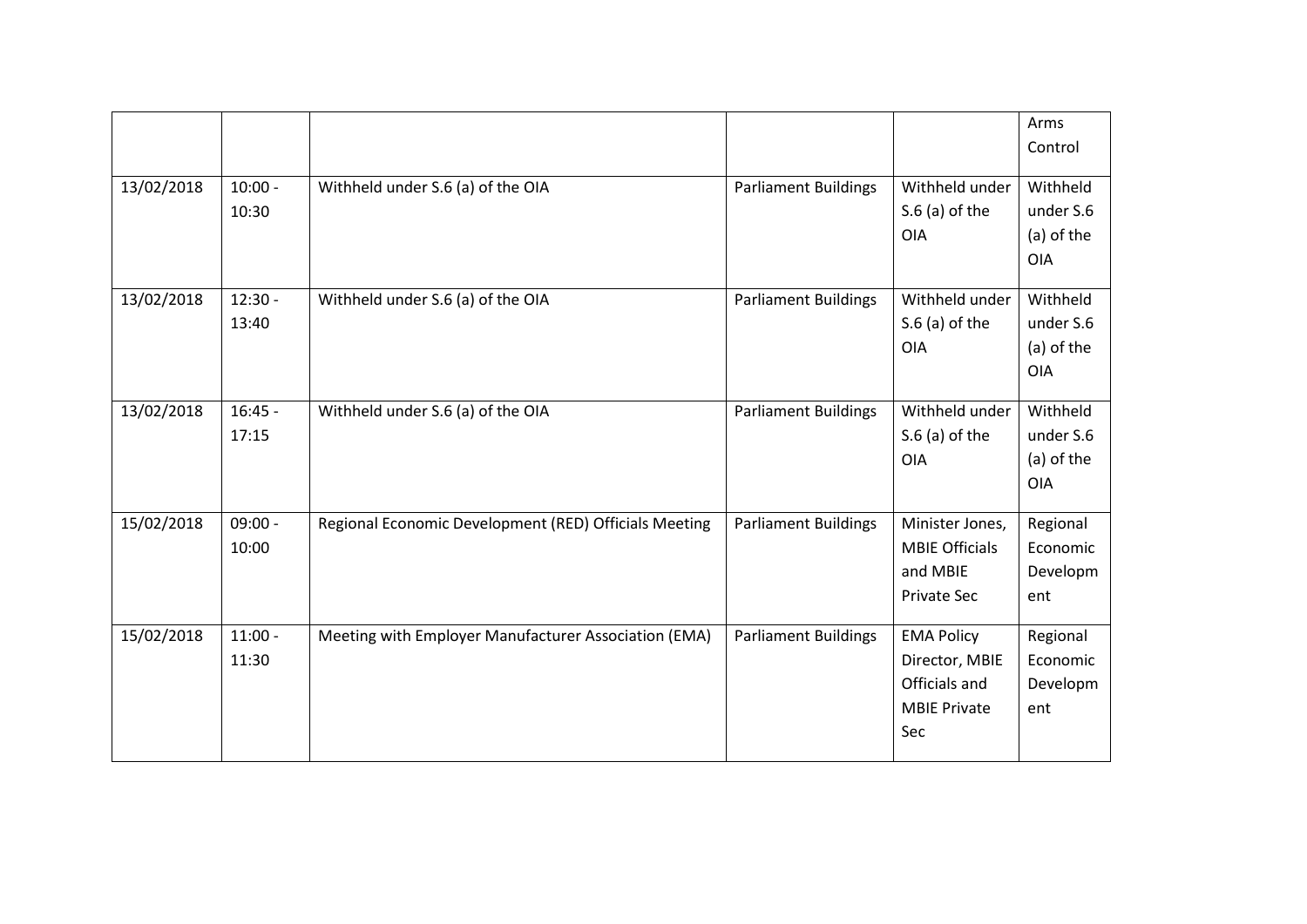| 15/02/2018 | $13:00 -$<br>13:30 | Walk through MFAT Crisis Centre                                                      | MFAT, Wellington                     | <b>MFAT</b> officials                                                      | Foreign<br><b>Affairs</b>               |
|------------|--------------------|--------------------------------------------------------------------------------------|--------------------------------------|----------------------------------------------------------------------------|-----------------------------------------|
| 19/02/2018 | 1230-<br>1330      | Address Rotary Club of Wellington                                                    | St Pauls, The Terrace,<br>Wellington | Attendees and<br><b>MFAT Private</b><br>Sec                                | Foreign<br><b>Affairs</b>               |
| 20/02/2018 | 0900               | Meeting with Chief Executive Tourism Industry Aotearoa                               | <b>Parliament Buildings</b>          | Minister Jones,<br>and MBIE<br>Officials                                   | Regional<br>Economic<br>Developm<br>ent |
| 21/02/2018 | $15:30 -$<br>16:30 | Regional Economic Development (RED) Officials Meeting                                | <b>Parliament Buildings</b>          | Minister Jones,<br><b>MBIE Officials</b><br>and MBIE<br><b>Private Sec</b> | Regional<br>Economic<br>Developm<br>ent |
| 22/02/2018 | $09:00 -$<br>09:30 | Meeting with Chief Executive Family Planning New<br>Zealand.                         | <b>Parliament Buildings</b>          | <b>MFAT Private</b><br>Sec                                                 | Foreign<br><b>Affairs</b>               |
| 22/02/2018 | $10:00 -$<br>10:30 | Meeting with Minginui Nursery                                                        | <b>Parliament Buildings</b>          | Minister Jones,<br><b>MBIE Officials</b><br>and MBIE<br><b>Private Sec</b> | Regional<br>Economic<br>Developm<br>ent |
| 22/02/2018 | $12:30 -$<br>13:30 | Briefing from Divisional Manager of the Trade<br><b>Negotiations Division (MFAT)</b> | <b>Parliament Buildings</b>          | <b>MFAT Officials</b><br>and MFAT<br>Private Sec                           | Foreign<br><b>Affairs</b>               |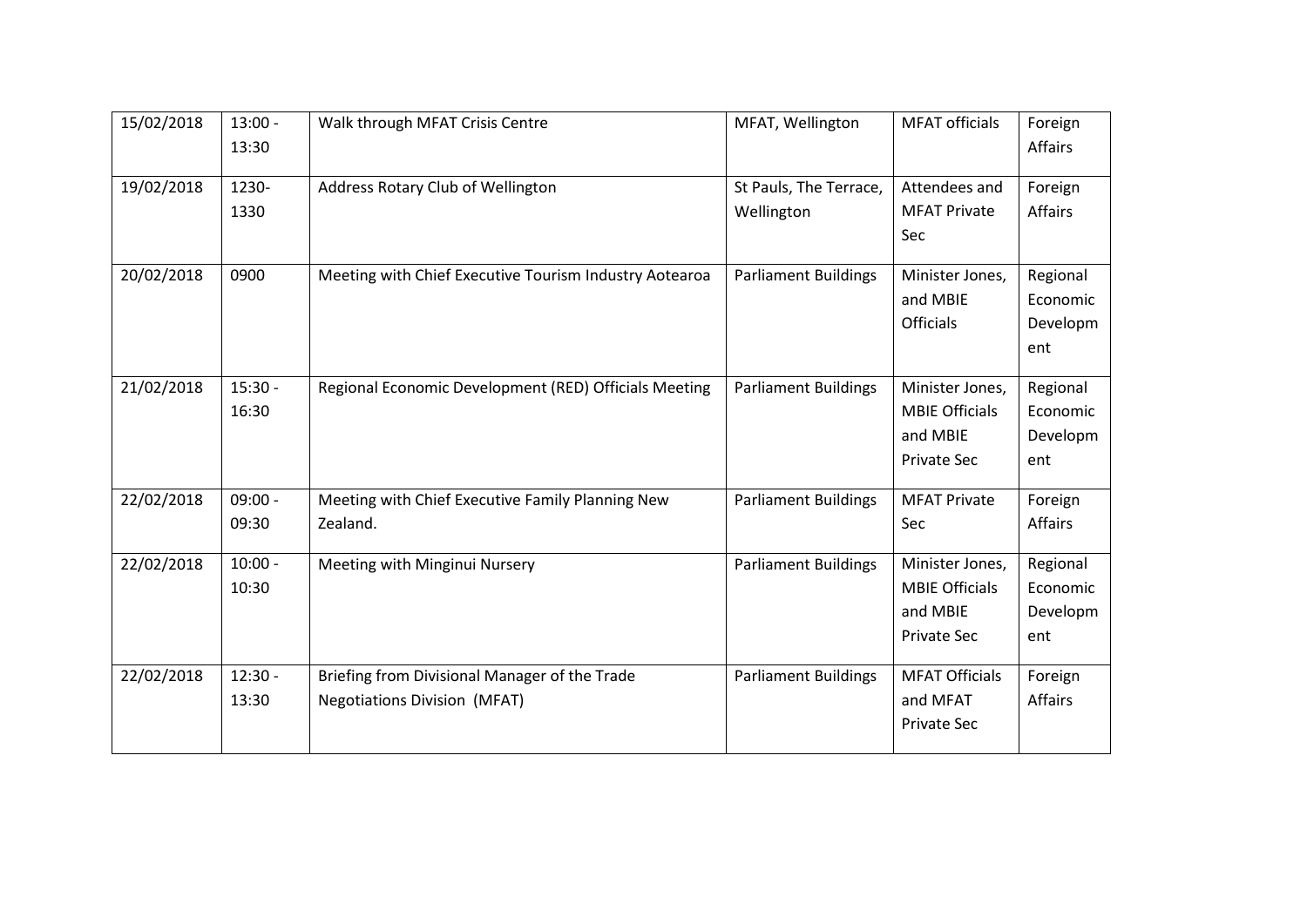| 23/02/2018 | $00:00 -$  | Launch of PGF in Gisborne                          | Gisborne                    | Minister Jones,     | Regional             |
|------------|------------|----------------------------------------------------|-----------------------------|---------------------|----------------------|
|            | 23:59      |                                                    |                             | stakeholders        | Economic             |
|            |            |                                                    |                             | and MBIE            | Developm             |
|            |            |                                                    |                             | <b>Officials</b>    | ent                  |
|            |            |                                                    |                             |                     |                      |
| 27/02/2018 | $15:30 -$  | Withheld under S.6 (a) of the OIA                  | <b>Parliament Buildings</b> | Withheld under      | Withheld             |
|            | 16:00      |                                                    |                             | $S.6$ (a) of the    | under S.6            |
|            |            |                                                    |                             | OIA                 | (a) of the           |
|            |            |                                                    |                             |                     | <b>OIA</b>           |
| 27/02/2018 | $21:00 -$  |                                                    |                             | Minister Davis,     |                      |
|            | 22:00      | <b>Ministerial Meeting</b>                         | <b>Parliament Buildings</b> | MBIE and            | Regional<br>Economic |
|            |            |                                                    |                             |                     |                      |
|            |            |                                                    |                             | Tourism             | Developm             |
|            |            |                                                    |                             | <b>Officials</b>    | ent                  |
| 27/02/2018 | $1815 -$   | Meeting with stakeholders from Tairawhiti/Gisborne | <b>Parliament Buildings</b> | Hon Meka            | Regional             |
|            | 1900pm     | region                                             |                             | Whaitiri            | Economic             |
|            |            |                                                    |                             |                     | Developm             |
|            |            |                                                    |                             |                     | ent                  |
|            |            |                                                    |                             |                     |                      |
| 28/02/2018 | Withheld   | Withheld under S.6 (a) of the OIA                  | Withheld under S.6          | Withheld under      | Withheld             |
|            | under S.6  |                                                    | (a) of the OIA              | $S.6$ (a) of the    | under S.6            |
|            | (a) of the |                                                    |                             | OIA                 | (a) of the           |
|            | <b>OIA</b> |                                                    |                             |                     | <b>OIA</b>           |
|            |            |                                                    |                             |                     |                      |
| 1/03/2018  | 0900       | <b>MFAT Briefing</b>                               | <b>Parliament Buildings</b> | <b>MFAT Private</b> | Foreign              |
|            |            |                                                    |                             | Sec                 | Affairs              |
| 1/03/2018  | $10:00 -$  | Meeting with Sir Peter Gluckman PMCSA              | <b>Parliament Buildings</b> | Under               | Foreign              |
|            | 11:00      |                                                    |                             | Secretary           | Affairs              |
|            |            |                                                    |                             |                     |                      |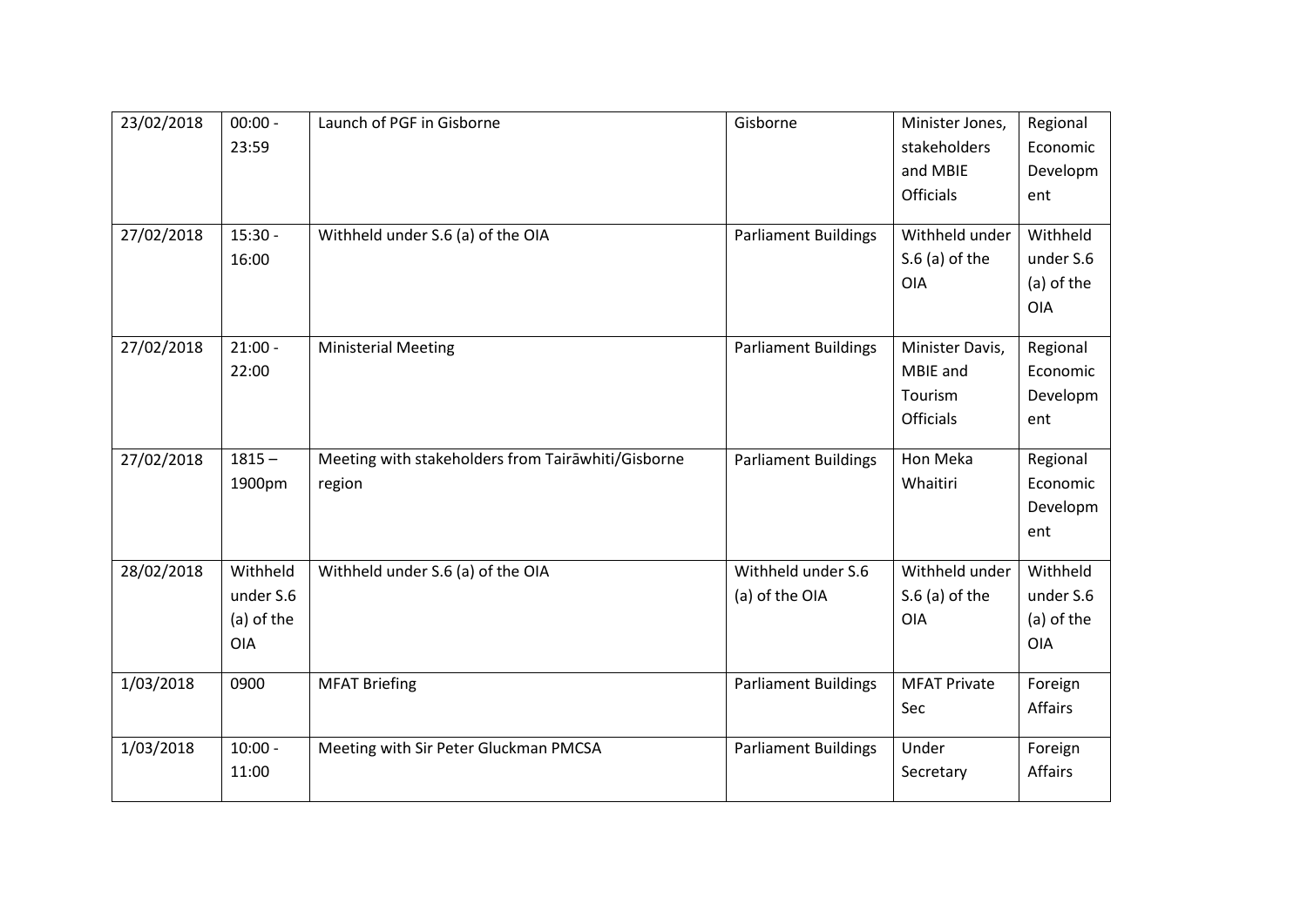|               |           |                                                           |                             | Advisor and           |                |
|---------------|-----------|-----------------------------------------------------------|-----------------------------|-----------------------|----------------|
|               |           |                                                           |                             | Private Sec           |                |
|               |           |                                                           |                             |                       |                |
| 1/03/2018     | $11:15 -$ | Withheld under S.6 (a) of the OIA                         | <b>Parliament Buildings</b> | Withheld under        | Withheld       |
|               | 12:00     |                                                           |                             | $S.6$ (a) of the      | under S.6      |
|               |           |                                                           |                             | <b>OIA</b>            | (a) of the     |
|               |           |                                                           |                             |                       | <b>OIA</b>     |
| 1/03/2018     | $12:00 -$ | Regional Economic Development Meeting                     | <b>Parliament Buildings</b> | Head of               | Regional       |
|               | 12:30     |                                                           |                             | Provincial            | Economic       |
|               |           |                                                           |                             | Growth Fund           | Developm       |
|               |           |                                                           |                             | Advisory Board,       | ent            |
|               |           |                                                           |                             | <b>MBIE Officials</b> |                |
|               |           |                                                           |                             | and MBIE              |                |
|               |           |                                                           |                             | <b>Private Sec</b>    |                |
|               |           |                                                           |                             |                       |                |
| 3/03/2018     | $19:00 -$ | NZ Open Official Tournament Gathering                     | Kawarau Bridge              | Invitees and          | Foreign        |
|               | 22:00     |                                                           | Bungy Centre,               | friends of the        | Affairs        |
|               |           |                                                           | Queenstown                  | tournament            |                |
| $4/03/2018 -$ | $00:00 -$ | Prime Minister led Pacific Mission to Samoa, Niue, Tonga, | Samoa, Niue, Tonga,         | Delegation and        | Foreign        |
| /03/2018      | 23:59     | and Cook Islands                                          | and Cook Islands            | <b>MFAT Private</b>   | Affairs        |
|               |           |                                                           |                             | Sec                   |                |
|               |           |                                                           |                             |                       |                |
| 10/03/2018 -  | $00:00 -$ | Travel to Chile, Peru and Colombia                        | Chile, Peru and             | <b>MFAT Private</b>   | Foreign        |
| 18/03/2018    | 23:59     |                                                           | Colombia                    | Sec                   | <b>Affairs</b> |
|               |           |                                                           |                             |                       |                |
| 20/03/2018 -  | $00:00 -$ | Pacific Business Days: French Polynesia                   | Tahiti                      | <b>MFAT Private</b>   | Foreign        |
| 23/03/2018    | 23:59     |                                                           |                             | Sec                   | Affairs        |
|               |           |                                                           |                             |                       |                |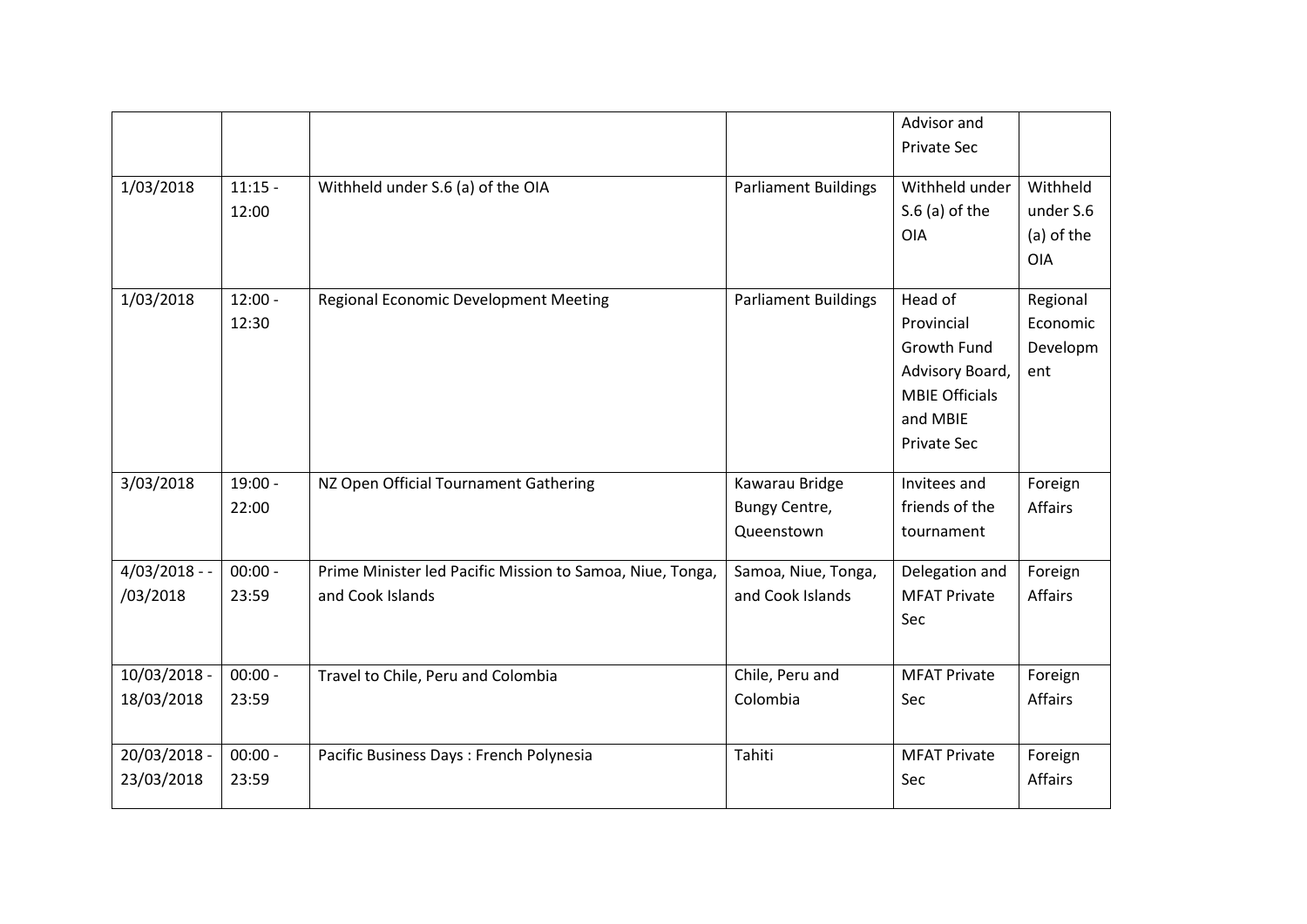| 28/03/2018 | $08:45 -$<br>09:15 | Meeting with Methanex                                                                                          | <b>Parliament Buildings</b> | <b>Minister Jones</b>                                   | Regional<br>Economic<br>Developm<br>ent           |
|------------|--------------------|----------------------------------------------------------------------------------------------------------------|-----------------------------|---------------------------------------------------------|---------------------------------------------------|
| 28/03/2018 | $17:30 -$<br>18:00 | Withheld under S.6 (a) of the OIA                                                                              | <b>Parliament Buildings</b> | Withheld under<br>$S.6$ (a) of the<br><b>OIA</b>        | Withheld<br>under S.6<br>(a) of the<br><b>OIA</b> |
| 29/03/2018 | $09:30 -$<br>10:30 | Withheld under S.6 (a) of the OIA                                                                              | <b>Parliament Buildings</b> | Withheld under<br>$S.6$ (a) of the<br>OIA               | Withheld<br>under S.6<br>(a) of the<br><b>OIA</b> |
| 29/03/2018 | $11:30 -$<br>12:00 | Meeting with MBIE Officials                                                                                    | <b>Parliament Buildings</b> | <b>MBIE Officials</b>                                   | Regional<br>Economic<br>Developm<br>ent           |
| 29/03/2018 | $13:00 -$<br>13:30 | <b>MFAT officials meeting</b>                                                                                  | <b>Parliament Buildings</b> | <b>MFAT Officials</b><br>and MFAT<br><b>Private Sec</b> | <b>Disarmam</b><br>ent and<br>Arms<br>Control     |
| 3/04/2018  | $15:30 -$<br>16:30 | Met with African officials participating in the tenth<br>English Language Training for Officials (ELTO) course | <b>Parliament Buildings</b> | <b>MFAT Officials</b><br>and MFAT<br><b>Private Sec</b> | Foreign<br>Affairs                                |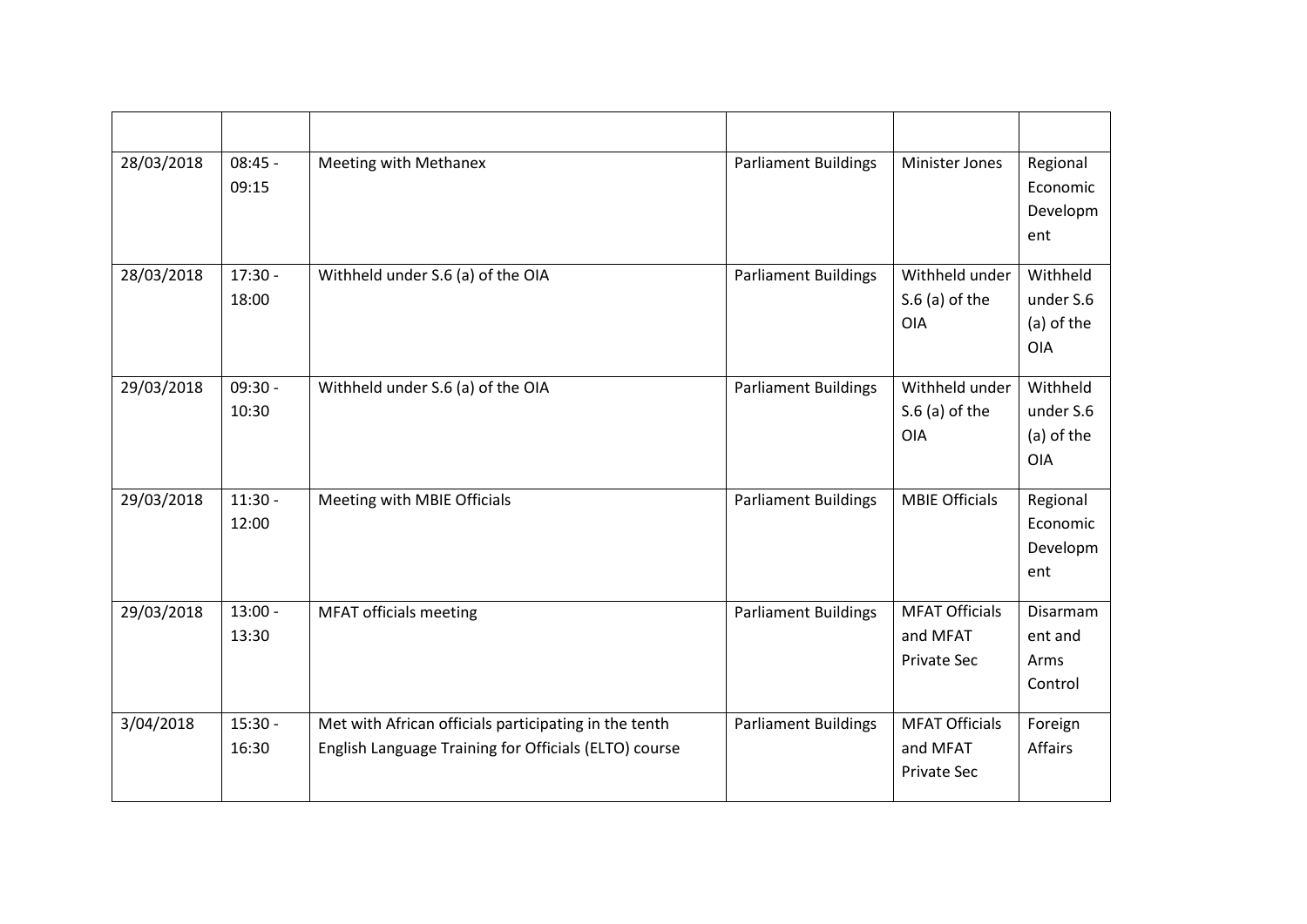| 4/04/2018  | $12:00 -$ | USEC Speaking In Gisborne and the Wood Manufacturers     | White House Hotel,          | Stakeholders           | Regional   |
|------------|-----------|----------------------------------------------------------|-----------------------------|------------------------|------------|
|            | 14:30     | Association                                              | 69 Peel Street,             |                        | Economic   |
|            |           |                                                          | Gisborne                    |                        | Developm   |
|            |           |                                                          |                             |                        | ent        |
|            |           |                                                          |                             |                        |            |
| 5/04/2018  | $10:00 -$ | Meeting with NZ Ambassador to Brazil (outgoing)          | <b>Parliament Buildings</b> | <b>MFAT Private</b>    | Foreign    |
|            | 10:30     |                                                          |                             | Sec                    | Affairs    |
| 5/04/2018  | $12:00 -$ | Lunch opening of New Zealand Embassy in Colombia         | Wellington                  | <b>Official Guests</b> | Foreign    |
|            | 14:00     |                                                          |                             |                        | Affairs    |
| 6/04/2018  | $1100 -$  | Attend launch of Taranaki Action Plan - Venture Taranaki | New Plymouth                | Stakeholders           | Regional   |
|            | 1130      |                                                          |                             |                        | Economic   |
|            |           |                                                          |                             |                        | Developm   |
|            |           |                                                          |                             |                        | ent        |
|            |           |                                                          |                             |                        |            |
| 6/04/2018  | 1730-     | Host alongside Minister Peters and Sio, Pacific          | Russell, Bay of             | Guests                 | Foreign    |
|            | 2030      | dignataries                                              | Islands                     |                        | Affairs    |
| 9/04/2018  | $18:00 -$ | Withheld under S.6 (a) of the OIA                        | <b>Parliament Buildings</b> | Withheld under         | Withheld   |
|            | 19:00     |                                                          |                             | $S.6$ (a) of the       | under S.6  |
|            |           |                                                          |                             | <b>OIA</b>             | (a) of the |
|            |           |                                                          |                             |                        | <b>OIA</b> |
|            |           |                                                          |                             |                        |            |
| 10/04/2018 | $15:30 -$ | Withheld under S.6 (a) of the OIA                        | <b>Parliament Buildings</b> | Withheld under         | Withheld   |
|            | 16:00     |                                                          |                             | $S.6$ (a) of the       | under S.6  |
|            |           |                                                          |                             | <b>OIA</b>             | (a) of the |
|            |           |                                                          |                             |                        | <b>OIA</b> |
|            |           |                                                          |                             |                        |            |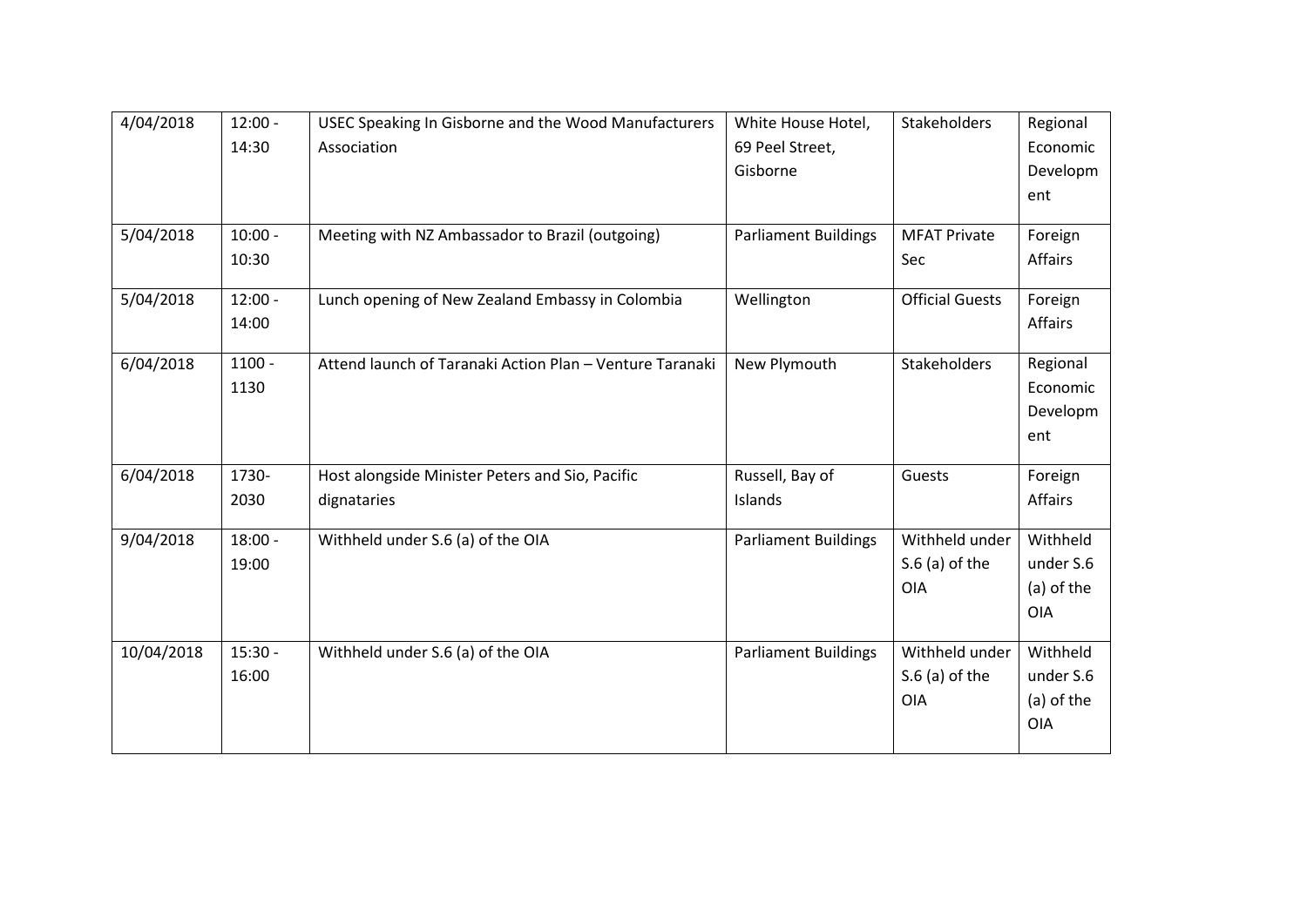| 10/04/2018<br>10/04/2018 | $17:15 -$<br>17:45<br>$17:45 -$<br>18:15 | <b>Meeting Northland Inc</b><br>Withheld under S.6 (a) of the OIA | <b>Parliament Buildings</b><br><b>Parliament Buildings</b> | <b>MBIE Officials</b><br>Withheld under<br>$S.6$ (a) of the<br><b>OIA</b>                   | Regional<br>Economic<br>Developm<br>ent<br>Withheld<br>under S.6<br>(a) of the |
|--------------------------|------------------------------------------|-------------------------------------------------------------------|------------------------------------------------------------|---------------------------------------------------------------------------------------------|--------------------------------------------------------------------------------|
| 10/04/2018               | $18:30 -$                                | Attend the Occasion of the 70th Anniversary of the                | Amokura Gallery,                                           | Dignataries and                                                                             | <b>OIA</b><br>Foreign                                                          |
|                          | 20:30                                    | Independence of the State of Israel                               | Museum of New<br>Zealand Te Papa<br>Tongarewa              | <b>MFAT Private</b><br>Sec                                                                  | Affairs                                                                        |
| 11/04/2018               | $08:45 -$<br>09:15                       | Meeting with MBIE Officials                                       | <b>Parliament Buildings</b>                                | <b>MBIE Officials</b>                                                                       | Regional<br>Economic<br>Developm<br>ent                                        |
| 11/04/2018               | $15:00 -$<br>16:00                       | Meeting MEDAB board                                               | <b>Parliament Buildings</b>                                | Minister Jones,<br>Minister<br>Mahuta<br>Ministerial<br>Officials and<br><b>MEDAB Board</b> | Regional<br>Economic<br>Developm<br>ent                                        |
| 12/04/2018               | $12:00 -$<br>13:00                       | ANZ Investor Tour address to Wellington                           | 171 Featherston St,<br>Wellington                          | Guests,<br>stakeholders                                                                     | Regional<br>Economic                                                           |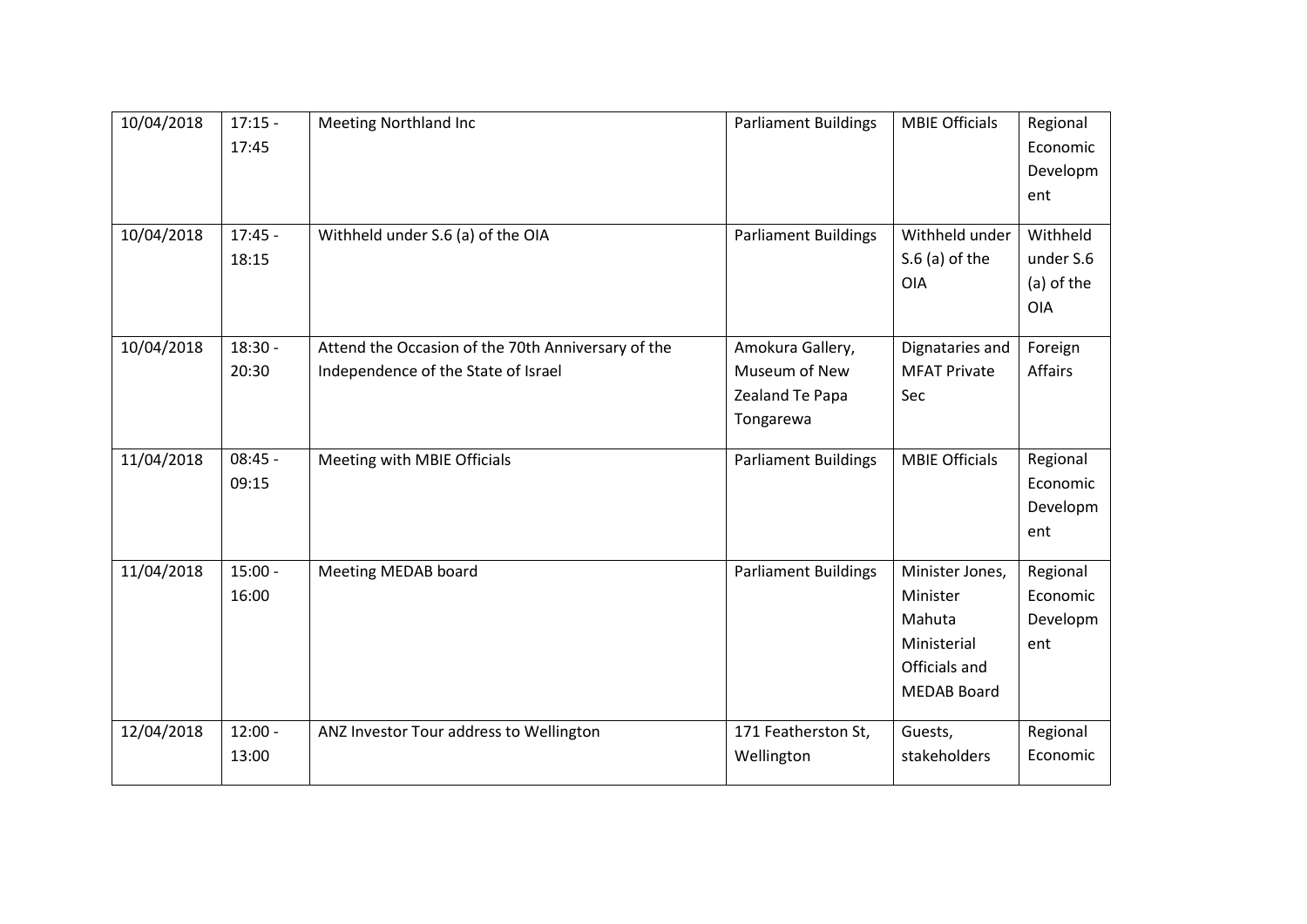|                            |                    |                                                                 |                             |                                                                                          | Developm<br>ent                                   |
|----------------------------|--------------------|-----------------------------------------------------------------|-----------------------------|------------------------------------------------------------------------------------------|---------------------------------------------------|
| 12/04/2018                 | $16:00 -$<br>16:30 | Withheld under S.6 (a) of the OIA                               | <b>Parliament Buildings</b> | Withheld under<br>$S.6$ (a) of the<br><b>OIA</b>                                         | Withheld<br>under S.6<br>(a) of the<br><b>OIA</b> |
| 16/04/2018 -<br>17/04/2018 | $00:00 -$<br>23:59 | Regional visits to Taranaki and Whanganui                       | Taranaki/Whanganui          | MBIE Officials,<br>stakeholders                                                          | Regional<br>Economic<br>Developm<br>ent           |
| 23/04/2018                 | $00:00 -$<br>23:59 | Meeting with Pacific business stakeholders and Pacific<br>Media | Auckland                    | Stakeholders,<br><b>MFAT Private</b><br>Sec and Under<br>Secretary<br><b>Private Sec</b> | Foreign<br>Affairs                                |
| 23/04/2018 -<br>28/04/2018 | $00:00 -$<br>23:59 | <b>Travel to Palau</b>                                          | Palau                       | <b>MFAT Private</b><br>Sec                                                               | Foreign<br>Affairs                                |
| 1/05/2018                  | $08:30 -$<br>09:00 | <b>Briefing with MFAT Officials</b>                             | <b>Parliament Buildings</b> | <b>MFAT Private</b><br>Sec                                                               | Foreign<br><b>Affairs</b>                         |
| 1/05/2018                  | $12:30 -$<br>13:45 | Withheld under S.6 (a) of the OIA                               | <b>Parliament Buildings</b> | Withheld under<br>$S.6$ (a) of the<br>OIA                                                | Withheld<br>under S.6<br>(a) of the<br><b>OIA</b> |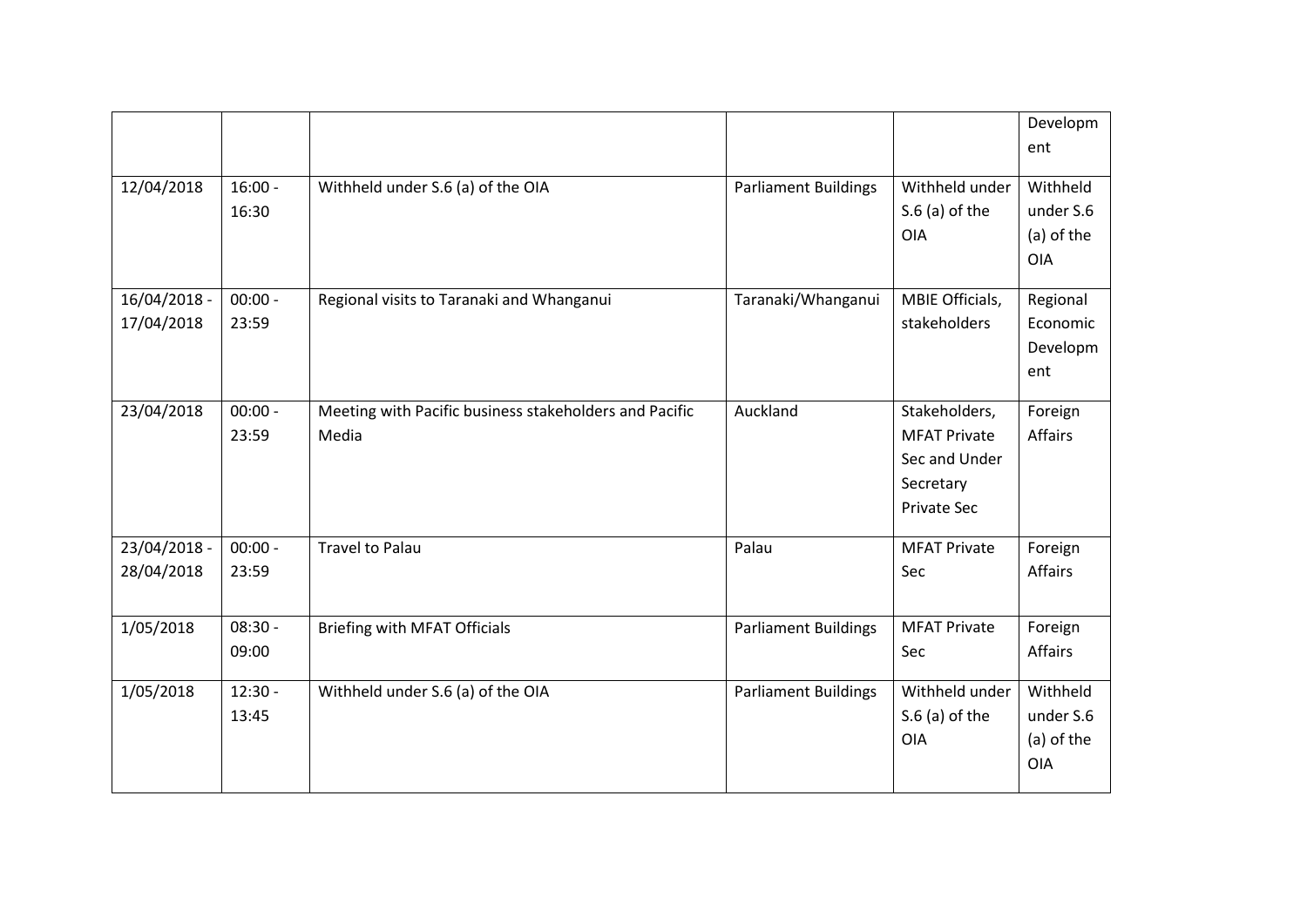| 1/05/2018  | $21:00 -$ | <b>Ministerial Meeting</b>                  | <b>Parliament Buildings</b> | <b>Minister Davis</b> | Regional |
|------------|-----------|---------------------------------------------|-----------------------------|-----------------------|----------|
|            | 22:00     |                                             |                             | and Officials         | Economic |
|            |           |                                             |                             |                       | Developm |
|            |           |                                             |                             |                       | ent      |
|            |           |                                             |                             |                       |          |
| 3/05/2018  | $09:30 -$ | <b>PACDAC Meeting</b>                       | Dept of Internal            | <b>MFAT Officials</b> | Disarmam |
|            | 11:30     |                                             | Affairs, 22 the             | and PACDAC            | ent and  |
|            |           |                                             | Terrace                     | members               | Arms     |
|            |           |                                             |                             |                       | Control  |
| 3/05/2018  | $17:30 -$ | <b>Meeting Ballance Executives</b>          | 9 Robe St, New              | Minister Jones        | Regional |
|            | 18:30     |                                             | Plymouth 4310               |                       | Economic |
|            |           |                                             |                             |                       | Developm |
|            |           |                                             |                             |                       |          |
|            |           |                                             |                             |                       | ent      |
| 3/05/2018  | $19:00 -$ | Taranaki Stakeholders Meeting               | New Plymouth                | <b>Minister Jones</b> | Regional |
|            | 20:30     |                                             |                             |                       | Economic |
|            |           |                                             |                             |                       | Developm |
|            |           |                                             |                             |                       | ent      |
|            |           |                                             |                             |                       |          |
| 4/05/2018  | $12:30 -$ | Meeting with the ATEED                      | 139 Quay Street,            | Stakeholders          | Regional |
|            | 13:30     |                                             | Auckland                    |                       | Economic |
|            |           |                                             |                             |                       | Developm |
|            |           |                                             |                             |                       | ent      |
| 11/05/2018 | $11:15 -$ | Attended Te Uru Rākau Official Launch Event | Marquee at MPI              | Minister Jones,       | Regional |
|            |           |                                             |                             |                       |          |
|            | 13:00     |                                             | Offices, Te Papa Tipu       | Stakeholders          | Economic |
|            |           |                                             | Innovation Park, 99         | and other             | Developm |
|            |           |                                             | Sala Street, Rotorua        | Government            | ent      |
|            |           |                                             |                             |                       |          |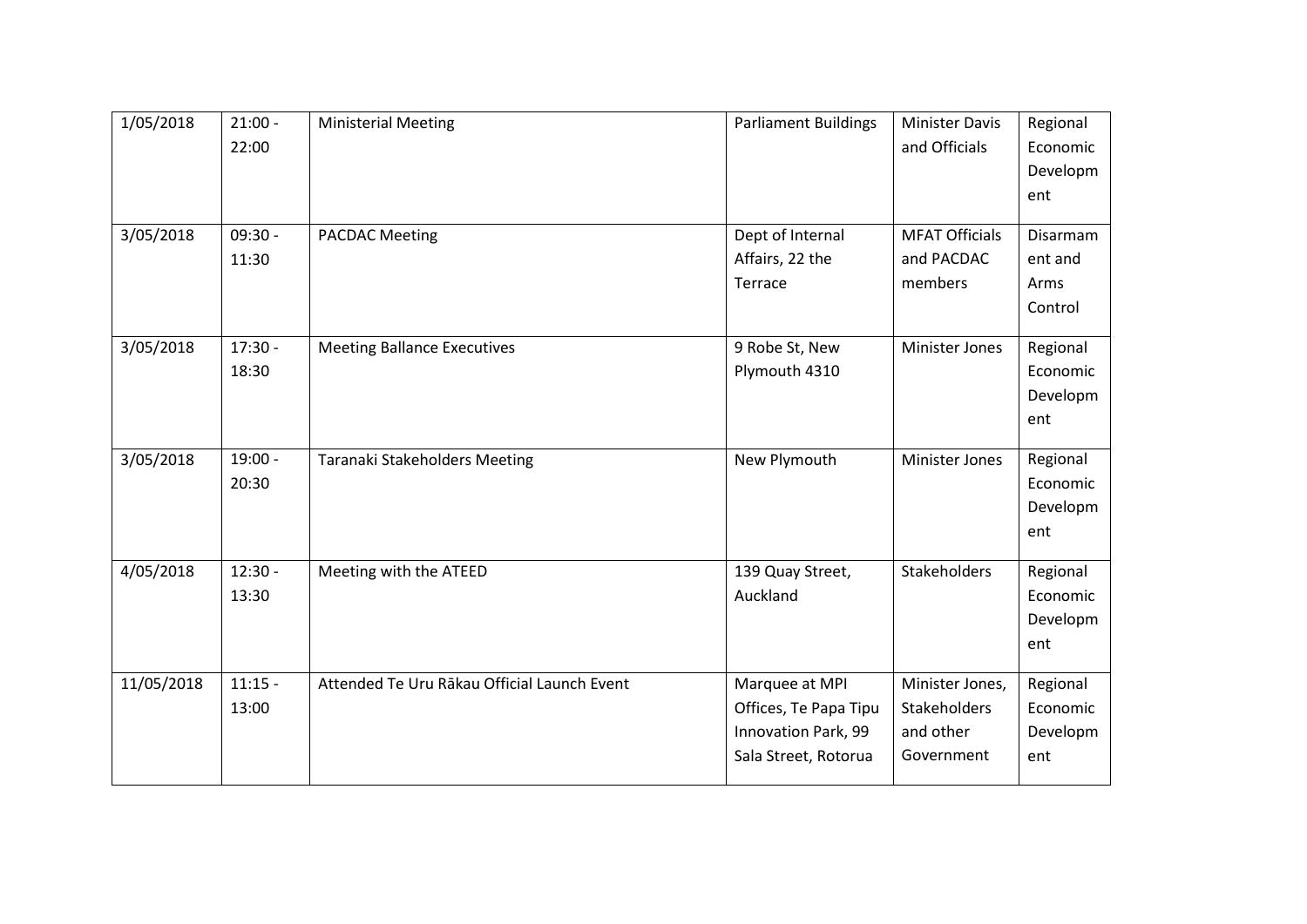|            |                    |                                                                                  |                                                                         | Ministers and<br><b>MPs</b>                                 |                                                   |
|------------|--------------------|----------------------------------------------------------------------------------|-------------------------------------------------------------------------|-------------------------------------------------------------|---------------------------------------------------|
| 14/05/2018 | $17:45 -$<br>18:30 | Withheld under S.6 (a) of the OIA                                                | <b>Parliament Buildings</b>                                             | Withheld under<br>$S.6$ (a) of the<br><b>OIA</b>            | Withheld<br>under S.6<br>(a) of the<br><b>OIA</b> |
| 17/05/2018 | $09:00 -$<br>09:30 | Visit to Provincial Development Unit at MBIE                                     | Vodafone House, 160<br>Lambton Quay                                     | <b>MBIE Officials</b>                                       | Regional<br>Economic<br>Developm<br>ent           |
| 18/05/2018 | $09:30 -$<br>10:30 | Keynote Speaker - United Nations Association of New<br><b>Zealand Conference</b> | Victoria University<br><b>Hunter Council</b><br>Chambers,<br>Wellington | Attendees                                                   | Foreign<br><b>Affairs</b>                         |
| 21/05/2018 | $10:00 -$<br>11:00 | Managing Director - Burnsafe NZ Ltd                                              | 65 Bradey Rd,<br>Pauatahanui                                            | <b>MFAT Private</b><br>Sec and Senior<br><b>Private Sec</b> | Foreign<br><b>Affairs</b>                         |
| 21/05/2018 | $16:00 -$<br>16:30 | Withheld under S.6 (a) of the OIA                                                | <b>USEC Office</b>                                                      | Withheld under<br>$S.6$ (a) of the<br><b>OIA</b>            | Withheld<br>under S.6<br>(a) of the<br><b>OIA</b> |
| 21/05/2018 | $18:00 -$<br>20:00 | Reception for NZ Ambassadors and High Commissioners                              | Premier House,<br>Wellington                                            | Prime Minister,<br>Minister                                 | Foreign<br><b>Affairs</b>                         |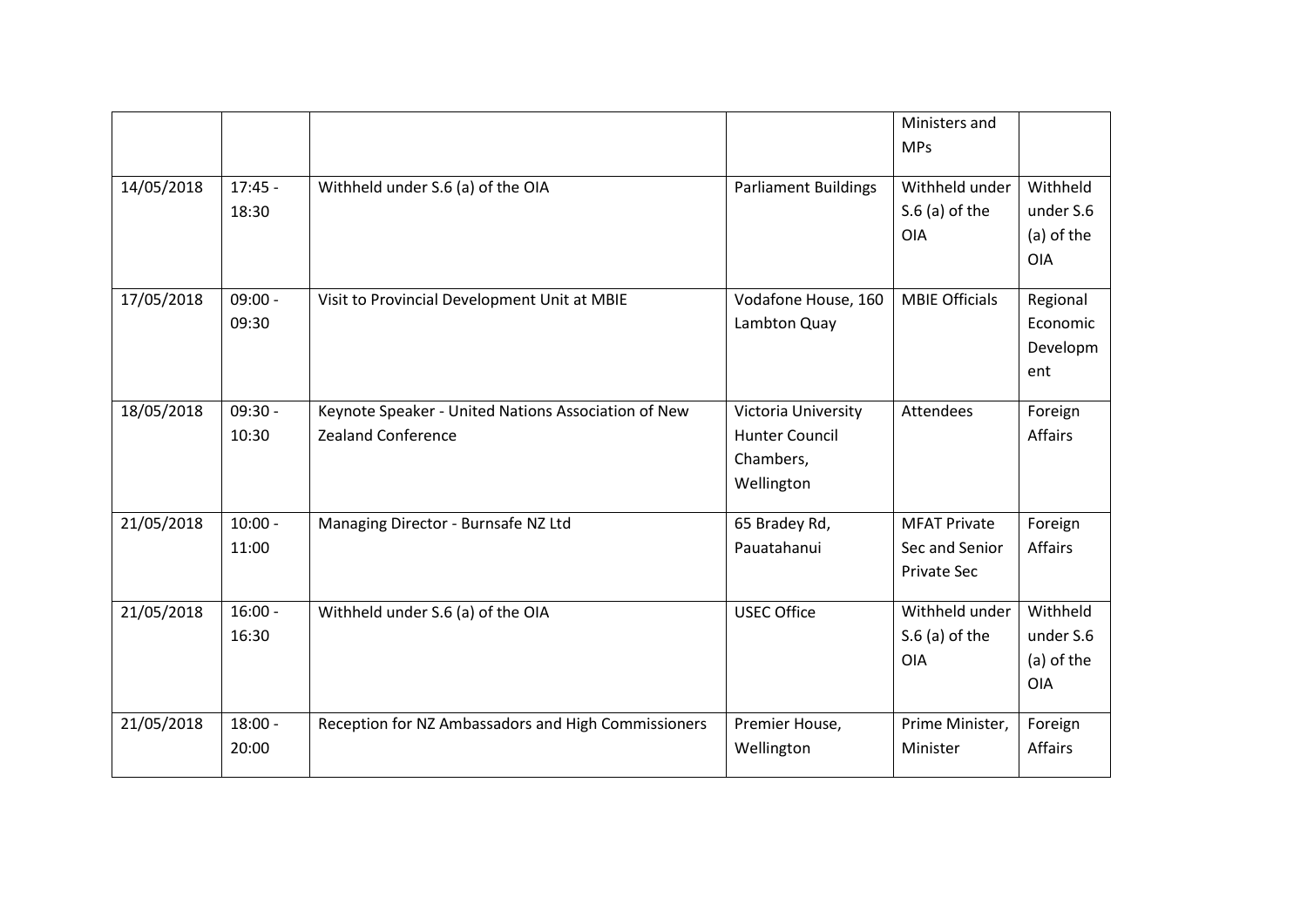|                      |                    |                                                                                  |                                          | Peters, Officials<br>and guests                        |                                                   |
|----------------------|--------------------|----------------------------------------------------------------------------------|------------------------------------------|--------------------------------------------------------|---------------------------------------------------|
| 22/05/2018           | $13:15 -$<br>13:45 | Withheld under S.6 (a) of the OIA                                                | <b>Parliament Buildings</b>              | Withheld under<br>$S.6$ (a) of the<br><b>OIA</b>       | Withheld<br>under S.6<br>(a) of the<br><b>OIA</b> |
| 22/05/2018           | $15:30 -$<br>16:40 | Attend MFAT event at Intercontinental with Minister of<br><b>Foreign Affairs</b> | Intercontinental,<br>Wellington          | <b>MFAT Officials</b>                                  | Foreign<br><b>Affairs</b>                         |
| 22/05/2018           | $19:00 -$<br>19:30 | <b>Ministerial Meeting</b>                                                       | <b>Parliament Buildings</b>              | <b>Minister Davis</b><br>and Officials                 | Regional<br>Economic<br>Developm<br>ent           |
| 23/05/2018           | $15:15 -$<br>15:45 | Withheld under S.6 (a) of the OIA                                                | <b>Parliament Buildings</b>              | Withheld under<br>$S.6$ (a) of the<br>OIA              | Withheld<br>under S.6<br>(a) of the<br><b>OIA</b> |
| $24 -$<br>26/05/2018 | $13:25 -$<br>16:35 | Travel to Papua New Guinea                                                       | Papua New Guinea                         | <b>MFAT Private</b><br>sec and Pacific<br>Counterparts | Foreign<br>Affairs                                |
| 28/05/2018           | 0800-<br>0830      | Regional visits to Nelson, Christchurch and Invercargill                         | Nelson, Christchurch<br>and Invercargill | Stakeholders                                           | Regional<br>Economic<br>Developm<br>ent           |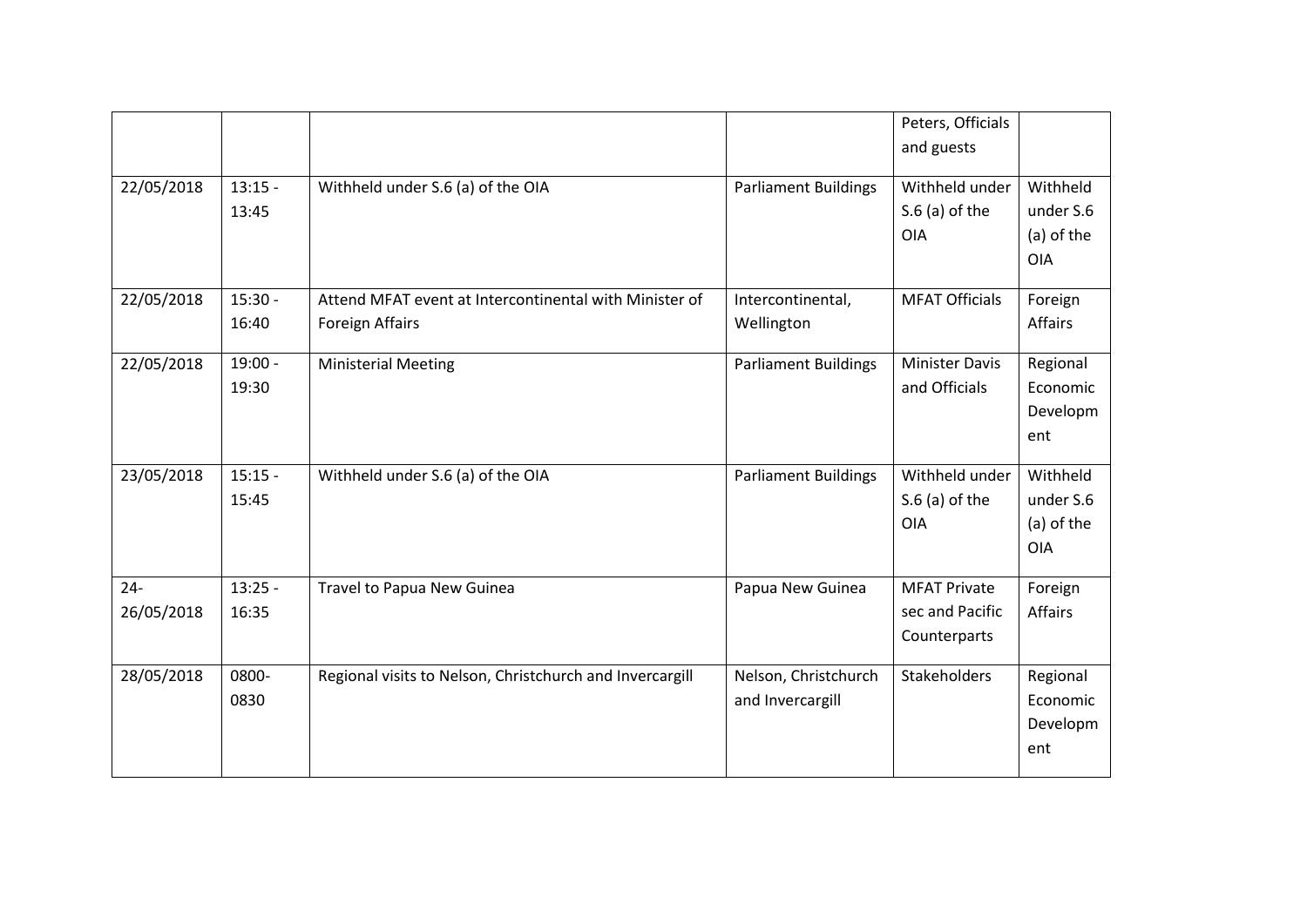| 1/06/2018 | $10:00 -$ | VISIT: Otangārei                                  | Te Kura o Otangārei      | Prime Minister,   | Regional   |
|-----------|-----------|---------------------------------------------------|--------------------------|-------------------|------------|
|           | 10:45     |                                                   | School Hall,             | Ministers, Ota    | Economic   |
|           |           |                                                   | Otangārei                | ngārei Marae,     | Developm   |
|           |           |                                                   |                          | invited guests    | ent        |
|           |           |                                                   |                          |                   |            |
| 1/06/2018 | $11:00 -$ | EVENT: Forum North, Northland Chamber of Commerce | <b>Northland Chamber</b> | Northland         | Regional   |
|           | 11:45     |                                                   | of Commerce,             | Chamber of        | Economic   |
|           |           |                                                   | Whangārei                | Commerce,         | Developm   |
|           |           |                                                   |                          | Prime Minister,   | ent        |
|           |           |                                                   |                          | Ministers,        |            |
|           |           |                                                   |                          | invited guests    |            |
| 1/06/2018 | $13:10 -$ | <b>VISIT: Twin Coast Adventures</b>               | <b>Twin Coast</b>        | <b>Twin Coast</b> | Regional   |
|           |           |                                                   | Adventure/New            | Adventure/Ne      | Economic   |
|           | 13:45     |                                                   |                          |                   |            |
|           |           |                                                   | Haven Motel,             | w Haven           | Developm   |
|           |           |                                                   | Raihara Street           | Motel, Prime      | ent        |
|           |           |                                                   | Kaikohe                  | Minister,         |            |
|           |           |                                                   |                          | Ministers, invit  |            |
|           |           |                                                   |                          | ed guests         |            |
| 1/06/2018 | $14:15 -$ | <b>EVENT: Kerikeri Announcement</b>               | Mission House,           | Ngāti Rehia,      | Regional   |
|           | 15:00     |                                                   | Kerikeri                 | Prime Minister,   | Economic   |
|           |           |                                                   |                          | Ministers, invit  | Developm   |
|           |           |                                                   |                          | ed guests         | ent        |
|           |           |                                                   |                          |                   |            |
| 7/06/2018 | $16:45 -$ | Withheld under S.6 (a) of the OIA                 | Withheld under S.6       | Withheld under    | Withheld   |
|           | 17:15     |                                                   | (a) of the OIA           | $S.6$ (a) of the  | under S.6  |
|           |           |                                                   |                          | <b>OIA</b>        | (a) of the |
|           |           |                                                   |                          |                   | <b>OIA</b> |
|           |           |                                                   |                          |                   |            |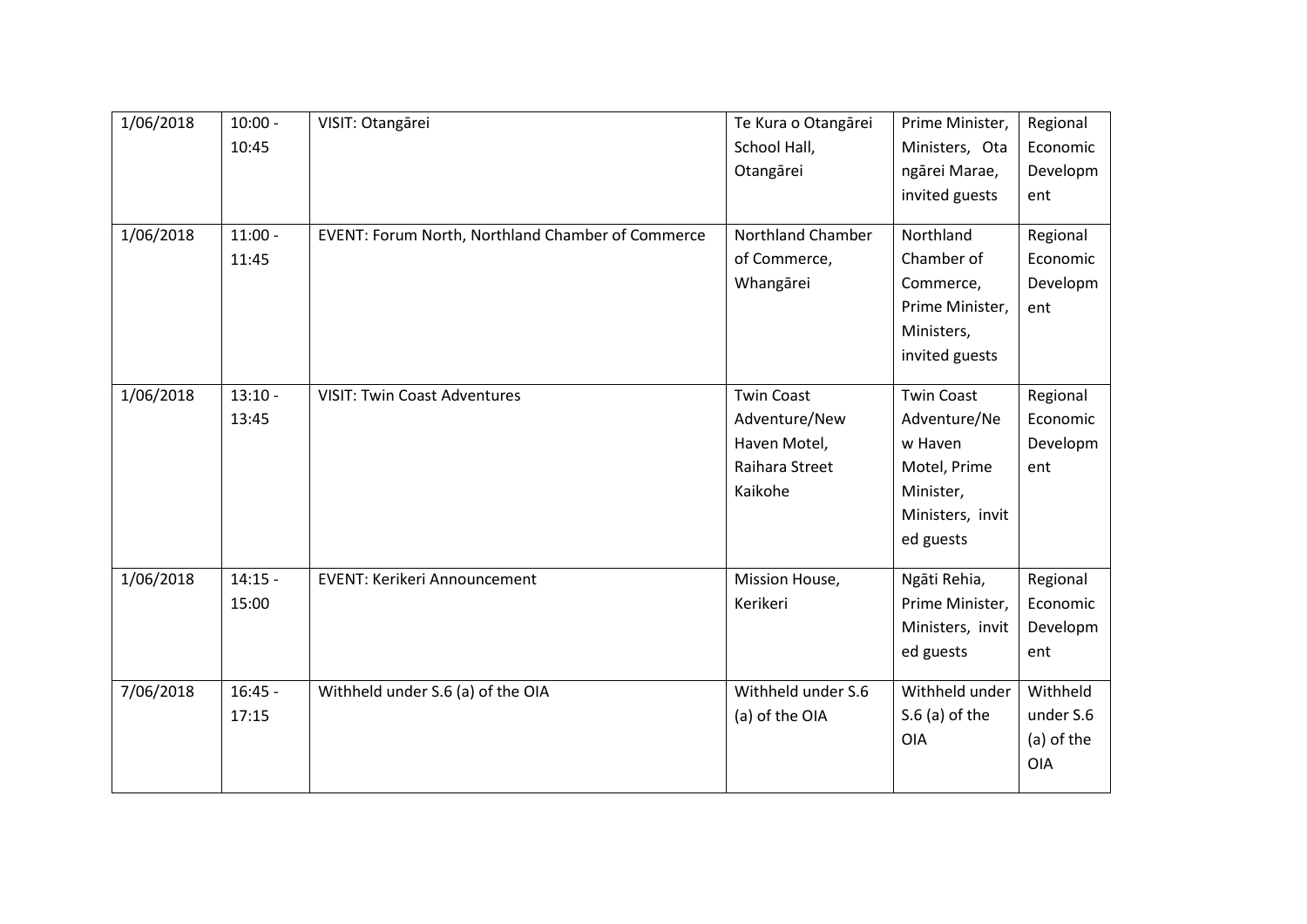| 11/06/2018 | $15:00 -$ | <b>Meeting Fujitsu</b>                               | <b>Parliament Buildings</b> | <b>Fujitsu Country</b> | Regional       |
|------------|-----------|------------------------------------------------------|-----------------------------|------------------------|----------------|
|            | 15:30     |                                                      |                             | Manager and            | Economic       |
|            |           |                                                      |                             | <b>MBIE Officials</b>  | Developm       |
|            |           |                                                      |                             |                        | ent            |
|            |           |                                                      |                             |                        |                |
| 11/06/2018 | $17:00 -$ | Withheld under S.6 (a) of the OIA                    | <b>Parliament Buildings</b> | Withheld under         | Withheld       |
|            | 17:20     |                                                      |                             | $S.6$ (a) of the       | under S.6      |
|            |           |                                                      |                             | <b>OIA</b>             | (a) of the     |
|            |           |                                                      |                             |                        | <b>OIA</b>     |
| 12/06/2018 | $12:30 -$ | Lunch hosting Kenyan Parliamentarians (Hosted by NZ- | <b>Parliament Buildings</b> | Guests                 | Foreign        |
|            | 13:30     | MEA Parliamentary Friendship Group - Duncan Webb     |                             |                        | Affairs        |
|            |           | MP and Andrew Bayly MP)                              |                             |                        |                |
|            |           |                                                      |                             |                        |                |
| 12/06/2018 | $18:30 -$ | Keynote speaker at TSBE Regional Economic            | Pullman - Auckland          | <b>Stakeholders</b>    | Regional       |
|            | 21:00     | Development Conference                               | central                     | and guests             | Economic       |
|            |           |                                                      |                             |                        | Developm       |
|            |           |                                                      |                             |                        | ent            |
| 15/06/2018 | $17:30 -$ | Kōkiri showcase event, 104 Beaumont St, Auckland     | <b>Customer Innovation</b>  | Stakeholders           | Regional       |
|            | 20:00     |                                                      | and Collaboration           |                        | Economic       |
|            |           |                                                      |                             |                        |                |
|            |           |                                                      | Centre                      |                        | Developm       |
|            |           |                                                      |                             |                        | ent            |
| 18/06/2018 | $17:15 -$ | 2018 Fulbright New Zealand Awards Ceremony and       | Banquet Hall,               | Guests                 | Foreign        |
|            | 19:30     | Alumni Reception                                     | <b>Parliament Buildings</b> |                        | <b>Affairs</b> |
|            |           |                                                      |                             |                        |                |
| 19/06/2018 | $12:30 -$ | Meeting with West Coast Mayors                       | <b>Parliament Buildings</b> | With Minister          | Regional       |
|            | 13:15     |                                                      |                             | Peters                 | Economic       |
|            |           |                                                      |                             |                        |                |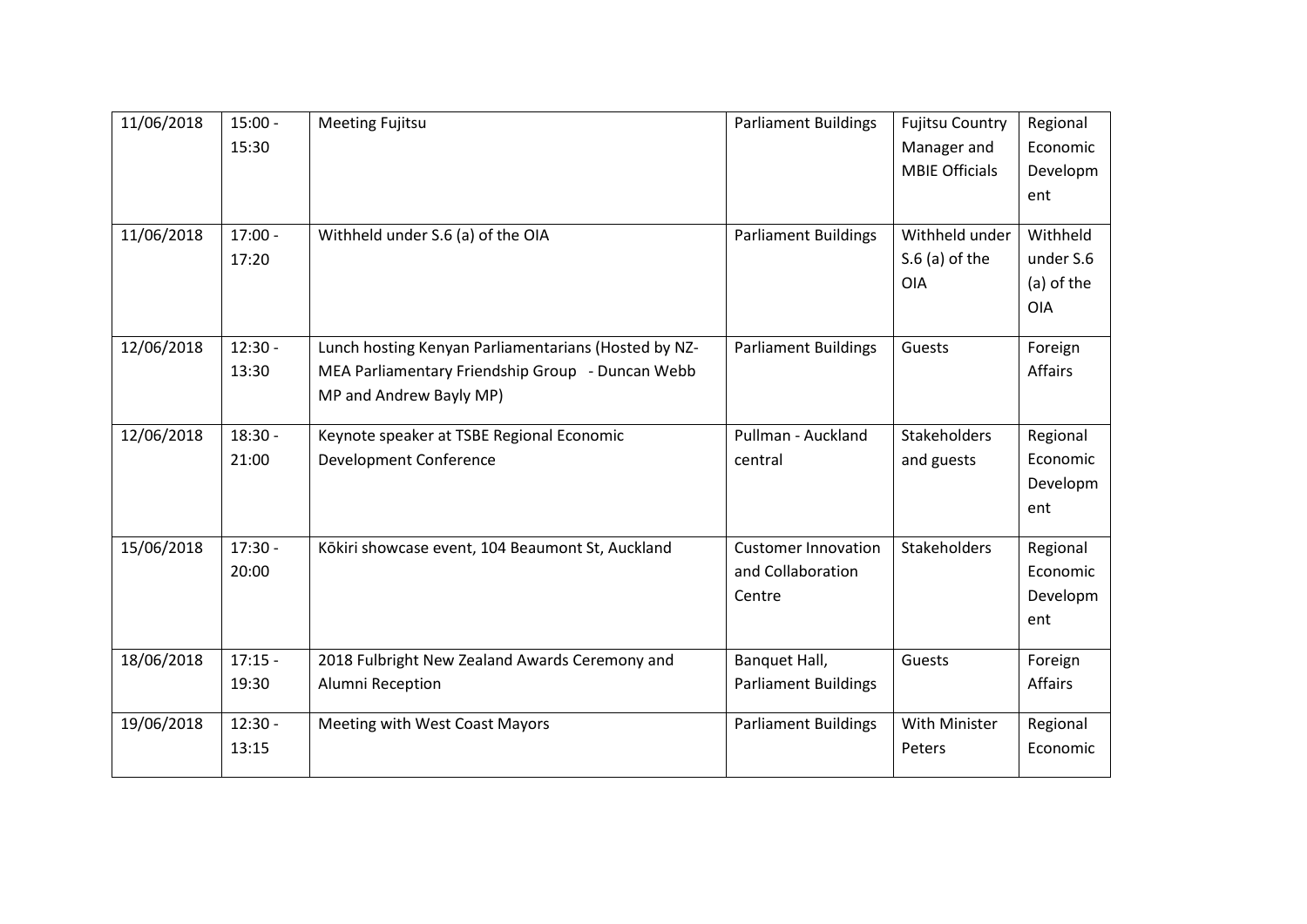|            |            |                                   |                             |                       | Developm       |
|------------|------------|-----------------------------------|-----------------------------|-----------------------|----------------|
|            |            |                                   |                             |                       | ent            |
|            |            |                                   |                             |                       |                |
| 20/06/2018 | $15:30 -$  | <b>MBIE Officials meeting</b>     | <b>Parliament Buildings</b> | Minister Jones        | Regional       |
|            | 16:30      |                                   |                             | and Officials         | Economic       |
|            |            |                                   |                             |                       | Developm       |
|            |            |                                   |                             |                       | ent            |
| 25/06/2018 | $18:00 -$  | <b>Briefing from MFAT</b>         | <b>USEC Office</b>          | <b>MFAT Officials</b> | Foreign        |
|            | 18:30      |                                   |                             |                       | Affairs        |
| 26/06/2018 | $19:30 -$  | UK High Commission event          | 50 Homewood                 | Invitees and          | Foreign        |
|            | 22:00      |                                   | Avenue, Wellington          | officials             | <b>Affairs</b> |
|            |            |                                   |                             |                       |                |
| 27/06/2018 | $13:00 -$  | Meeting with Alibaba, eBay, Etsy  | <b>Parliament Buildings</b> | Officials             | Regional       |
|            | 13:30      |                                   |                             |                       | Economic       |
|            |            |                                   |                             |                       | Developm       |
|            |            |                                   |                             |                       | ent            |
|            | $17:30 -$  |                                   |                             |                       |                |
| 27/06/2018 |            | Meeting with Ports of Auckalnd    | <b>Parliament Buildings</b> | <b>Officials</b>      | Regional       |
|            | 18:00      |                                   |                             |                       | Economic       |
|            |            |                                   |                             |                       | Developm       |
|            |            |                                   |                             |                       | ent            |
| 27/06/2018 | Withheld   | Withheld under S.6 (a) of the OIA | Withheld under S.6          | Withheld under        | Withheld       |
|            | under S.6  |                                   | (a) of the OIA              | $S.6$ (a) of the      | under S.6      |
|            | (a) of the |                                   |                             | <b>OIA</b>            | (a) of the     |
|            | <b>OIA</b> |                                   |                             |                       | <b>OIA</b>     |
|            |            |                                   |                             |                       |                |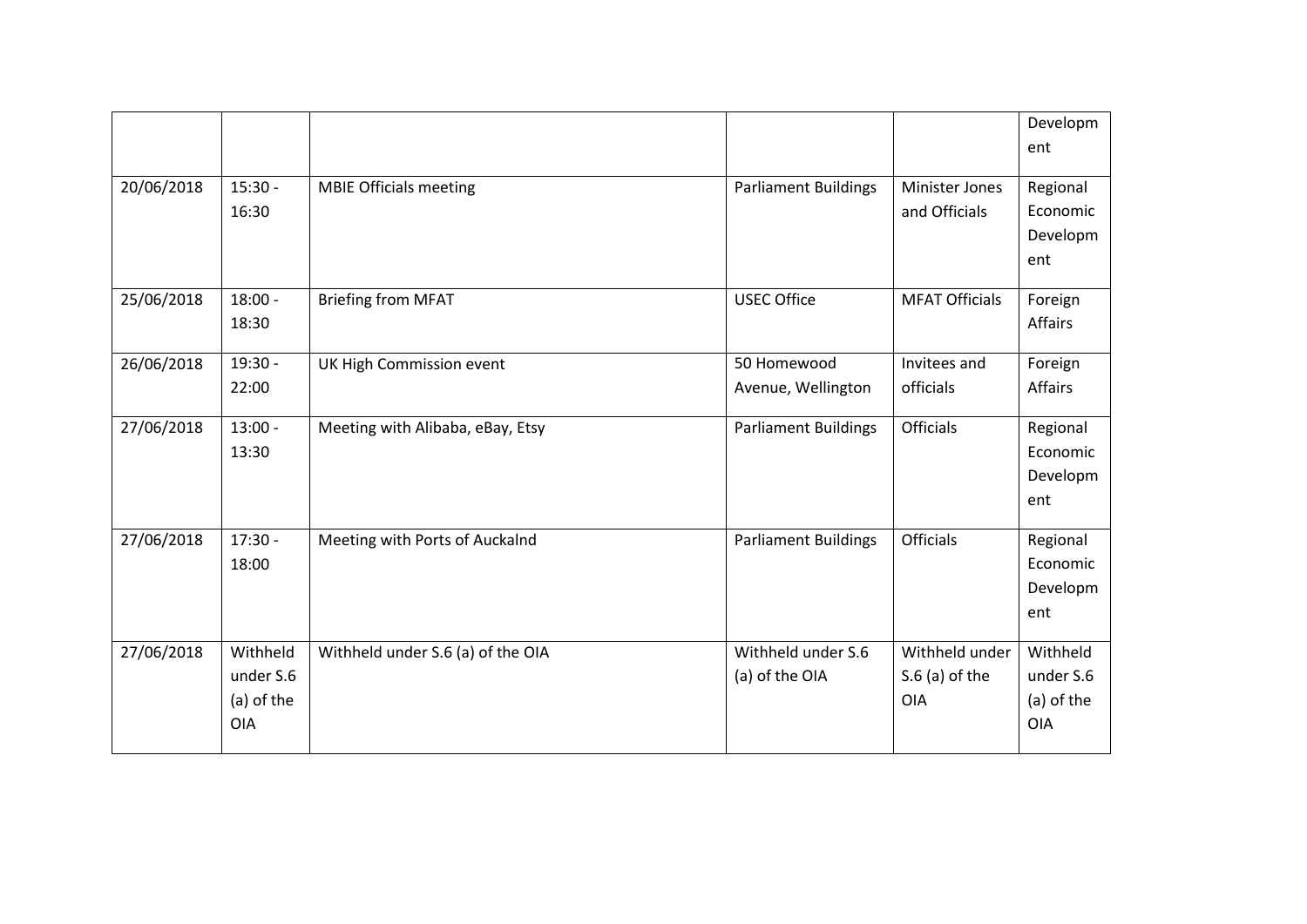| 28/06/2018 | $09:00 -$<br>10:30                                | Fish Trade - opening                                                          | Sudima Auckland<br>Airport Hotel<br>Conference Centre-<br>in the main pavilion<br>rooms | Stakeholders                              | Foreign<br>Affairs                                |
|------------|---------------------------------------------------|-------------------------------------------------------------------------------|-----------------------------------------------------------------------------------------|-------------------------------------------|---------------------------------------------------|
| 29/06/2018 | Withheld<br>under S.6<br>(a) of the<br><b>OIA</b> | Withheld under S.6 (a) of the OIA                                             | Wellington                                                                              | Withheld under<br>$S.6$ (a) of the<br>OIA | Withheld<br>under S.6<br>(a) of the<br><b>OIA</b> |
| 2/07/2018  | $15:30 -$<br>16:00                                | <b>USEC Officials Meeting</b>                                                 | <b>Parliament Buildings</b>                                                             | <b>Officials</b>                          | Regional<br>Economic<br>Developm<br>ent           |
| 2/07/2018  | $17:00 -$<br>18:00                                | <b>MBIE Officials RED Ministers Meeting</b>                                   | <b>Parliament Buildings</b>                                                             | Minister Jones,<br>and Officials          | Regional<br>Economic<br>Developm<br>ent           |
| 2/07/2018  | $19:00 -$<br>21:00                                | Celebration of the U.S. National Day                                          | Te Papa, Wellington                                                                     | Invitees<br>including<br>dignitaries      | Foreign<br>Affairs                                |
| 4/07/2018  | $08:15 -$<br>08:45                                | Meeting with outgoing NZ High Commissioner to<br>Barbados/Caribbean countries | <b>Parliament Buildings</b>                                                             | <b>Minister Peters</b>                    | Foreign<br>Affairs                                |
| 4/07/2018  | $12:45 -$<br>13:30                                | Meeting with the Vice Chancellor of AUT                                       | <b>Parliament Buildings</b>                                                             | Officials                                 | Regional<br>Economic                              |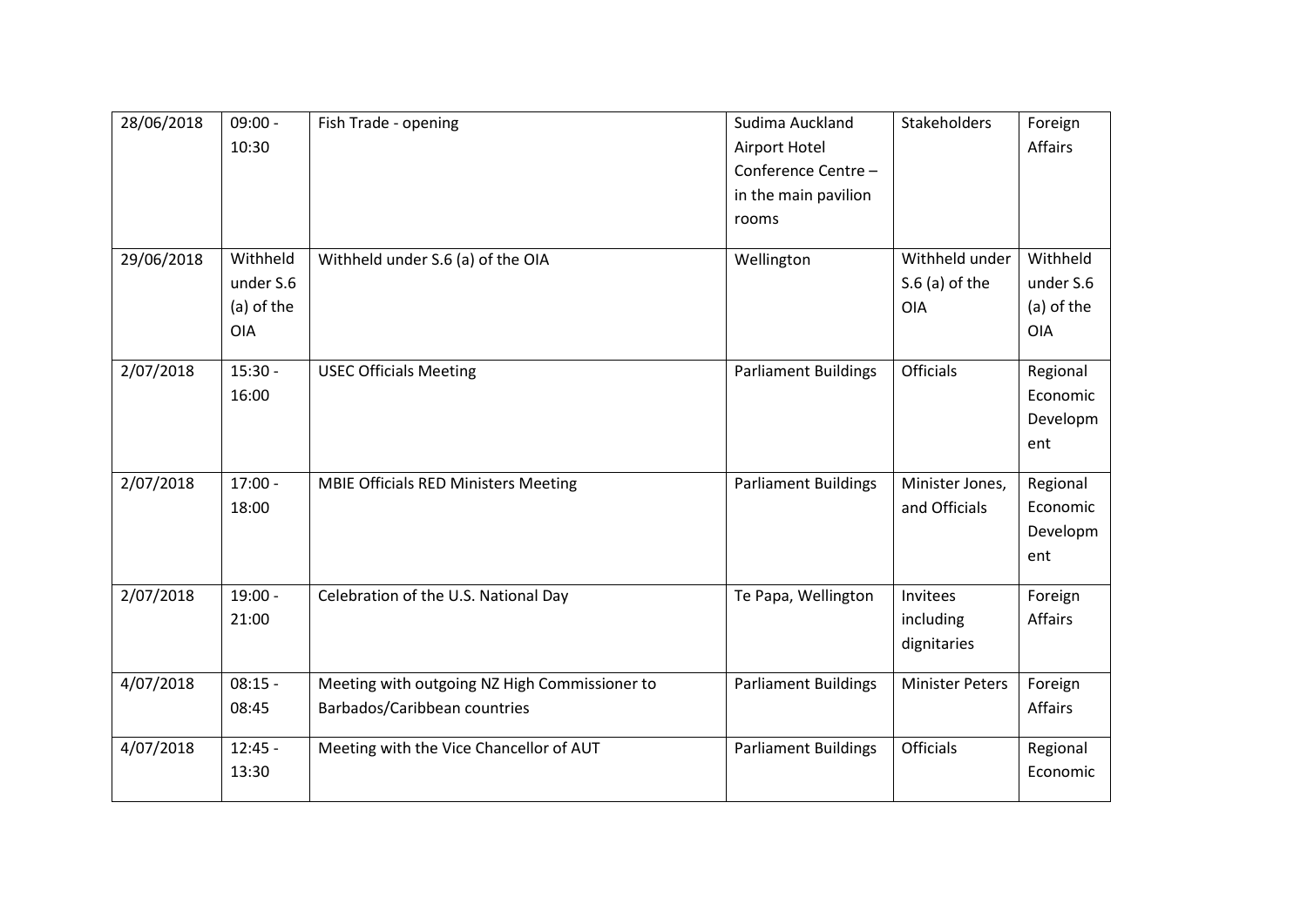|            |                    |                                                                                           |                                                           |                                                                                            | Developm<br>ent                         |
|------------|--------------------|-------------------------------------------------------------------------------------------|-----------------------------------------------------------|--------------------------------------------------------------------------------------------|-----------------------------------------|
| 5/07/2018  | $09:00 -$<br>10:00 | Speaker at New Futures in NZ Development Cooperation<br>in an SDG World' - leave approved | Rutherford House,<br>Victoria University of<br>Wellington | Attendees                                                                                  | Foreign<br><b>Affairs</b>               |
| 5/07/2018  | $10:30 -$<br>11:00 | Meeting with Hiringa Energy CEO) and colleagues                                           | <b>Parliament Buildings</b>                               | <b>Officials</b>                                                                           | Regional<br>Economic<br>Developm<br>ent |
| 5/07/2018  | $11:15 -$<br>11:45 | Meeting with Employer Manufacturers Association                                           | <b>Parliament Buildings</b>                               | <b>Officials</b>                                                                           | Regional<br>Economic<br>Developm<br>ent |
| 12/07/2018 | $10:15 -$<br>11:15 | <b>MEETING: Energy Sector stakeholders</b>                                                | Venture Taranaki<br>Trust, Robe Street,<br>New Plymouth   | <b>Acting Prime</b><br>Minister,<br><b>Energy Sector</b><br><b>Stakeholders</b>            | Regional<br>Economic<br>Developm<br>ent |
| 12/07/2018 | $11:45 -$<br>12:15 | MEETING: Taranaki Mayoral Forum                                                           | Venture Taranaki<br>Trust, Robe Street,<br>new Plymouth   | <b>Acting Prime</b><br>Minister,<br>Mayor of New<br>Plymouth,<br>Mayor of<br>Stratford and | Acting<br>Prime<br>Minister             |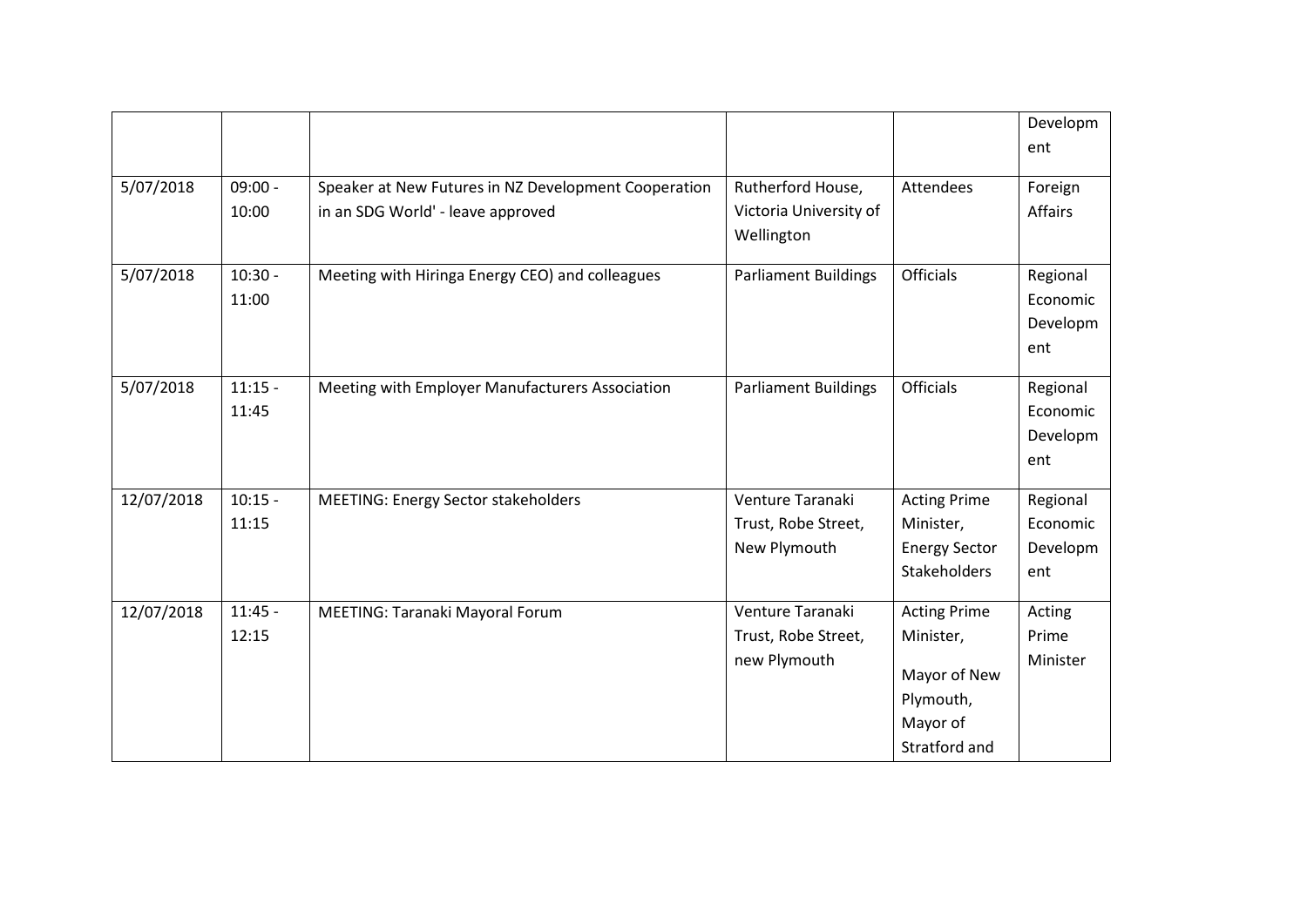|            |                    |                                                                               |                                             | Mayor of South<br>Taranaki                                                                          |                                         |
|------------|--------------------|-------------------------------------------------------------------------------|---------------------------------------------|-----------------------------------------------------------------------------------------------------|-----------------------------------------|
| 12/07/2018 | $13:15 -$<br>13:15 | Media Stand up                                                                | <b>TSB Showplace</b><br>Foyer, New Plymouth | Local media<br>outlets                                                                              | Regional<br>Economic<br>Developm<br>ent |
| 12/07/2018 | $14:00 -$<br>14:45 | VISIT: Taranaki Port                                                          | 149 Breakwater<br>Road, Taranaki            | Port Taranaki<br>representatives<br>, Under<br>Secretary for<br>Regional<br>Economic<br>Development | Regional<br>Economic<br>Developm<br>ent |
| 18/07/2018 | $17:30 -$<br>18:00 | Briefing by Provincial Development Unit (PDU) officials<br>for the West Coast | <b>Parliament Buildings</b>                 | <b>MBIE Officials</b>                                                                               | Regional<br>Economic<br>Developm<br>ent |
| 20/07/2018 | $12:00 -$<br>13:00 | PGF Announcement - Westcoast,                                                 | Westcoast                                   | <b>Minister Jones</b><br>and<br>Stakeholders                                                        | Regional<br>Economic<br>Developm<br>ent |
| 23/07/2018 | $18:30 -$<br>20:00 | Meeting with French Polynesia Delegation                                      | <b>Parliament Buildings</b>                 | Official guests                                                                                     | Foreign<br>Affairs                      |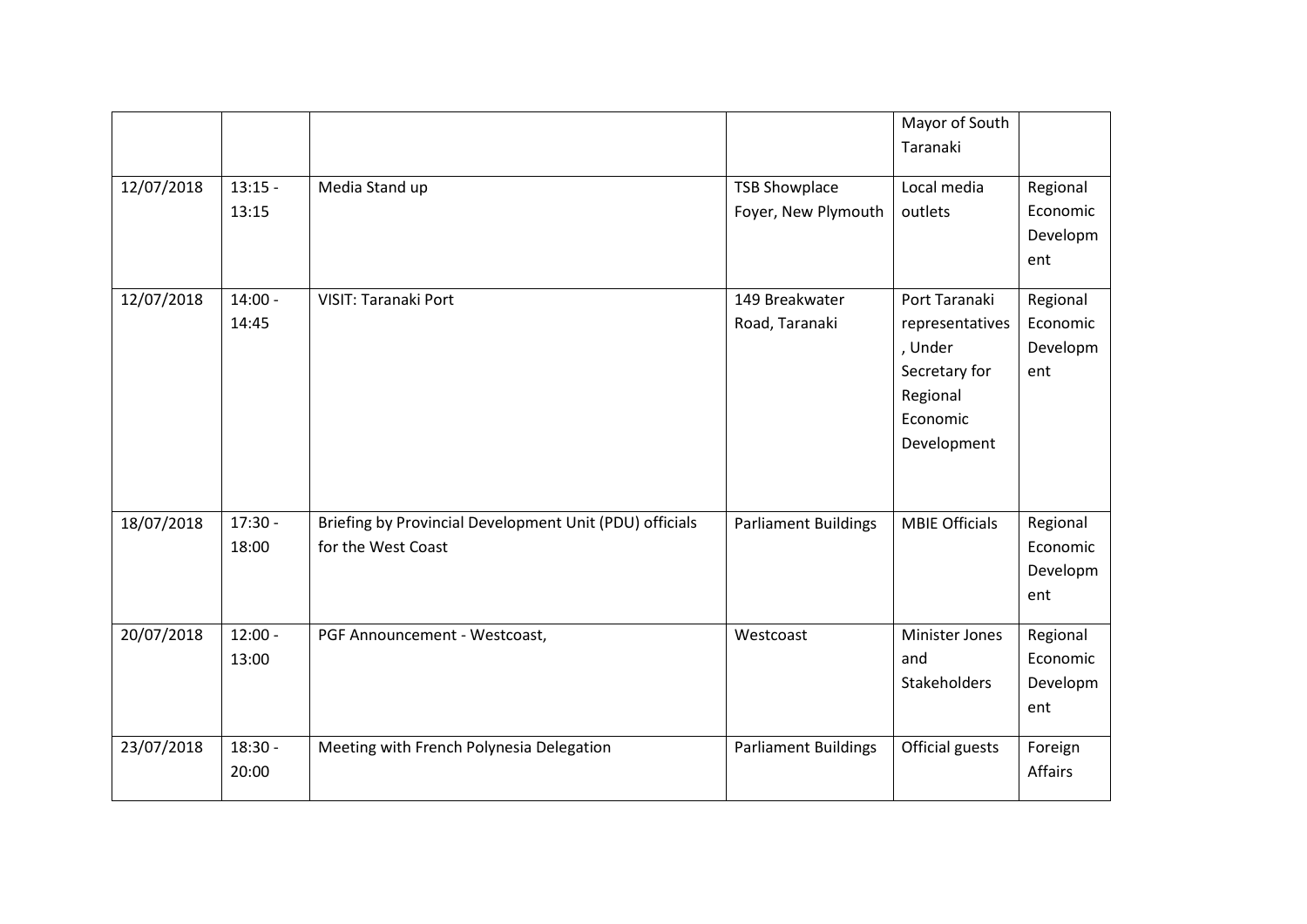| 25/07/2018 | $09:00 -$ | Holiday Parks Conference Trade Exhibition - speaking -  | Claudelands -               | Conference         | Regional |
|------------|-----------|---------------------------------------------------------|-----------------------------|--------------------|----------|
|            | 09:45     | also presenting certificates                            | Hamilton                    | attendees          | Economic |
|            |           |                                                         |                             |                    | Developm |
|            |           |                                                         |                             |                    | ent      |
|            |           |                                                         |                             |                    |          |
| 26/07/2018 | $11:00 -$ | Meeting with Council for International Development      | <b>Parliament Buildings</b> | CID Member         | Foreign  |
|            | 11:30     | (CID)                                                   |                             | and MFAT           | Affairs  |
|            |           |                                                         |                             | <b>Private Sec</b> |          |
| 26/07/2018 | $11:30 -$ | Meeting with Maven                                      | <b>Parliament Buildings</b> | Ministerial        | Regional |
|            | 12:00     |                                                         |                             | Advisor            | Economic |
|            |           |                                                         |                             |                    | Developm |
|            |           |                                                         |                             |                    | ent      |
| 26/07/2018 | $12:15 -$ | Meeting with Pacific Islands Heads of Missions (PIHOMs) | <b>Parliament Buildings</b> | With Minister      | Foreign  |
|            | 13:15     |                                                         |                             | Sio and MFAT       | Affairs  |
|            |           |                                                         |                             | <b>Officials</b>   |          |
|            |           |                                                         |                             |                    |          |
| 26/07/2018 | $15:30 -$ | Meeting with Deloitte                                   | <b>Parliament Buildings</b> | Ministerial        | Regional |
|            | 16:00     |                                                         |                             | <b>Officials</b>   | Economic |
|            |           |                                                         |                             |                    | Developm |
|            |           |                                                         |                             |                    | ent      |
| 1/08/2018  | $19:30 -$ | <b>Ministerial Meeting</b>                              | <b>Parliament Buildings</b> | Minister Jones     | Regional |
|            | 20:00     |                                                         |                             |                    | Economic |
|            |           |                                                         |                             |                    | Developm |
|            |           |                                                         |                             |                    | ent      |
|            |           |                                                         |                             |                    |          |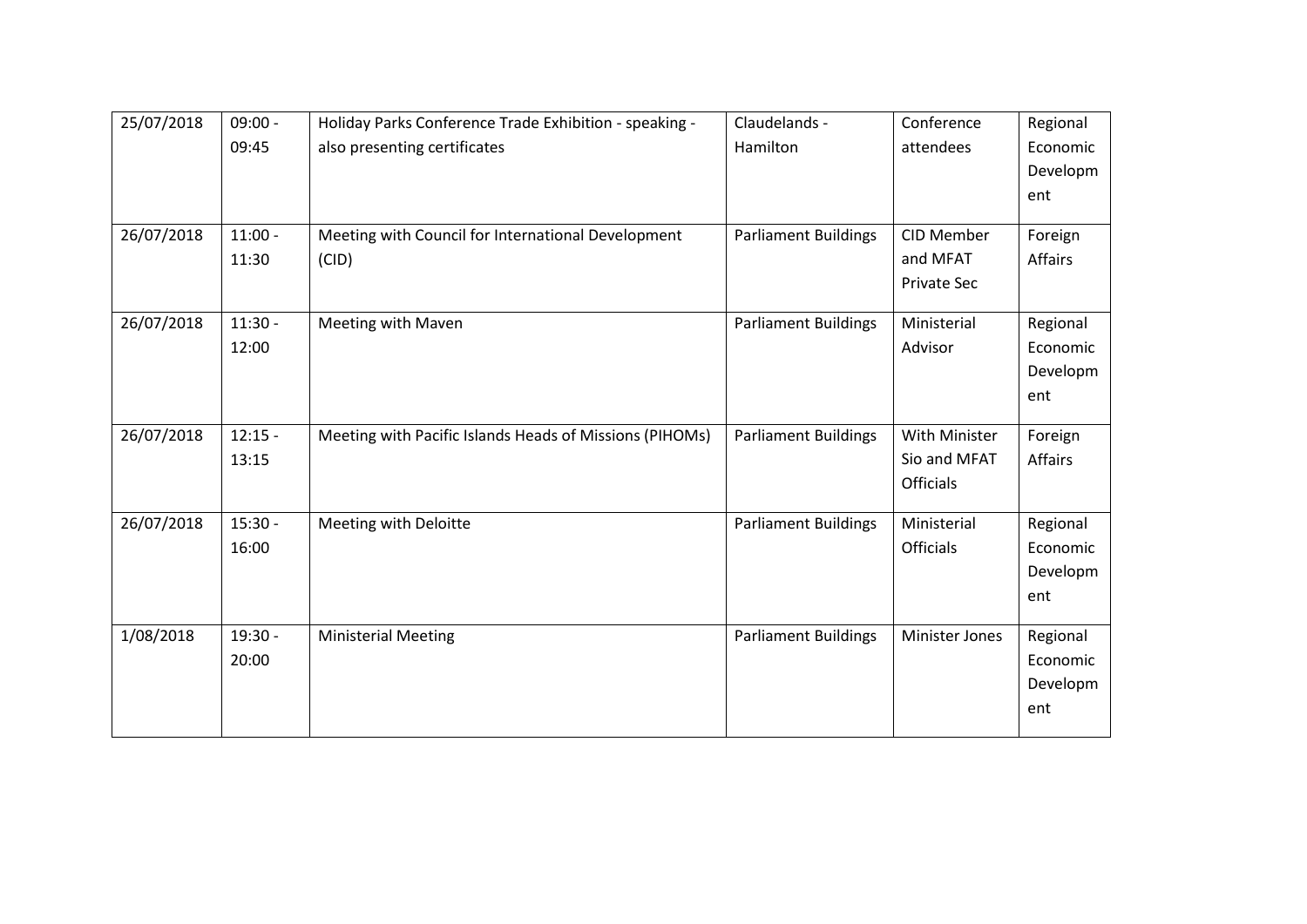| 2/08/2018     | $09:30 -$ | <b>PACDAC Meeting</b>                           | Tiakiwai Room 1.04,         | <b>MFAT Officials</b> | Disarama       |
|---------------|-----------|-------------------------------------------------|-----------------------------|-----------------------|----------------|
|               | 11:00     |                                                 | Department of               | and PACDAC            | ment and       |
|               |           |                                                 | <b>Internal Affairs</b>     | <b>Members</b>        | Arms           |
|               |           |                                                 |                             |                       | Control        |
|               |           |                                                 |                             |                       |                |
| 2/08/2018     | $12:10 -$ | Launch of investment statement                  | Provincial                  | Stakeholders          | Regional       |
|               | 12:45     |                                                 | Development Unit.           |                       | Economic       |
|               |           |                                                 | Level 4, 160 Lambton        |                       | Developm       |
|               |           |                                                 | Quay, Wellington.           |                       | ent            |
|               |           |                                                 | (Vodafone House)            |                       |                |
| 2/08/2018     | $13:00 -$ | Meeting with Maxim Institute                    | <b>Parliament Buildings</b> | <b>Head of Public</b> | Regional       |
|               | 13:30     |                                                 |                             | Policy Maxim          | Economic       |
|               |           |                                                 |                             | Institute             | Developm       |
|               |           |                                                 |                             |                       | ent            |
|               |           |                                                 |                             |                       |                |
| 3/08/2018     | $10:00 -$ | Attend and address Toi Moana Bay of Connections | Holiday Inn Hotel,          | Stakeholders          | Regional       |
|               | 13:00     | Growth Programme Forum                          | Tyron Street,               | and attendees         | Economic       |
|               |           |                                                 | Rotorua                     |                       | Developm       |
|               |           |                                                 |                             |                       | ent            |
| $5/08/2018 -$ | $00:00 -$ | <b>Travel to Colombia and Mexico</b>            | Colombia and                | Meetings with         | Foreign        |
| 12/08/2018    | 23:59     |                                                 | Mexico                      | <b>Officials</b>      | <b>Affairs</b> |
|               |           |                                                 |                             |                       |                |
| 13/08/2018    | $11:30 -$ | Visit to Waikato Economic Development Agency    | University of Waikato       | Stakeholders          | Regional       |
|               | 15:30     |                                                 | at the Academy of           |                       | Economic       |
|               |           |                                                 | Performance Arts in         |                       | Developm       |
|               |           |                                                 | the Te Whare Tapere         |                       | ent            |
|               |           |                                                 | Iti - Knighton Road.        |                       |                |
|               |           |                                                 |                             |                       |                |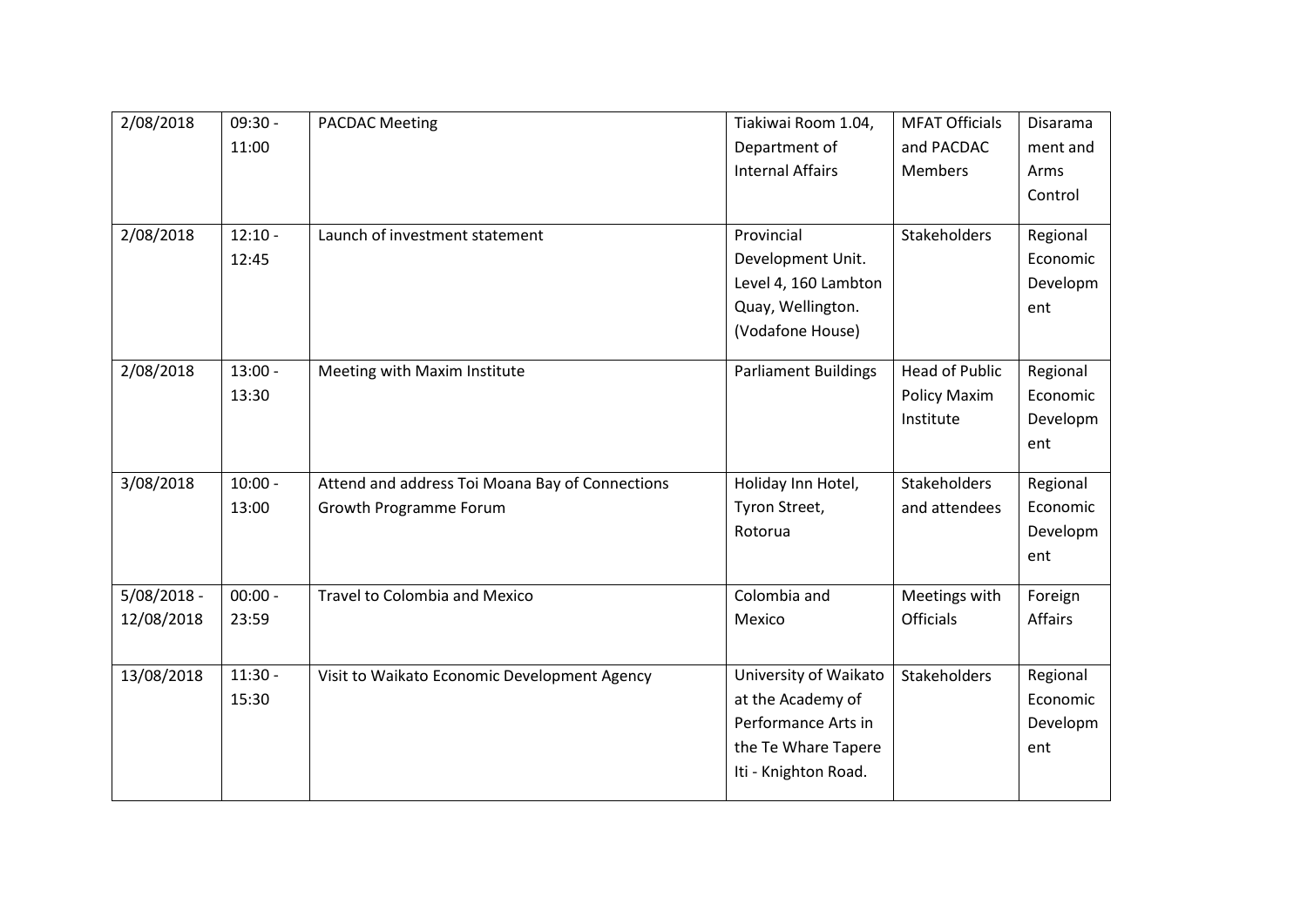| 14/08/2018 | $17:30 -$<br>17:45 | <b>Ministerial Meeting</b>                                         | <b>Parliament Buildings</b> | Minister Jones                                                             | Regional<br>Economic<br>Developm<br>ent                           |
|------------|--------------------|--------------------------------------------------------------------|-----------------------------|----------------------------------------------------------------------------|-------------------------------------------------------------------|
| 15/08/2018 | $09:15 -$<br>09:45 | Meeting with NZTE Officials                                        | <b>Parliament Buildings</b> | Officials                                                                  | Regional<br>Economic<br>Developm<br>ent and<br>Foreign<br>Affairs |
| 16/08/2018 | $09:30 -$<br>11:00 | Pacific Reset Group and the Under Secretary for Foreign<br>Affairs | <b>Parliament Buildings</b> | <b>Pacific Reset</b><br>Group<br>Members and<br><b>MFAT Private</b><br>Sec | Foreign<br>Affairs                                                |
| 16/08/2018 | $11:10 -$<br>11:30 | Withheld under S.6 (a) of the OIA                                  | <b>Parliament Buildings</b> | Withheld under<br>$S.6$ (a) of the<br><b>OIA</b>                           | Withheld<br>under S.6<br>(a) of the<br><b>OIA</b>                 |
| 16/08/2018 | $11:30 -$<br>12:00 | Meeting with Provincial Development Unit Officials                 | <b>Parliament Buildings</b> | <b>MBIE Officials</b>                                                      | Regional<br>Economic<br>Developm<br>ent                           |
| 16/08/2018 | $15:15 -$<br>15:45 | Meeting with Tourism Export Council of New Zealand.                | <b>Parliament Buildings</b> | Judy Chen                                                                  | Regional<br>Economic                                              |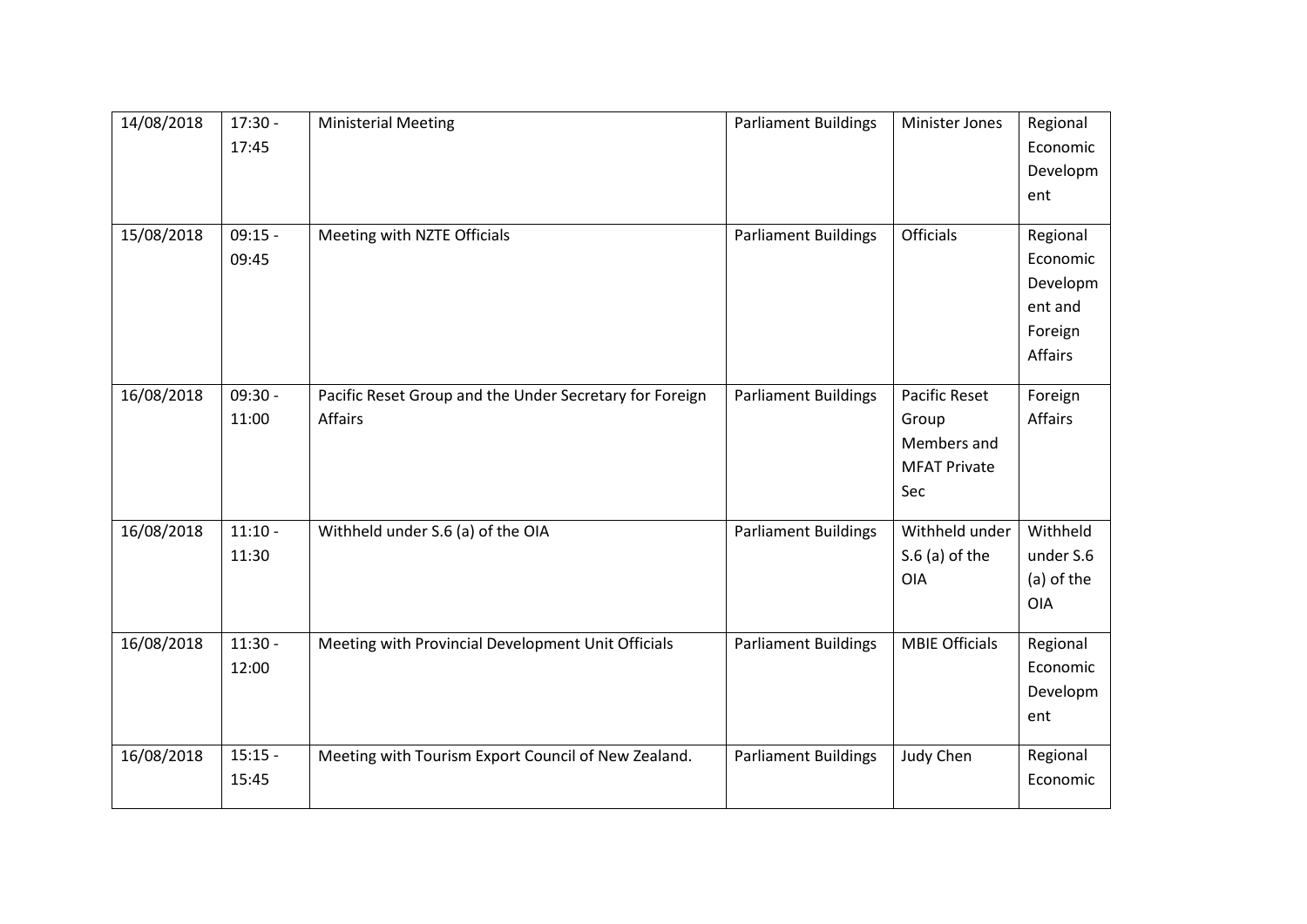|                                |                                                   |                                                                                      |                                                                     |                                                       | Developm<br>ent                                   |
|--------------------------------|---------------------------------------------------|--------------------------------------------------------------------------------------|---------------------------------------------------------------------|-------------------------------------------------------|---------------------------------------------------|
| 16/08/2018                     | $16:45 -$<br>17:15                                | Withheld under S.6 (a) of the OIA                                                    | <b>Parliament Buildings</b>                                         | Withheld under<br>$S.6$ (a) of the<br><b>OIA</b>      | Withheld<br>under S.6<br>(a) of the<br><b>OIA</b> |
| 16/08/2018                     | Withheld<br>under S.6<br>(a) of the<br><b>OIA</b> | Withheld under S.6 (a) of the OIA                                                    | Withheld under S.6<br>(a) of the OIA                                | Withheld under<br>$S.6$ (a) of the<br><b>OIA</b>      | Withheld<br>under S.6<br>(a) of the<br><b>OIA</b> |
| 21/08/2018                     | $10:00 -$<br>13:00                                | PGF Meeting with Officials                                                           | Whakatane                                                           | <b>MBIE Officials</b>                                 | Regional<br>Economic<br>Developm<br>ent           |
| 22/08/2018                     | $13:45 -$<br>15:15                                | Bilateral joining the PM in his Foreign Affairs capacity<br>with President of Poland | Sky City Convention<br>Centre Auckland - 88<br>Federal St, Auckland | Officials                                             | Foreign<br>Affairs                                |
| 23/08/2018<br>to<br>25/08/2018 | $11:10 -$<br>11:40                                | Travel to Vanuatu - events and bilaterals                                            | Vanuatu                                                             | <b>Minister Peters</b><br>and Pacific<br>Counterparts | Foreign<br><b>Affairs</b>                         |
| 28/08/2018                     | $14:00 -$<br>14:30                                | Meeting with Hawaiki                                                                 | <b>Parliament Buildings</b>                                         | Hawaiki and<br>Ministerial<br>Advisor                 | Foreign<br>Affairs                                |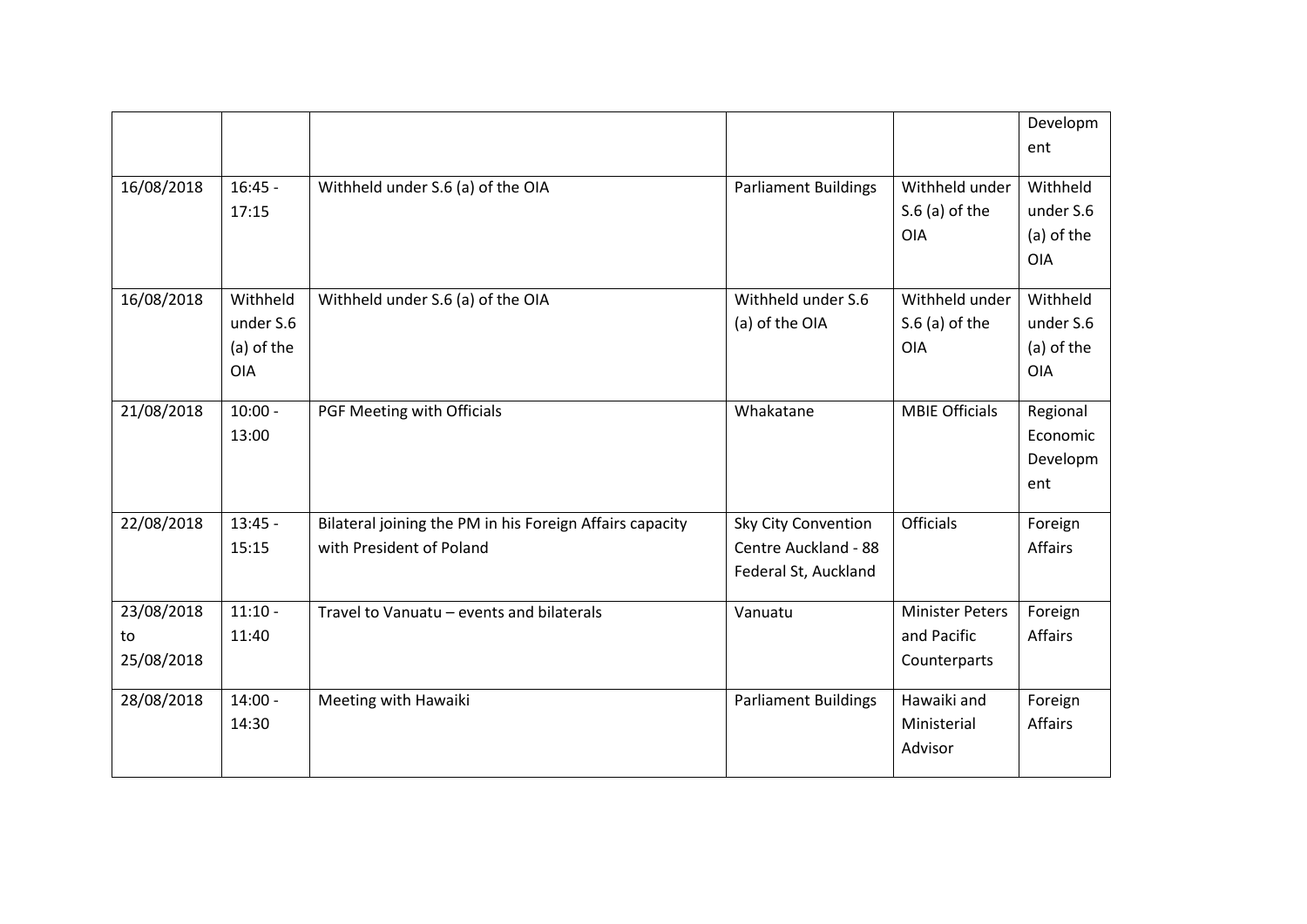| 28/08/2018 | $15:00 -$<br>15:30 | Meeting with PDU Officials                       | <b>Parliament Buildings</b> | <b>MBIE Officials</b> | Regional<br>Economic<br>Developm<br>ent |
|------------|--------------------|--------------------------------------------------|-----------------------------|-----------------------|-----------------------------------------|
|            |                    |                                                  |                             |                       |                                         |
| 30/08/2018 | $08:40 -$          | Waikato Economic Summit                          | The Sir Don Rowland         | Stakeholders          | Regional                                |
|            | 16:40              |                                                  | Centre, 601                 | and attendees         | Economic                                |
|            |                    |                                                  | Maungatautari Road,         |                       | Developm                                |
|            |                    |                                                  | Lake Karapiro               |                       | ent                                     |
| 31/08/2018 | $10:00 -$          | <b>PGF Announcement</b>                          | Napier                      | <b>MBIE Officials</b> | Regional                                |
|            | 12:00              |                                                  |                             | and                   | Economic                                |
|            |                    |                                                  |                             | stakeholders          | Developm                                |
|            |                    |                                                  |                             |                       | ent                                     |
| 6/09/2018  | $11:00 -$          | <b>Ministerial Meeting</b>                       | <b>Parliament Buildings</b> | <b>Minister Sio</b>   | Foreign                                 |
|            | 11:45              |                                                  |                             |                       | Affairs                                 |
| 6/09/2018  | $15:45 -$          | Withheld under S.6 (a) of the OIA                | <b>Parliament Buildings</b> | Withheld under        | Withheld                                |
|            | 16:30              |                                                  |                             | $S.6$ (a) of the      | under S.6                               |
|            |                    |                                                  |                             | OIA                   | (a) of the                              |
|            |                    |                                                  |                             |                       | <b>OIA</b>                              |
| 6/09/2018  | $18:30 -$          | Attend the NZ Tourism Awards in Christchurch and | Air Force Museum,           | Attendees             | Regional                                |
|            | 22:00              | present awards                                   | Christchurch                |                       | Economic                                |
|            |                    |                                                  |                             |                       | Developm                                |
|            |                    |                                                  |                             |                       | ent                                     |
| 08/09/2018 | $19:00 -$          | All Blacks vs Argentina Rugby Game               | Nelson Stadium              | UK Minister of        | Foreign                                 |
|            | 21:30              |                                                  |                             | State for Asia &      | Affairs                                 |
|            |                    |                                                  |                             | the Pacific,          |                                         |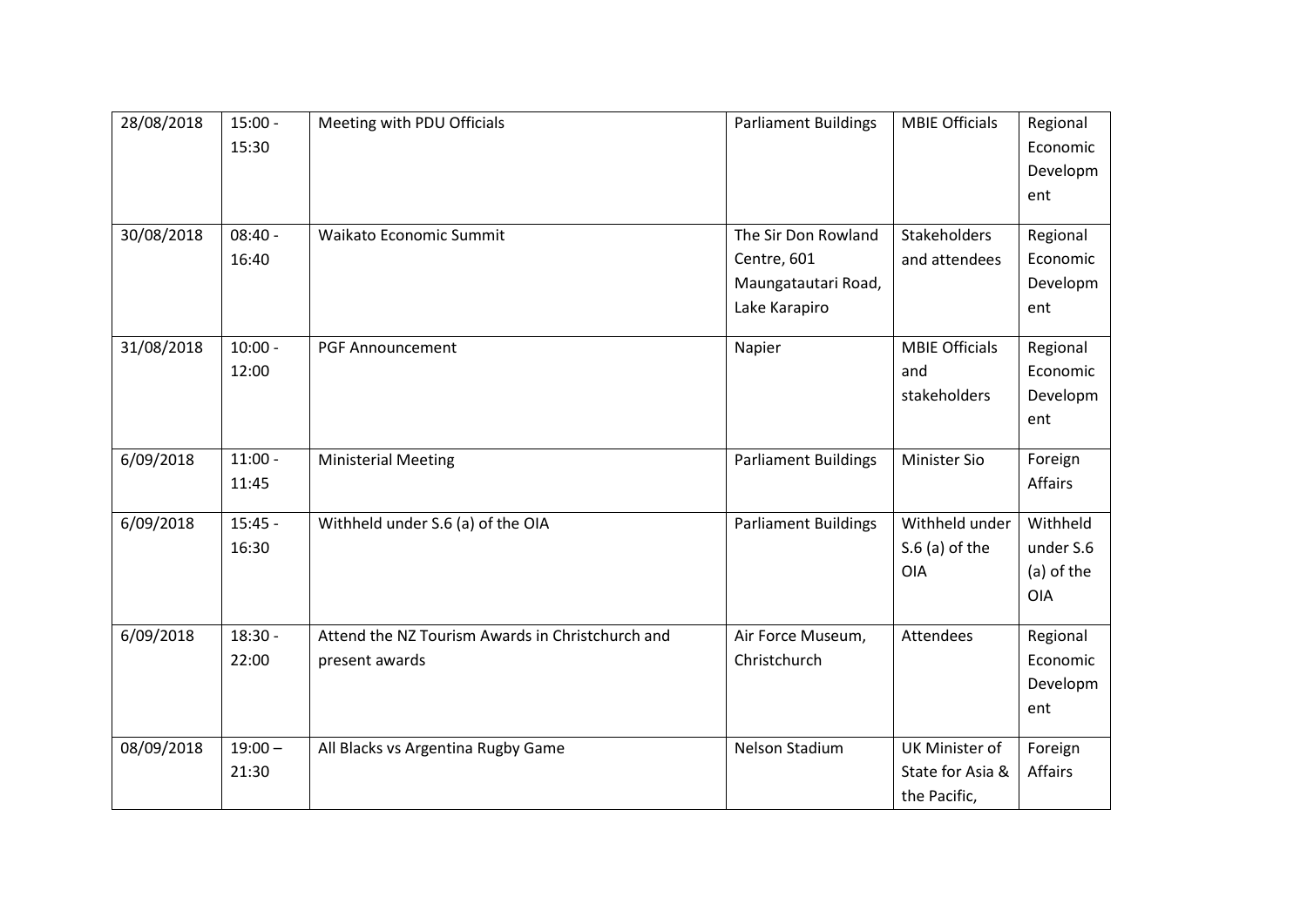|            |                              |                                                 |                                      | Deputy British<br>High<br>Commissioner                                            |                                                   |
|------------|------------------------------|-------------------------------------------------|--------------------------------------|-----------------------------------------------------------------------------------|---------------------------------------------------|
| 10/09/2018 | $10:00 -$<br>11:00           | <b>MBIE Officials Meeting</b>                   | <b>Parliament Buildings</b>          | PDU<br>Independent<br><b>Advisory Panel</b><br>Chair and MBIE<br><b>Officials</b> | Regional<br>Economic<br>Developm<br>ent           |
| 10/09/2018 | $12:00 -$<br>12:30           | Minister/Under-Secretary RED portfolio catch up | <b>Parliament Buildings</b>          | <b>Minister Jones</b>                                                             | Regional<br>Economic<br>Developm<br>ent           |
| 10/09/2018 | $17:00 -$<br>18:00           | <b>Advisory Panel Report Meeting</b>            | <b>Parliament Buildings</b>          | <b>Minister Jones</b>                                                             | Regional<br>Economic<br>Developm<br>ent           |
| 10/09/2018 | Withheld<br>under s.6<br>(a) | Withheld under S.6 (a) of the OIA               | Withheld under S.6<br>(a) of the OIA | Withheld under<br>$S.6$ (a) of the<br>OIA                                         | Withheld<br>under S.6<br>(a) of the<br><b>OIA</b> |
| 11/09/2018 | $16:30 -$<br>17:00           | <b>MFAT Officials Meeting</b>                   | <b>Parliament Buildings</b>          | <b>MFAT Officials</b><br>and MFAT<br><b>Private Sec</b>                           | Foreign<br><b>Affairs</b>                         |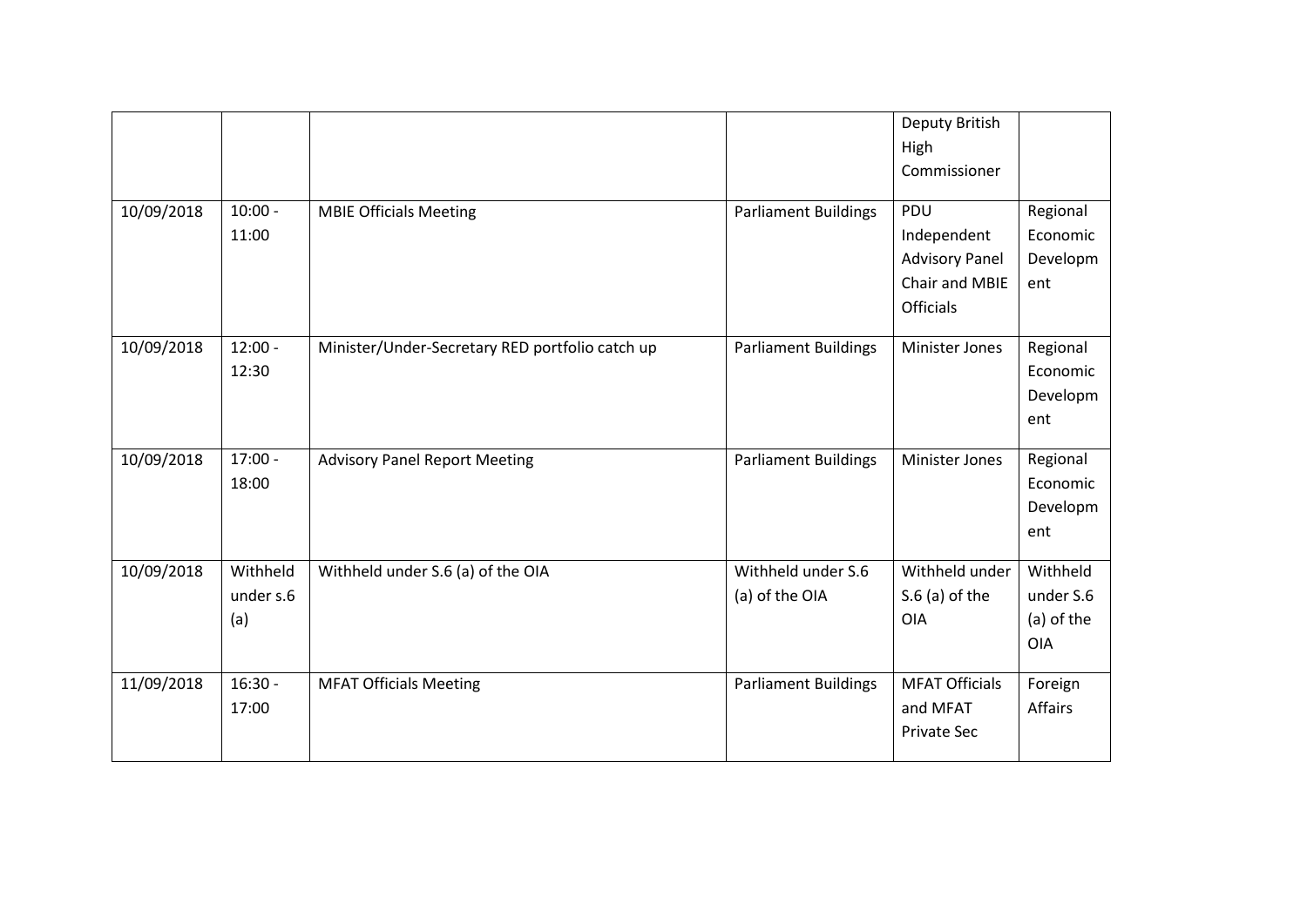| 12/09/2018 | $08:00 -$<br>08:30 | <b>Ministerial Meeting</b>                                                       | <b>Parliament Buildings</b>                                                               | <b>Minister Parker</b>                                                                  | Regional<br>Economic<br>Developm<br>ent and<br>Foreign<br>Affairs |
|------------|--------------------|----------------------------------------------------------------------------------|-------------------------------------------------------------------------------------------|-----------------------------------------------------------------------------------------|-------------------------------------------------------------------|
| 12/09/2018 | $12:00 -$<br>12:30 | <b>Ministerial Meeting</b>                                                       | <b>Parliament Buildings</b>                                                               | Minister<br>Peters,<br><b>Minister Sage</b><br>and Officials                            | Foreign<br>Affairs                                                |
| 12/09/2018 | $17:45 -$<br>19:30 | Hosted a Function - Towards a Nuclear Free World - Our<br><b>Next Generation</b> | Banquet Hall,<br><b>Parliament Buildings</b>                                              | Dignataries and<br>Guests                                                               | Disarmam<br>ent and<br>Arms and<br>Control                        |
| 13/09/2018 | $16:00 -$<br>18:30 | BNZ/PWC Provincial Growth Fund Roadshow                                          | <b>BNZ Gisborne</b><br>Partners Centre,<br>Level 1, 67<br>Customhouse Street,<br>Gisborne | Stakeholders in<br>Gisborne                                                             | Regional<br>Economic<br>Developm<br>ent                           |
| 14/09/2018 | $13:30 -$<br>14:15 | Meeting with Co Starters                                                         | AUT in the meeting<br>room on WA7 (Office<br>of the Vice<br>Chancellor)                   | Director,<br>Entrepreneurshi<br>p & Innovation<br>Executive<br>Producer, The<br>Project | Regional<br>Economic<br>Developm<br>ent                           |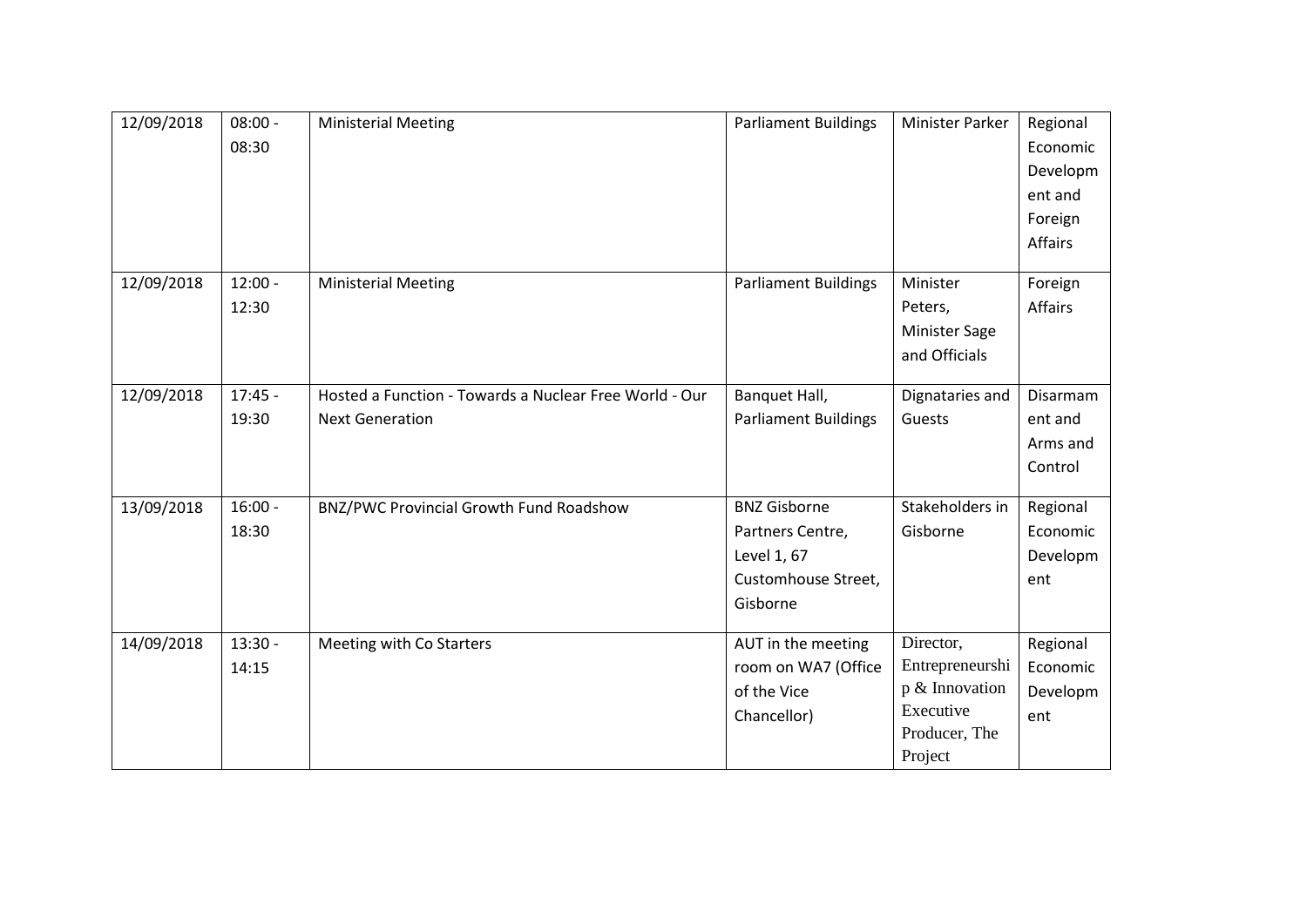|            |                    |                                   |                                                                                                       | Ministerial<br>Advisor                                       |                                          |
|------------|--------------------|-----------------------------------|-------------------------------------------------------------------------------------------------------|--------------------------------------------------------------|------------------------------------------|
| 17/09/2018 | $16:00 -$<br>16:30 | <b>Ministerial Meeting</b>        | <b>Parliament Buildings</b>                                                                           | Minister Parker<br>and Ministerial<br>officials              | Ministry<br>of Foreign<br><b>Affairs</b> |
| 18/09/2018 | $17:30 -$<br>19:00 | Pacific Exporters' Network        | AJ Park's reception,<br>Aeon Centre, 1 Willis<br>Street, Wellington                                   | <b>MFAT Officials</b>                                        | Ministry<br>of Foreign<br>Affairs        |
| 18/09/2018 | $19:30 -$<br>20:00 | <b>Ministerial Meeting</b>        | <b>Parliament Buildings</b>                                                                           | <b>Minister Davis</b><br>and Ministerial<br><b>Officials</b> | Regional<br>Economic<br>Developm<br>ent  |
| 19/09/2018 | $13:00 -$<br>13:30 | <b>MBIE Officials Meeting</b>     | <b>Parliament Buildings</b>                                                                           | SRO for BOP<br><b>MBIE and MBIE</b><br><b>Officials</b>      | Regional<br>Economic<br>Developm<br>ent  |
| 19/09/2018 | $15:30 -$<br>18:30 | BNZ/PWC Event PGF Roadshow        | <b>BNZ Palmerston</b><br><b>North Partners</b><br>Centre, 203<br>Broadway Avenue,<br>Palmerston North | <b>MBIE Officials</b>                                        | Regional<br>Economic<br>Developm<br>ent  |
| 20/09/2018 | $09:00 -$<br>09:30 | Withheld under S.6 (a) of the OIA | <b>Parliament Buildings</b>                                                                           | Withheld under<br>$S.6$ (a) of the<br>OIA                    | Withheld<br>under S.6                    |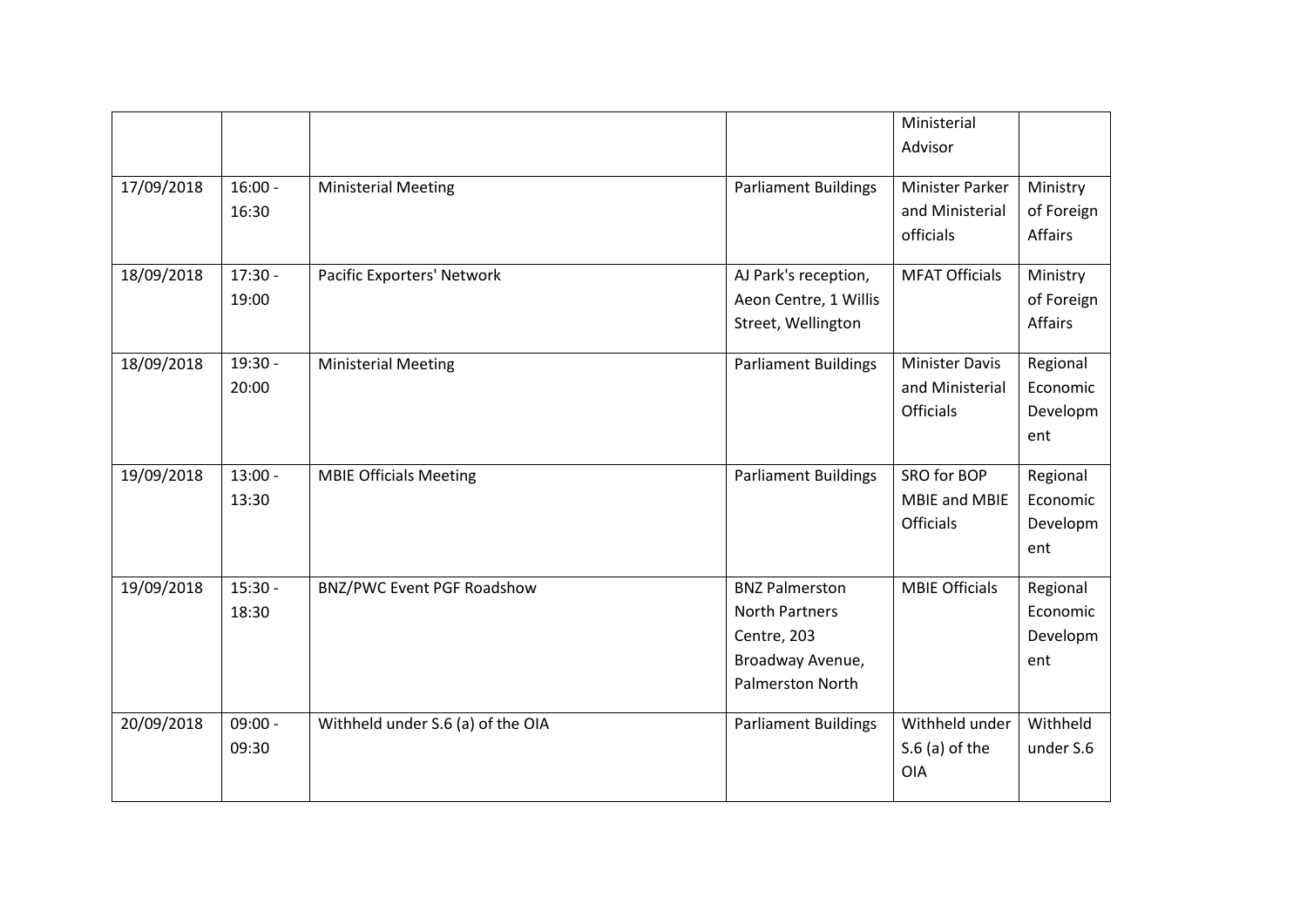|            |                    |                                        |                                                                                                  |                                                        | (a) of the<br><b>OIA</b>                          |
|------------|--------------------|----------------------------------------|--------------------------------------------------------------------------------------------------|--------------------------------------------------------|---------------------------------------------------|
| 20/09/2018 | $10:30 -$<br>11:00 | Meeting with Maori Tourism             | <b>PCL Building</b><br>(Entrance on<br>Lyttleton Ave), Level<br>1, 1 Walton Leigh<br>Ave Porirua | CE of NZ Maori<br>Tourism and<br><b>MBIE Officials</b> | Regional<br>Economic<br>Developm<br>ent           |
| 20/09/2018 | $12:30 -$<br>13:00 | Withheld under S.6 (a) of the OIA      | <b>Parliament Buildings</b>                                                                      | Withheld under<br>$S.6$ (a) of the<br><b>OIA</b>       | Withheld<br>under S.6<br>(a) of the<br><b>OIA</b> |
| 20/09/2018 | $15:45 -$<br>16:15 | Meeting with Tourism Industry Aotearoa | <b>Parliament Buildings</b>                                                                      | <b>MBIE Officials</b>                                  | Regional<br>Economic<br>Developm<br>ent           |
| 24/09/2018 | $12:00 -$<br>13:30 | Rotorua PGF announcement               | <b>Energy Events</b><br>Centre, Rotorua                                                          | Stakeholders<br>and MBIE<br><b>Officials</b>           | Regional<br>Economic<br>Developm<br>ent           |
| 25/09/2018 | $16:30 -$<br>17:00 | Withheld under S.6 (a) of the OIA      | <b>Parliament Buildings</b>                                                                      | Withheld under<br>$S.6$ (a) of the<br><b>OIA</b>       | Withheld<br>under S.6<br>(a) of the<br><b>OIA</b> |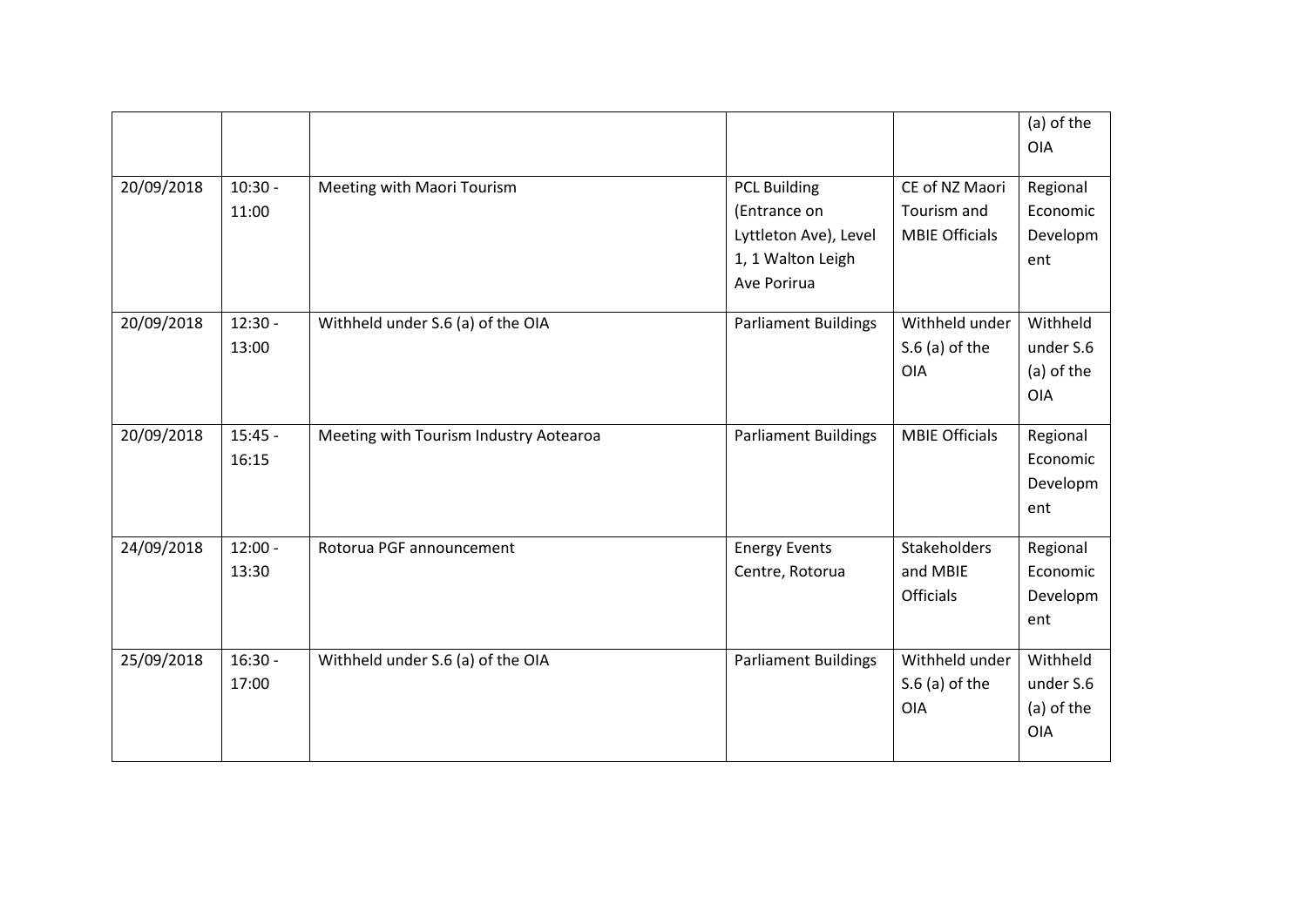| 26/09/2018                 | $16:30 -$<br>17:30 | Under-Sec Tabuteau Regional Economic Development<br><b>Officials Meeting</b> | <b>Parliament Buildings</b>                                                     | <b>MFAT</b> officials                    | Foreign<br>Affairs                      |
|----------------------------|--------------------|------------------------------------------------------------------------------|---------------------------------------------------------------------------------|------------------------------------------|-----------------------------------------|
| 28/09/2018                 | $08:30 -$<br>09:00 | India, NZ Business Council                                                   | Auckland                                                                        | Conference<br>attendees                  | Regional<br>Economic<br>Developm<br>ent |
| 30/09/2018 -<br>8/10/2018  | $00:00 -$<br>23:59 | Travel to Southern Africa/UAE                                                | Southern Africa/UAE                                                             | Govt and<br><b>Business</b><br>officials | Foreign<br>Affairs                      |
| 9/10/2018                  | $09:00 -$<br>11:00 | World Indigenous Business Forum - WIBF 2018                                  | Tamatekapua<br>Ohinemutu, Rotorua                                               | Conference<br>attendees                  | Regional<br>Economic<br>Developm<br>ent |
| 9/10/2018                  | $11:45 -$<br>12:45 | Meeting with MBIE Officials                                                  | Rotorua Office                                                                  |                                          | Regional<br>Economic<br>Developm<br>ent |
| 17/10/2018 -<br>19/10/2018 | $00:00 -$<br>23:59 | Keynote speaker at EDNZ Conference                                           | Waitangi                                                                        | Conference<br>attendees                  | Regional<br>Economic<br>Developm<br>ent |
| 17/10/2018                 | $12:00 -$<br>13:00 | <b>MFAT Ministerial Meeting</b>                                              | Sport NZ Meeting<br>Room 2 (TV + VC)<br>Sport NZ, L1 Harbour<br>City Centre, 29 | <b>MFAT Officials</b>                    | Foreign<br><b>Affairs</b>               |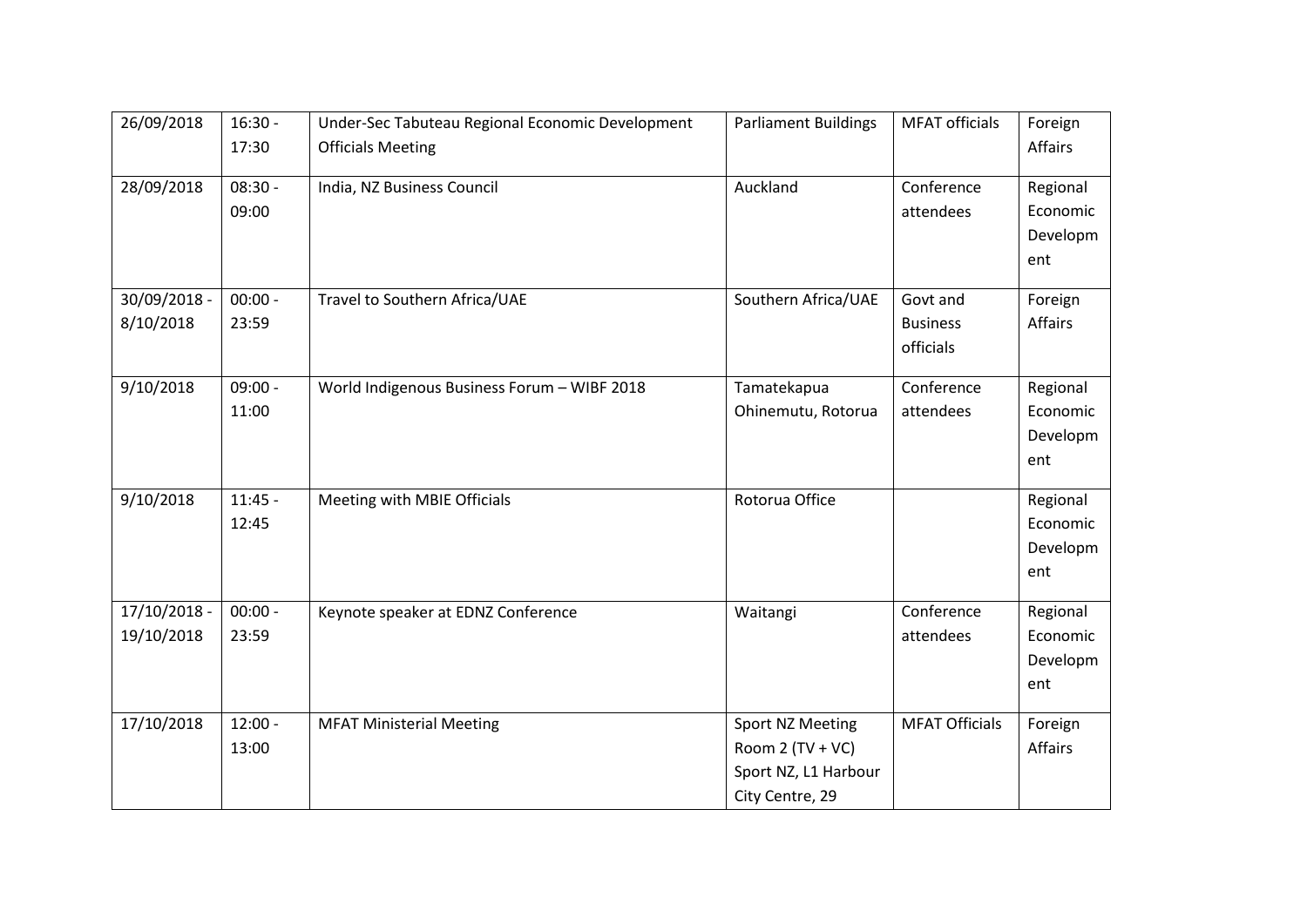|            |                    |                                          | Brandon St,<br>Wellington   |                                                                                                                      |                                         |
|------------|--------------------|------------------------------------------|-----------------------------|----------------------------------------------------------------------------------------------------------------------|-----------------------------------------|
| 29/10/2018 | $13:30 -$<br>13:45 | <b>MFAT Officials Meeting</b>            | <b>Parliament Buildings</b> | <b>MFAT Officials</b><br>and MFAT<br>Private Sec                                                                     | Disarmam<br>ent and<br>Arms<br>Control  |
| 30/10/2018 | $15:30 -$<br>16:15 | Meeting with NZTE Officials              | Parliament Buildings        | <b>MFAT Officials</b>                                                                                                | Foreign<br>Affairs                      |
| 31/10/2018 | $16:30 -$<br>17:30 | Under-Secretary - MBIE officials meeting | <b>Parliament Buildings</b> | <b>MBIE Officials</b>                                                                                                | Regional<br>Economic<br>Developm<br>ent |
| 1/11/2018  | $12:00 -$<br>12:30 | Meeting with members of AUT, Co.Starters | <b>Parliament Buildings</b> | Director,<br>Entrepreneursh<br>ip & Innovation<br>Executive<br>Producer, The<br>Project and<br><b>MBIE Officials</b> | Regional<br>Economic<br>Developm<br>ent |
| 1/11/2018  | $15:30 -$<br>16:30 | Hosting African Language people          | <b>Parliament Buildings</b> | <b>MFAT</b> officials<br>and African<br>delegates                                                                    | Foreign<br>Affairs                      |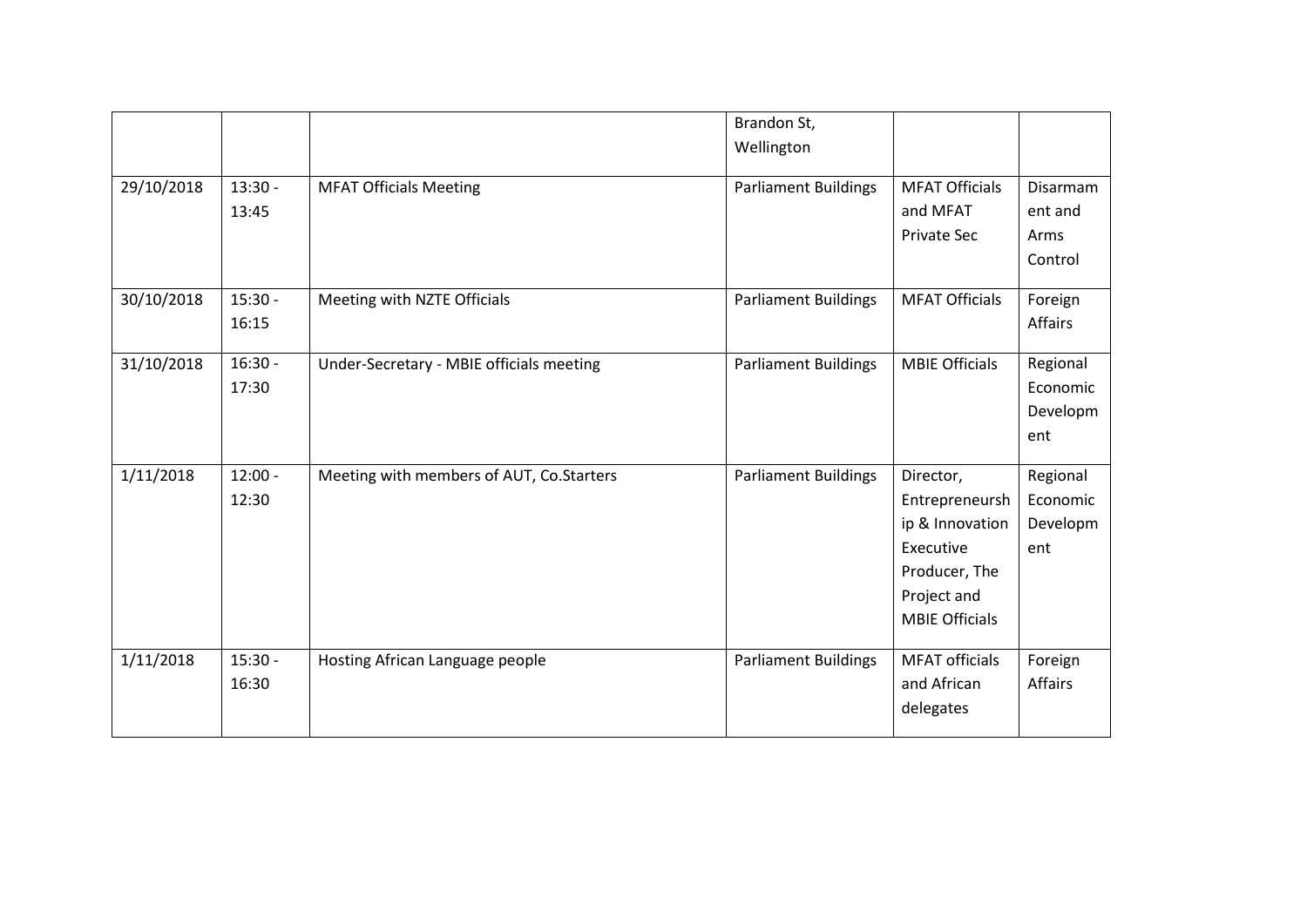| 5/11/2018  | $15:00 -$ | MBIE Regional Economic Development Meeting        | <b>Parliament Buildings</b> | <b>Minister Jones</b> | Regional |
|------------|-----------|---------------------------------------------------|-----------------------------|-----------------------|----------|
|            | 15:30     |                                                   |                             | and MBIE              | Economic |
|            |           |                                                   |                             | Officials             | Developm |
|            |           |                                                   |                             |                       | ent      |
| 5/11/2018  | $17:00 -$ | Regional Economic Development Delegated Ministers | <b>Parliament Buildings</b> | Hon Grant             | Regional |
|            | 18:30     |                                                   |                             | Robertson             | Economic |
|            |           |                                                   |                             |                       | Developm |
|            |           |                                                   |                             |                       | ent      |
|            |           |                                                   |                             |                       |          |
| 7/11/2018  | $16:00 -$ | <b>Under-Sec Tabuteau Officials Meeting</b>       | <b>Parliament Buildings</b> | <b>MBIE Officials</b> | Regional |
|            | 17:00     |                                                   |                             |                       | Economic |
|            |           |                                                   |                             |                       | Developm |
|            |           |                                                   |                             |                       | ent      |
| 13/11/2018 | $08:30 -$ | <b>Attend Pacific Aotearoa Summit</b>             | <b>Eden Park</b>            | Summit                | Foreign  |
|            | 10:40     |                                                   | Conference Centre,          | attendees             | Affairs  |
|            |           |                                                   | Auckland                    |                       |          |
| 14/11/2018 | $00:00 -$ | West Coast Regional visit of PGF Officials        | <b>West Coast</b>           | Stakeholders          | Regional |
|            | 23:59     |                                                   |                             |                       | Economic |
|            |           |                                                   |                             |                       | Developm |
|            |           |                                                   |                             |                       | ent      |
|            |           |                                                   |                             |                       |          |
| 20/11/2018 | $11:20 -$ | Meet with Quayside Holdings                       | 23 Wilson S Road,           | Stakholders           | Regional |
|            | 12:30     |                                                   | Paengaroa 3189              |                       | Economic |
|            |           |                                                   |                             |                       | Developm |
|            |           |                                                   |                             |                       | ent      |
|            |           |                                                   |                             |                       |          |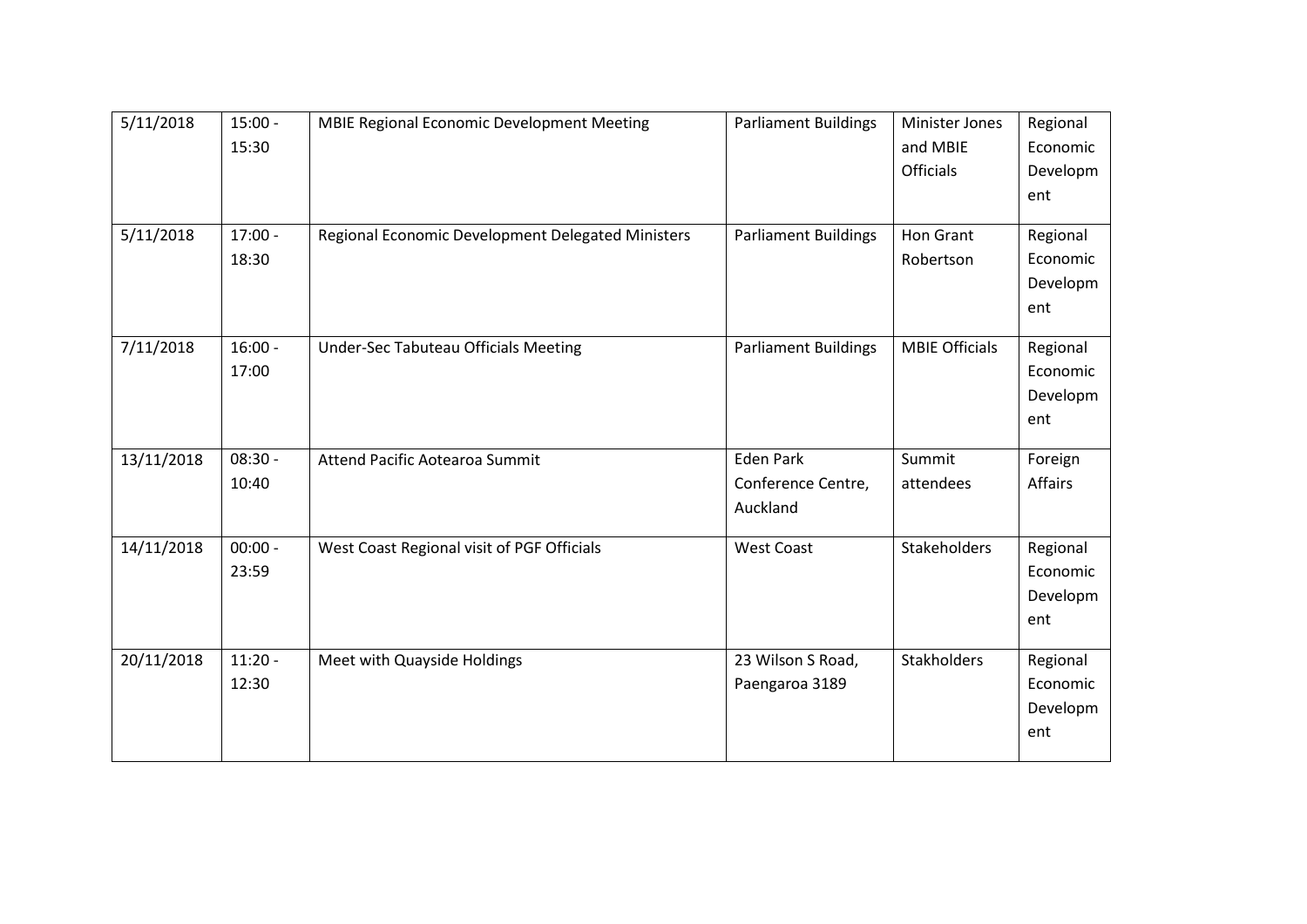| 20/11/2018 | $13:00 -$  | Meet with Te Puke Economic Development Group            | 130 Jellicoe Street, | Stakeholders          | Regional   |
|------------|------------|---------------------------------------------------------|----------------------|-----------------------|------------|
|            | 14:30      |                                                         | Te Puke              |                       | Economic   |
|            |            |                                                         |                      |                       | Developm   |
|            |            |                                                         |                      |                       | ent        |
| 20/11/2018 | $15:00 -$  | To attend a meeting with Russell Harrison and Will      | 64 Matapihi Station  | <b>Stakeholders</b>   | Regional   |
|            | 15:45      | Tatton at Matapihi-Tauranga                             | Road, Matapihi       |                       | Economic   |
|            |            |                                                         |                      |                       | Developm   |
|            |            |                                                         |                      |                       | ent        |
| 20/11/2018 | $18:30 -$  | Spoke at Japan NZ Business Council                      | Pullman, Auckland    | Attendees             | Foreign    |
|            | 20:30      |                                                         |                      |                       | Affairs    |
| 22/11/2018 | $17:30 -$  | Speaking to New Zealand Middle East Business Council    | Offices of Hesketh   | <b>MFAT Officials</b> | Foreign    |
|            | 19:30      |                                                         | Henry, Level 14,     |                       | Affairs    |
|            |            |                                                         | PWC, 188 Quay        |                       |            |
|            |            |                                                         | Street, Auckland     |                       |            |
| 25/11/2018 | $18:30 -$  | Speaking at Africa New Zealand Business Council - First | Venue: Hesketh       | Attendees             | Foreign    |
|            | 19:45      | AGM                                                     | Henry Offices, L14   |                       | Affairs    |
|            |            |                                                         | PWC Centre, 188      |                       |            |
|            |            |                                                         | Quay Street,         |                       |            |
|            |            |                                                         | Auckland             |                       |            |
| 26/11/2018 | Withheld   | Withheld under S.6 (a) of the OIA                       | Withheld under S.6   | Withheld under        | Withheld   |
|            | under S.6  |                                                         | (a) of the OIA       | $S.6$ (a) of the      | under S.6  |
|            | (a) of the |                                                         |                      | <b>OIA</b>            | (a) of the |
|            | <b>OIA</b> |                                                         |                      |                       | <b>OIA</b> |
|            |            |                                                         |                      |                       |            |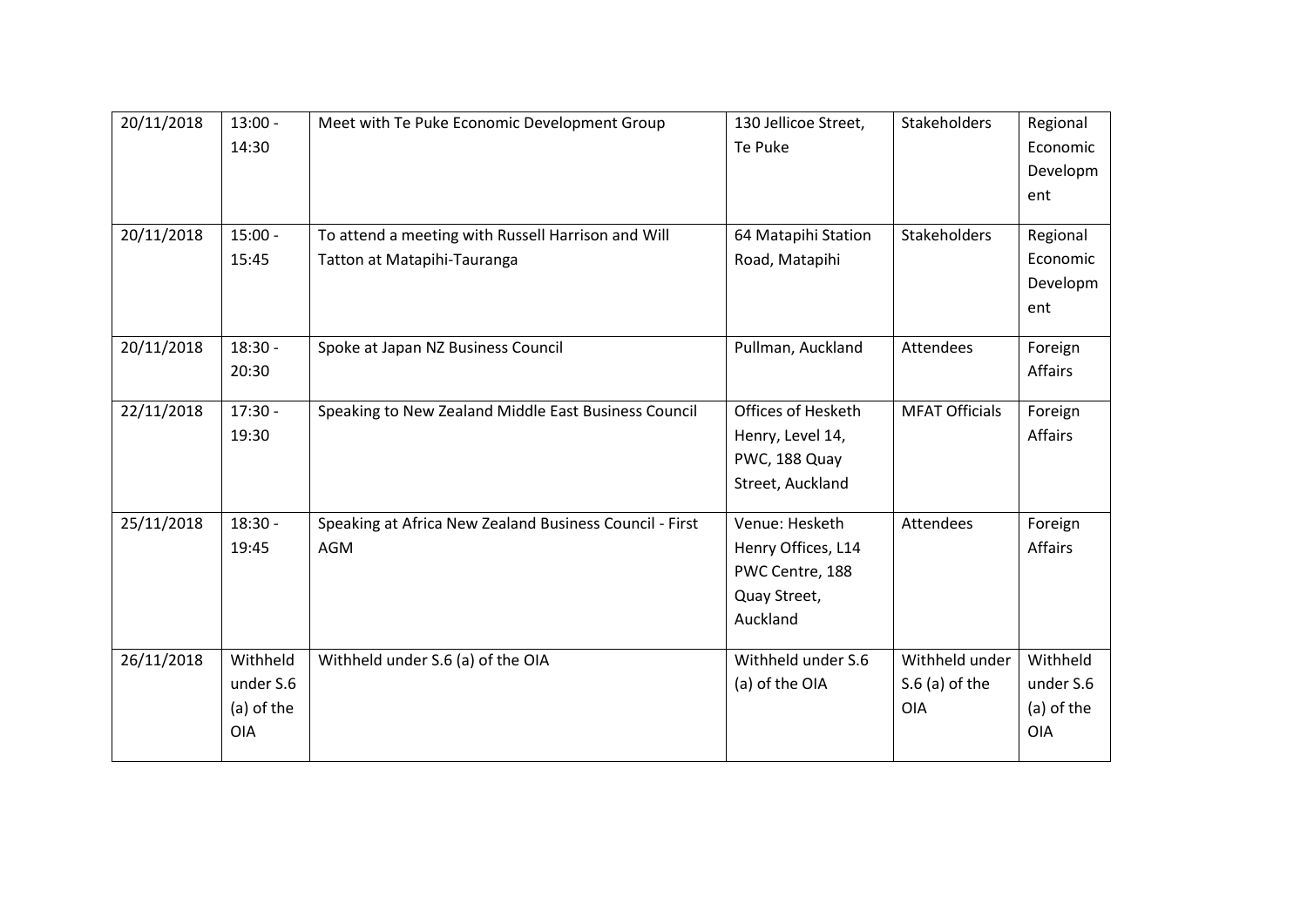| 27/11/2018 | $16:30 -$ | Meeting with Local Government NZ      | <b>Parliament Buildings</b> | Local govt            | Regional   |
|------------|-----------|---------------------------------------|-----------------------------|-----------------------|------------|
|            | 17:00     |                                       |                             | representatives       | Economic   |
|            |           |                                       |                             |                       | Developm   |
|            |           |                                       |                             |                       | ent        |
|            |           |                                       |                             |                       |            |
| 28/11/2018 | $12:00 -$ | Withheld under S.6 (a) of the OIA     | Withheld under S.6          | Withheld under        | Withheld   |
|            | 13:00     |                                       | (a) of the OIA              | $S.6$ (a) of the      | under S.6  |
|            |           |                                       |                             | <b>OIA</b>            | (a) of the |
|            |           |                                       |                             |                       | <b>OIA</b> |
|            |           |                                       |                             |                       |            |
| 28/11/2018 | $16:30 -$ | Under-Sec Tabuteau Officials Meeting  | <b>Parliament Buildings</b> | <b>MBIE Officials</b> | Regional   |
|            | 17:30     |                                       |                             |                       | Economic   |
|            |           |                                       |                             |                       | Developm   |
|            |           |                                       |                             |                       | ent        |
| 29/11/2018 | $10:30 -$ | Hawke's Bay Regional Visit            | Napier                      | Stakeholders          | Regional   |
|            | 19:00     |                                       |                             |                       | Economic   |
|            |           |                                       |                             |                       | Developm   |
|            |           |                                       |                             |                       | ent        |
|            |           |                                       |                             |                       |            |
| 4/12/2018  | $18:00 -$ | PGF Dinner with PWC & BNZ CEO's       | PwC Centre, Level 4,        | <b>Minister Jones</b> | Regional   |
|            | 19:30     |                                       | 10 Waterloo Quay,           | and MBIE              | Economic   |
|            |           |                                       | Wellington                  | Officials             | Developm   |
|            |           |                                       |                             |                       | ent        |
|            |           |                                       |                             |                       |            |
| 5/12/2018  | $12:30 -$ | Regional Economic Development meeting | <b>Parliament Buildings</b> | Minister Jones        | Regional   |
|            | 13:00     |                                       |                             | and Roger             | Economic   |
|            |           |                                       |                             | Finlay                | Developm   |
|            |           |                                       |                             |                       | ent        |
|            |           |                                       |                             |                       |            |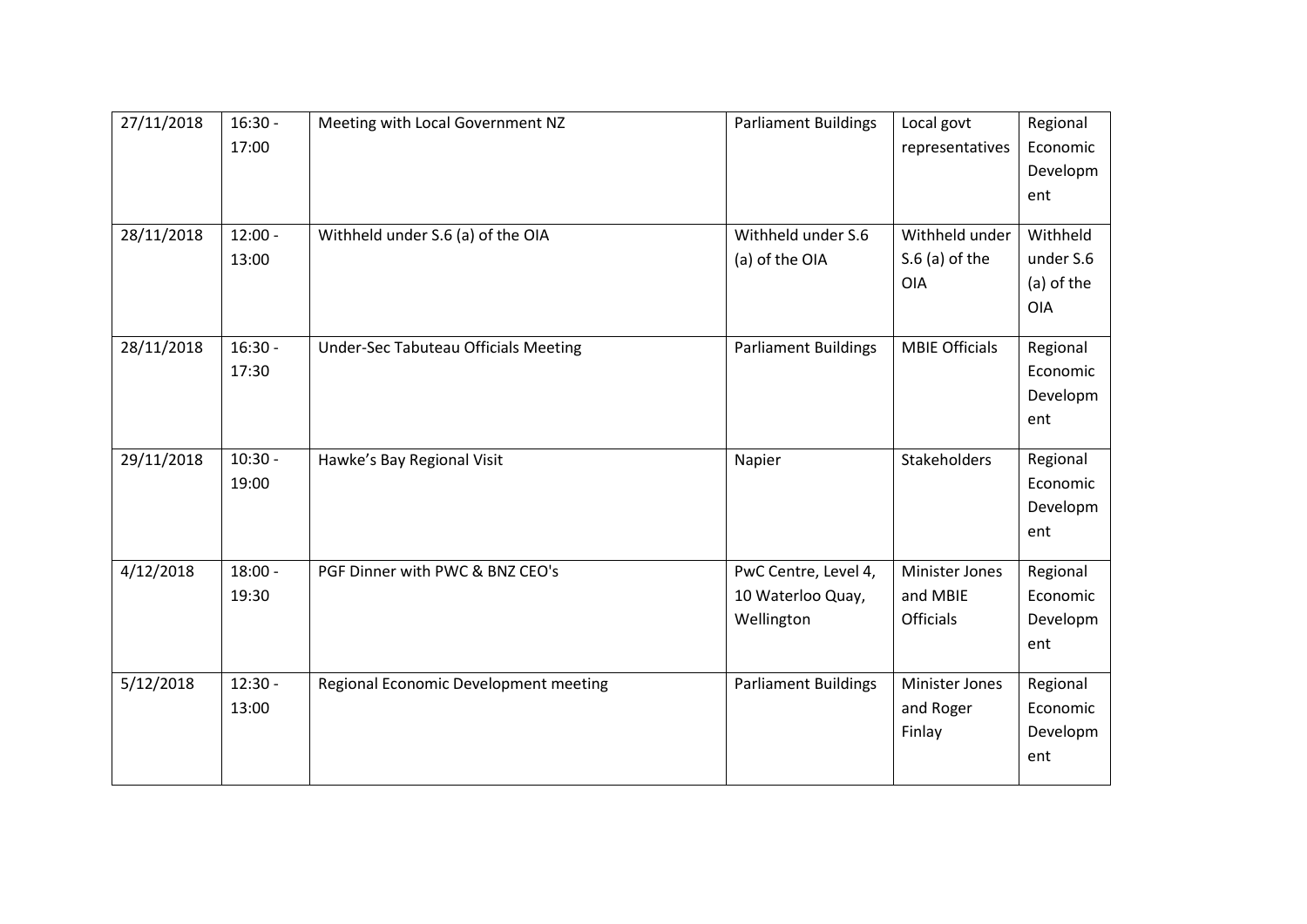| 5/12/2018  | $18:30 -$ | Reception for the Pacific Conference on the Treaty for | Stamford Room 1,            | <b>MFAT Officials</b> | Disarmam   |
|------------|-----------|--------------------------------------------------------|-----------------------------|-----------------------|------------|
|            | 20:30     | the Prohibition of Nuclear Weapons                     | <b>Stamford Plaza</b>       | and attendees         | ent and    |
|            |           |                                                        |                             |                       | Arms       |
|            |           |                                                        |                             |                       | Control    |
|            |           |                                                        |                             |                       |            |
| 6/12/2018  | $10:30 -$ | Pacific Focus Disarmament morning tea in Auckland      | Auckland town Hall,         | <b>MFAT Officials</b> | Disarmam   |
|            | 11:00     |                                                        | 301 - 303 Queen             | and attendees         | ent and    |
|            |           |                                                        | Street, Auckland -          |                       | Arms       |
|            |           |                                                        | Lucy Cassels 022            |                       | Control    |
|            |           |                                                        | 1924534                     |                       |            |
| 6/12/2018  | $17:45 -$ | Young Enterprise Scheme National Excellence Awards     | TSB Arena,                  | Attendees             | Foreign    |
|            | 21:35     |                                                        | Wellington                  |                       | Affairs    |
|            |           |                                                        |                             |                       | and        |
|            |           |                                                        |                             |                       | Regional   |
|            |           |                                                        |                             |                       | Economic   |
|            |           |                                                        |                             |                       | Developm   |
|            |           |                                                        |                             |                       | ent        |
|            |           |                                                        |                             |                       |            |
| 7/12/2018  | $18:00 -$ | <b>MFAT Christmas Party</b>                            | Wellington                  | <b>MFAT Officials</b> | Foreign    |
|            | 20:00     |                                                        |                             |                       | Affairs    |
|            |           |                                                        |                             |                       |            |
| 11/12/2018 | $15:15 -$ | Withheld under S.6 (a) of the OIA                      | <b>Parliament Buildings</b> | Withheld under        | Withheld   |
|            | 15:45     |                                                        |                             | $S.6$ (a) of the      | under S.6  |
|            |           |                                                        |                             | <b>OIA</b>            | (a) of the |
|            |           |                                                        |                             |                       | <b>OIA</b> |
| 11/12/2018 | $16:00 -$ | Withheld under S.6 (a) of the OIA                      | <b>Parliament Buildings</b> | Withheld under        | Withheld   |
|            | 16:30     |                                                        |                             | $S.6$ (a) of the      | under S.6  |
|            |           |                                                        |                             | <b>OIA</b>            |            |
|            |           |                                                        |                             |                       |            |